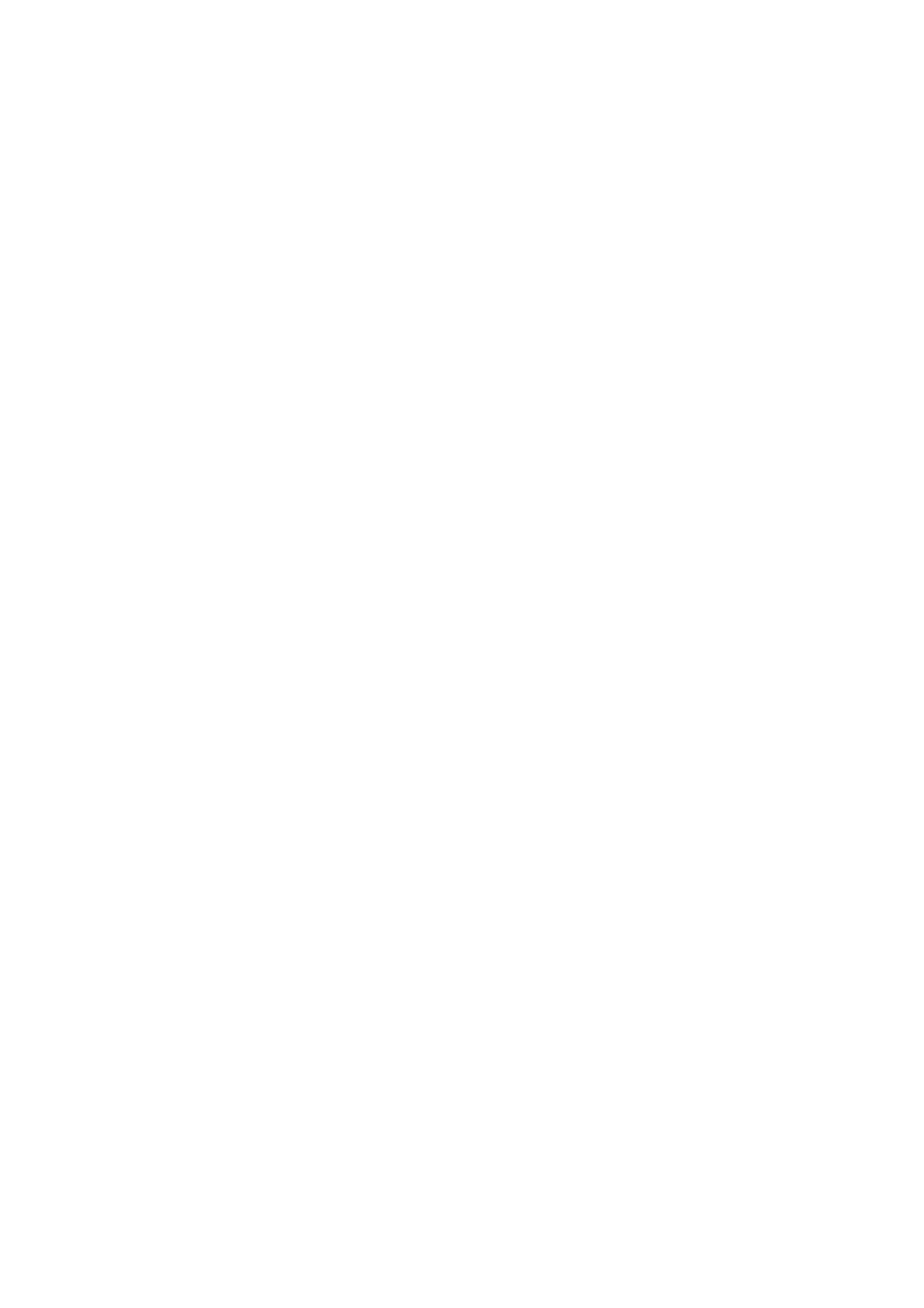# *Contents*

 $\sqrt{2}$ 

| $\mathbf{1}$            | Introduction                             | $\mathbf{1}$   |
|-------------------------|------------------------------------------|----------------|
| $\overline{\mathbf{2}}$ | Legislation Affecting The Scheme         | $\overline{2}$ |
| 3                       | Funding of the Scheme                    | 3              |
| 4                       | Assets of the Fund                       | 5              |
| 5                       | Valuation Assumptions                    | 8              |
| 6                       | Valuation Results - Lump Sum Scheme      | 11             |
| 7                       | Valuation Results - Pension Scheme       | 13             |
| 8                       | Projected Cost To The State Government   | 17             |
| 9                       | Membership Data                          | 19             |
| 10                      | Conclusion and Review of Recommendations | 20             |
|                         | Appendix A Benefits and Contributions    | 21             |
|                         | Appendix B Membership Information        | 30             |
|                         | Appendix C Contributor Experience        | 36             |
|                         | Appendix D Pensioner Experience          | 44             |
|                         | Appendix E Demographic Assumptions       | 46             |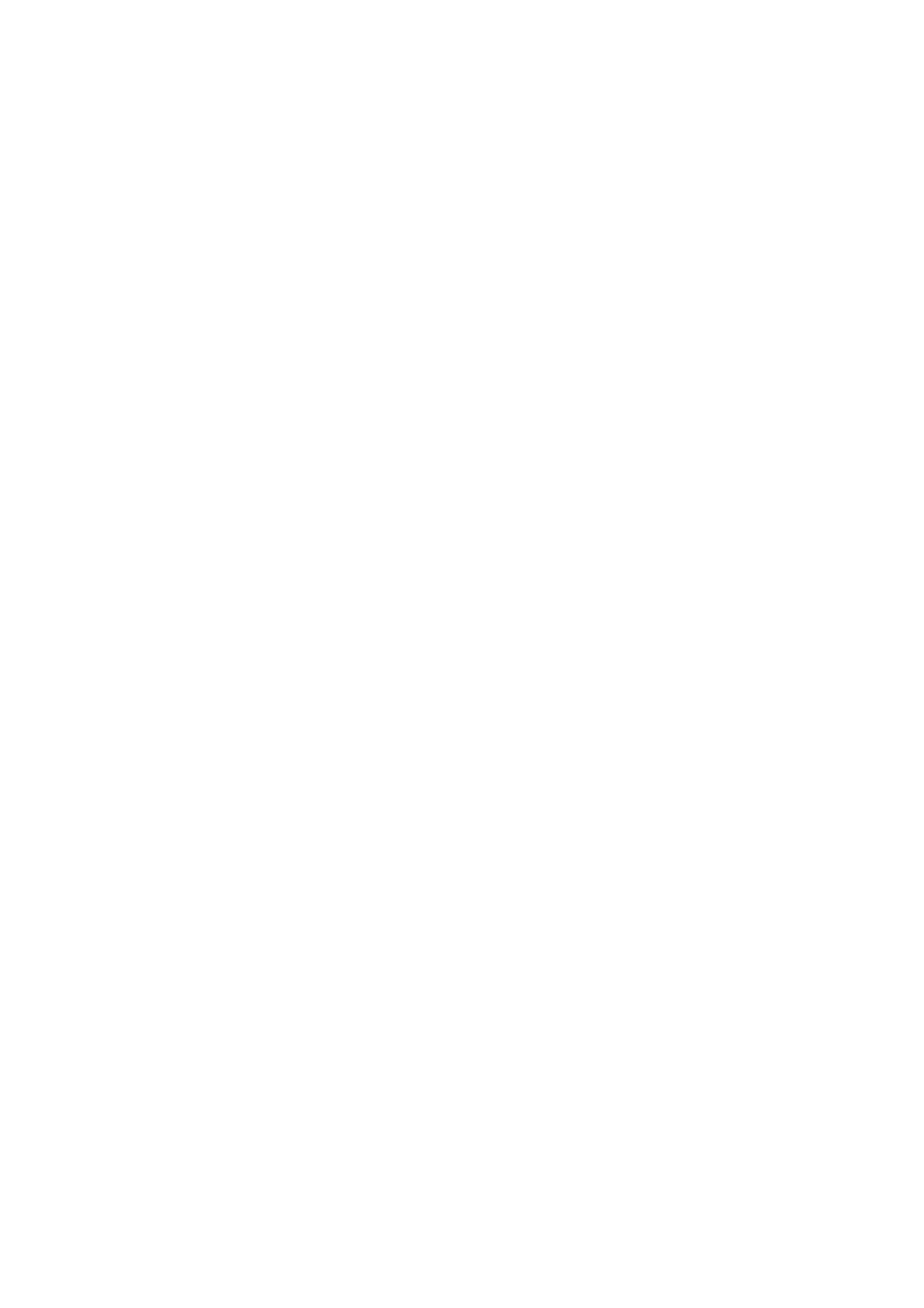# *1 Introduction*

- 1.1 We have prepared this report at the request of the South Australian Department of Treasury and Finance, to satisfy the requirements of Section 21 of the Superannuation Act, 1988. This Section of the Act requires an Actuary to provide a report to the Minister
	- a on the cost of the Scheme to the State Government at the time of the report and in the foreseeable future; and
	- b estimating the proportion of future benefits under Part 5 that can be met from the Fund.
- 1.2 This report continues the series of reports which have been prepared to address these issues in the past. These reports have been prepared at three yearly intervals, and in addition to the requirements of Section 21 of the Act have provided information about the funding and cost of the superannuation scheme which is used for employees in the public sector in South Australia.
- 1.3 The previous actuarial valuation was prepared as at 30 June 2010 by Mr Stuart Mules and Dr David Knox of Mercer and dated 2 December 2010.
- 1.4 We have prepared this report with the assistance of Mr John Barrett, who is the Actuarial Officer within the Department of Treasury and Finance. We have been able to use computer analyses prepared by Mr Barrett, which derive their information from the administration computer system which is used within the State Superannuation Office (Super SA) in the Department of Treasury and Finance. We have appreciated his extensive knowledge of the operations of the Scheme, which was of great assistance in this exercise.
- 1.5 The purpose of this report, is to
	- a examine the economic and demographic experience of the Scheme,
	- b provide information about the funding status of the Scheme,
	- c recommend any changes to the Prescribed Proportion of Pension Division benefits met by the Pension Division assets,
	- d recommend contribution rates to apply for both the Lump Sum and Pension Divisions in respect of future service benefits, and
	- e produced estimates of the emerging cost of the Scheme.
- 1.6 This Report excludes the liabilities and assets relating to TransAdelaide, which relate to members of the Scheme under the provisions of the Superannuation (STA Employees) Regulations 2005. These liabilities and assets should be reviewed separately.
- 1.7 We confirm that this Report has been prepared to comply with Professional Standard PS400 of the Institute of Actuaries of Australia, relating to the Investigation of Defined Benefit Superannuation Funds. Where requirements of the Standard are not relevant or appropriate for the Scheme, we have omitted them.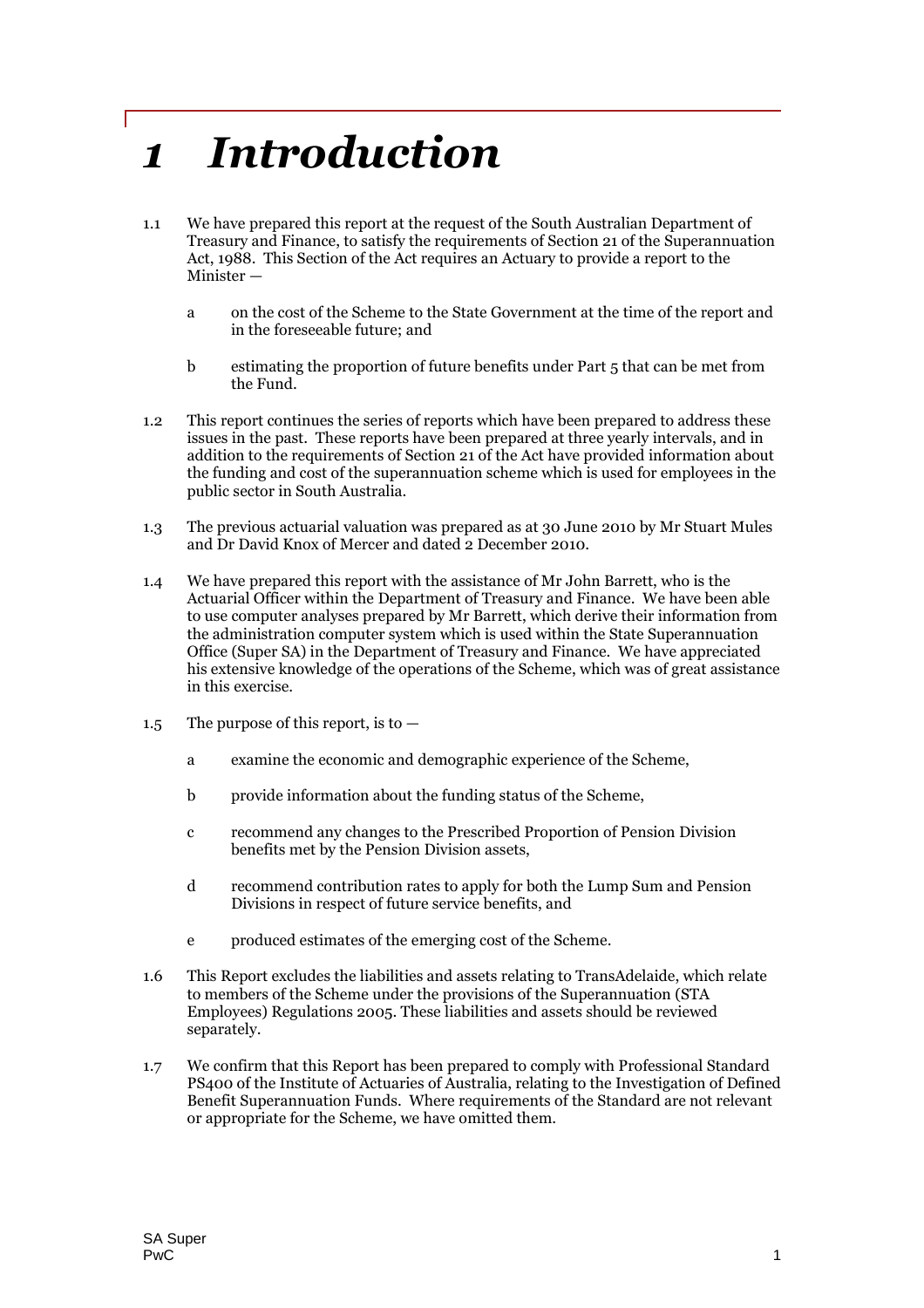# *2 Legislation Affecting The Scheme*

## *Governing Legislation*

- 2.1 The South Australian Superannuation Scheme (SASS) is governed by the Superannuation Act 1988. The Scheme is closed to new entrants.
- 2.2 Under the Act, members who joined the Scheme before 31 May 1986, are able to receive benefits in pension form, while those members who joined on or after that date but before 4 May 1994, receive benefits in lump sum form.
- 2.3 Pension members receive benefits under the Pension Division of the Act, while lump sum members receive benefits under the Lump Sum Division of the Act. An overview of the benefits and contributions under the current legislation is provided in Appendix A.
- 2.4 The government's current share of the cost of the SASS benefits are:
	- a 86% of benefits paid to pension scheme members (excluding retrenchment pensioners),
	- b 100% of benefits paid to retrenchment pensioners until age 60 and,
	- c 100% of the employer component of lump sum scheme benefit payments.

With regard to Pension Scheme members, the cost of the remaining 14% of their benefits (the Prescribed Proportion) is provided from the assets of the Fund which comprise member's own contributions accumulated with interest. This Prescribed Proportion will vary over time in line with the change in the financial position of the Scheme.

2.5 As the Scheme is a constitutionally protected scheme, no tax is payable by the Scheme and members' benefits are paid as 'untaxed benefits'.

### *Amendments to Legislation*

- 2.6 Since the time of the previous report, there have been a number of changes to legislation which affect the financial operation of the Scheme. The legislation which included these changes during the period was
	- a Statutes Amendment and Repeal (Superannuation) Act 2012,
	- b Regulations Variation (Public Sector Consequential Variations) Regulations 2010,
	- c Superannuation Variation Regulations 2010,
	- d Superannuation Variation Regulations 2011, and
	- e Superannuation Variation Regulations 2012.
- 2.7 Most of the amendments relate to administration or were the result of changes to other State or Commonwealth legislation. None of the amendments resulted in changes to benefits provided by the Scheme, and as such do not impact this valuation.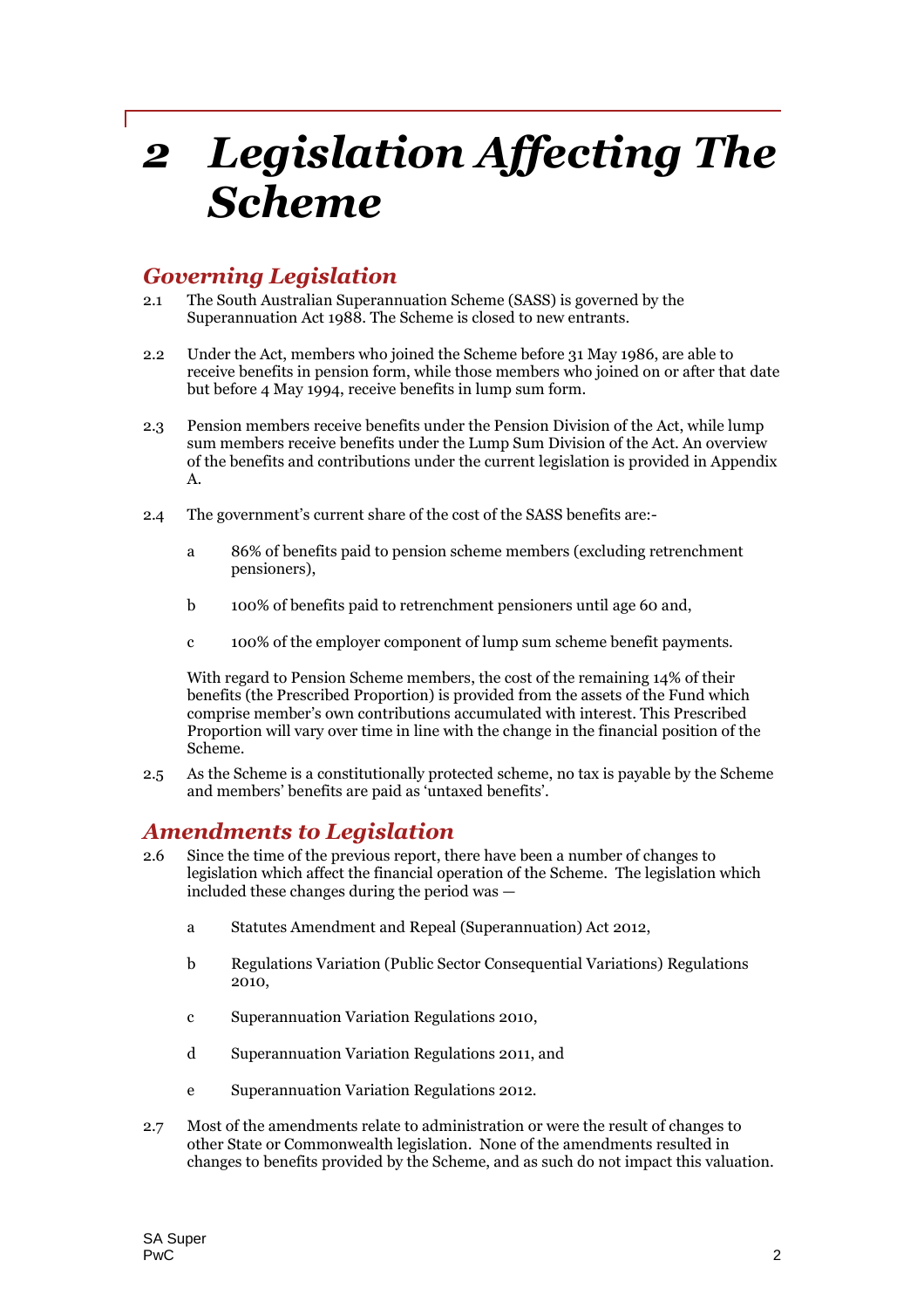# *3 Funding of the Scheme*

## *Member Contributions*

- 3.1 Members make contributions to the Scheme at varying rates, according to their desired benefit levels. These contributions are paid by the Treasurer into the South Australian Superannuation Fund (the "Fund"). This Fund is managed and invested by Funds SA.
- 3.2 The Fund retains separate divisions for the Pension and Lump Sum Scheme contributors. The amount of assets in the two divisions should generally correspond with the total of individual contribution accounts maintained for the members of the respective Schemes.
- 3.3 The Fund is required to meet its share of administration costs and benefit payments.

### *Funding of Public Sector Superannuation*

- 3.4 Since 1 July 1994, the State Government has undertaken a program which is intended to progressively fund its accumulated superannuation liabilities. This program has been set out over a 40 year period, with the intention of achieving complete funding of accumulated superannuation liabilities by the year 2034.
- 3.5 This program will produce a specific pool of externally invested assets, which are currently managed by Funds SA. These assets will be maintained in distinct accounts for each of the State schemes. In particular the assets for the SASS scheme are held in the SASS Employer Contribution Account.
- 3.6 The payments which are being made into the investment pool (by both the State Government and the employing agencies) are intended to meet the cost of newly accruing benefits each year, as well as to meet a portion of the existing past service liability. During the nineteen years ending 30 June 2013, payments made in respect of the unfunded past service liability for all defined public sector schemes totalled around \$5.0 billion.
- 3.7 The scope of this report does not include accessing the funding program for the Scheme's Past Service Liability.

## *Balance of Costs for this Scheme*

3.8 The employer share of benefit costs is initially totally met by the Treasurer, in respect of both the Pension Scheme and Lump Sum Scheme. The Treasurer is generally reimbursed for a portion of the benefit cost from employer accounts (established to meet employer liabilities) managed by Funds SA. Separate employer accounts are maintained with Funds SA for all Authorities which are liable for the superannuation costs for their employees. Contributions by employing agencies in respect of both Pension Scheme and Lump Sum Scheme members are paid into this Employer Contribution Account.

The only benefits which are now reimbursed from other sources are those in respect of former employees of the Universities, where the employer costs are shared with the Commonwealth Government.

3.9 Under the current "cost sharing" arrangements, the Pension division of the Fund meets a Prescribed Proportion of benefit payment costs, currently 14%, with the exception of:–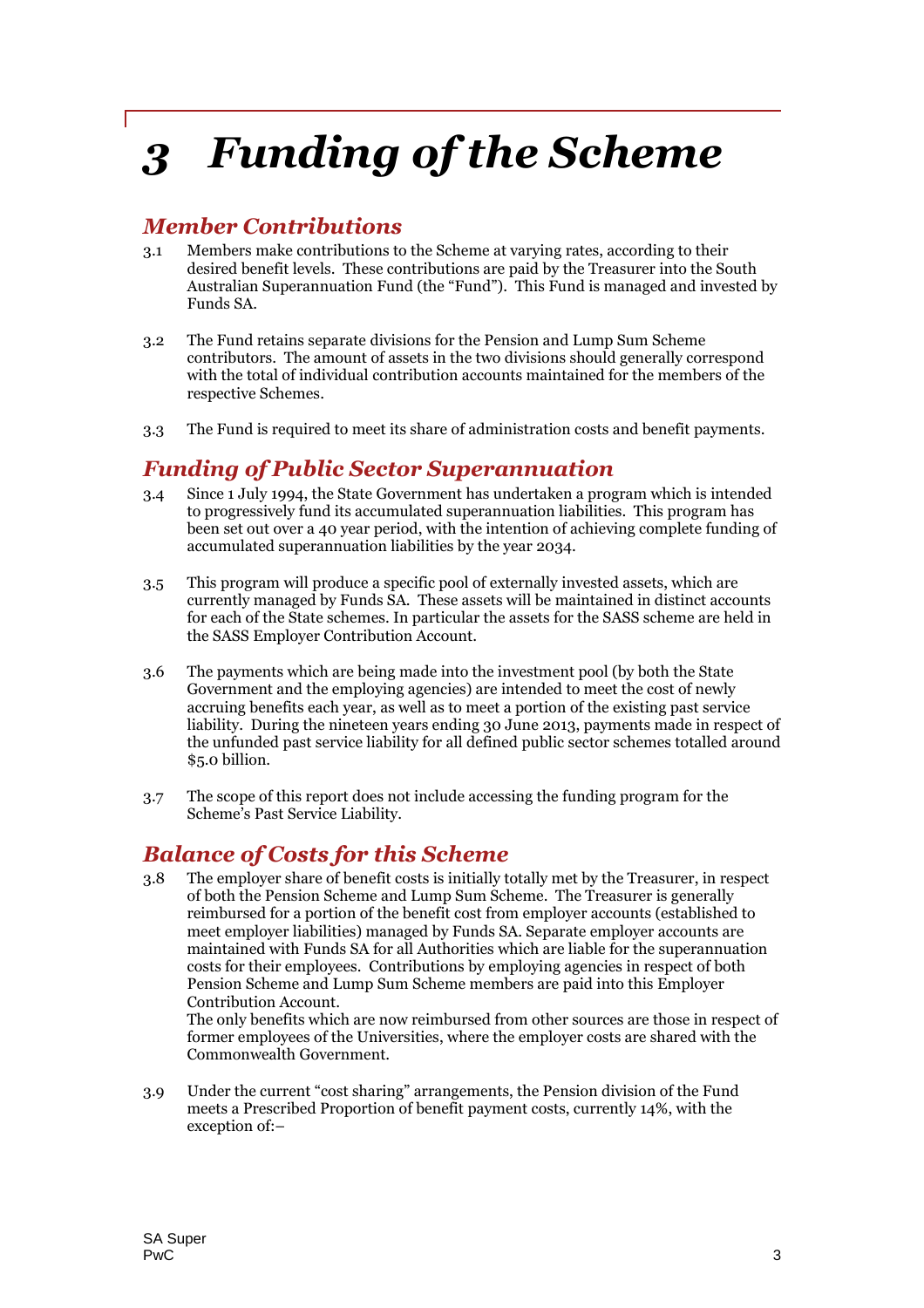- a benefits involving a return of members' contributions, where the Fund meets 100% of the payment, and the employer meets 100% of the Superannuation Guarantee, and
- b the cost of retrenchment pension paid between the time of the retrenchment and age 60 is totally met by the employing department or agency.

As a result, the employing department or agency is generally required to meet 86% of benefit payments. This cost sharing arrangement has been in place without significant amendment since 1 July 1988. The last change was an decrease in the Prescribed Proportion from 20.4% to 14% with effect from January 2011, following the previous actuarial review.

3.10 For the Lump Sum Scheme, the member financed benefit is met from the Lump Sum division of the Fund. The employer component of benefits is financed from the SASS Employer Contribution Account maintained by Funds SA.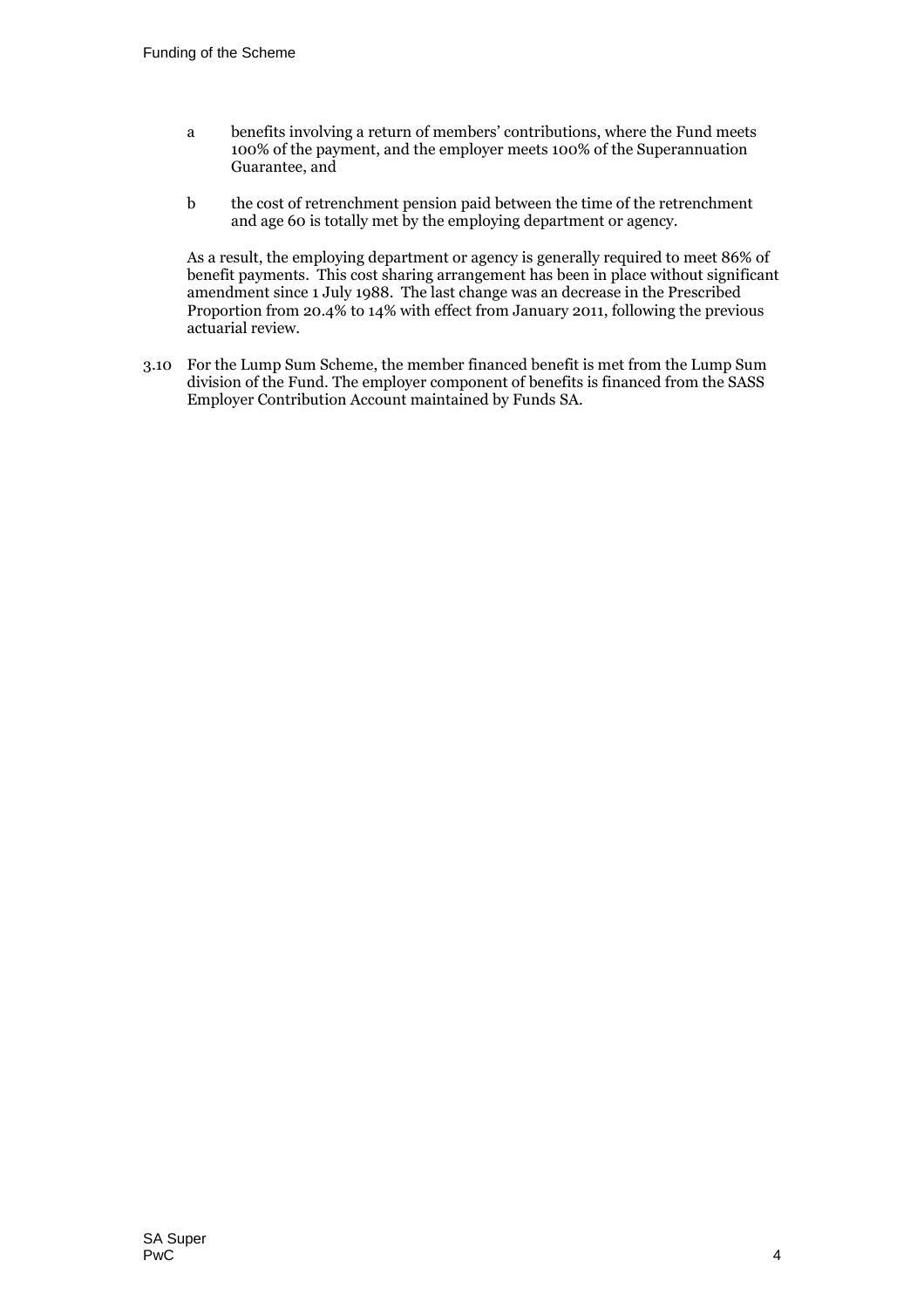# *4 Assets of the Fund*

## *Details of Assets*

4.1 At 30 June 2013, the assets of the Fund which were invested by Funds SA for the two divisions were comprised as follows (by market value) :

|                                       | <b>Pension</b><br><b>Scheme</b><br><b>Division</b> | <b>Lump Sum</b><br><b>Scheme</b><br><b>Division</b> |                            |
|---------------------------------------|----------------------------------------------------|-----------------------------------------------------|----------------------------|
| <b>Asset Type</b>                     | (old scheme)<br>$(\$'000)$                         | (new scheme)<br>$(\$'000)$                          | <b>Total</b><br>$(\$'000)$ |
| <b>Australian Equities</b>            | 326,397                                            | 132,818                                             | 459,215                    |
| <b>International Equities</b>         | 356,100                                            | 145,708                                             | 501,808                    |
| Property                              | 194,268                                            | 80,692                                              | 274,960                    |
| Inflation Linked Securities           | 111,427                                            | 42,515                                              | 153,942                    |
| Long Term Fixed Interest              | 173,678                                            | 77,463                                              | 251,141                    |
| <b>Short Term Fixed Interest</b>      | 99,677                                             | 51,970                                              | 151,647                    |
| Diversified Strategies Income         | 22,338                                             | 13,454                                              | 35,792                     |
| Diversified Strategies Growth         | 10,788                                             | 16,948                                              | 27,736                     |
| Cash                                  | 13,679                                             | 67,001                                              | 80,680                     |
| Socially responsible investment       |                                                    | 1,493                                               | 1,493                      |
| <b>Total Assets</b>                   | 1,308,352                                          | 630,062                                             | 1,938,414                  |
| Plus adjustment to Scheme<br>accounts | $-4,335$                                           | $-1,304$                                            | $-5,639$                   |
| Net Assets                            | 1,304,017                                          | 628,758                                             | 1,932,775                  |

The adjustment to Scheme accounts shown in this table comprises such items as cash and deposits with the Department of Treasury and Finance, contributions receivable and benefits payable.

4.2 The Funds SA investment product which covers the South Australian Superannuation Scheme is the Growth Portfolio.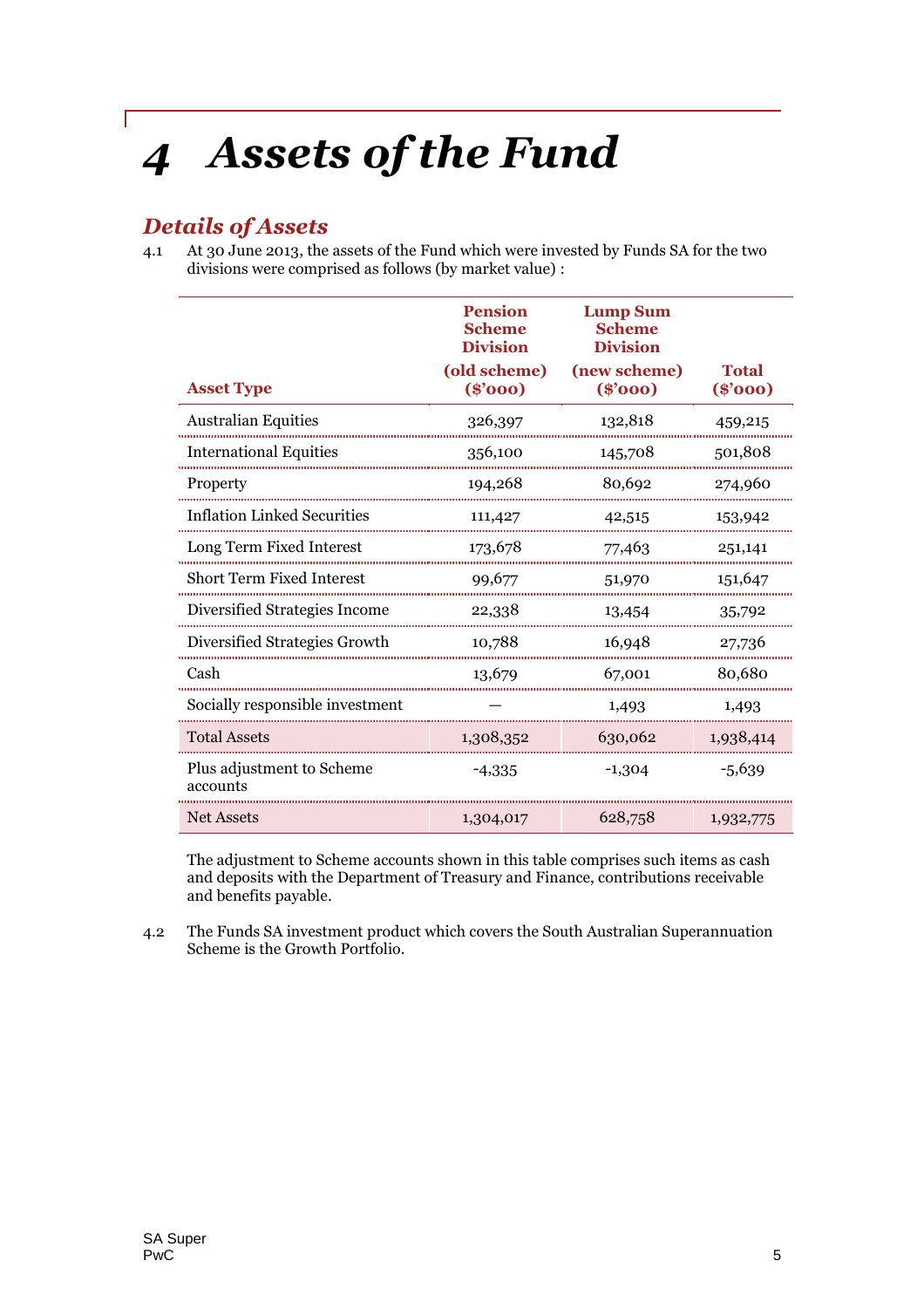|      |                                  | Actual $(\%)$ | Target (%) |
|------|----------------------------------|---------------|------------|
|      | <b>Australian Equities</b>       | 25            |            |
|      | <b>International Equities</b>    |               |            |
|      | Property                         | ᅚ             |            |
|      | Inflation-Linked Securities      |               |            |
| ۱ م) | Long Term Fixed Interest         |               |            |
|      | <b>Short Term Fixed Interest</b> |               |            |
|      | Diversified Strategies - Income  |               |            |
|      | Diversified Strategies - Growth  |               |            |
|      | ∵ash                             |               |            |

As at 30 June 2013, the actual asset allocation and target allocation for the Growth Portfolio is set out below:–

The allocation to growth assets (shares and property) at 30 June 2013 was 70%.

Member investment choice for the Lump Sum Scheme Division commenced as from 5 August 2004 in respect of member contributions. The default allocation for this Division remains the Growth Portfolio.

### *Returns on Investments*

- 4.3 One of the major objectives which Funds SA has for the management of the assets of the Pension and Lump Sum divisions is the achievement of long term returns of 4.5% per annum in excess of inflation.
- 4.4 The assets of the Pension and Lump Sum divisions have a significant emphasis on "growth" investments, which is consistent with the objective of achieving a high real rate of return. One of the results of this emphasis on "growth" investments is that returns will be variable from year to year, as Australian and international economies fluctuate over time.
- 4.5 Rates of return on the assets held in the Pension and Lump Sum divisions, allowing for the management fees applied by Funds SA, for the last three years (based on changes in underlying unit prices) have been —

| 2010/11 | 2011/12 | 2012/13 |
|---------|---------|---------|
| 11.4%   | 2.0%    | 16.5%   |

4.6 For the 3 year intervaluation period, the actual investment return compared to the expected assumptions used in the 2010 valuation are as below:

|                                | <b>Salary</b><br><i>increases</i> | <b>Pension</b><br>increase | <b>Investment</b><br>return | Real<br>return<br>actives | Real<br>return<br>pensioners |
|--------------------------------|-----------------------------------|----------------------------|-----------------------------|---------------------------|------------------------------|
| Actual<br>increase<br>(p.a.)   | 2.9%                              | 2.8%                       | $9.9\%$                     | 7.0%                      | 7.1%                         |
| Expected<br>increase<br>(p.a.) | 4.0%                              | 2.5%                       | 7.0%                        | 3.0%                      | 4.5%                         |
| <b>Difference</b><br>(p.a)     | $(1.1\%)$                         | 0.3%                       | 2.9%                        | 4.0%                      | 2.6%                         |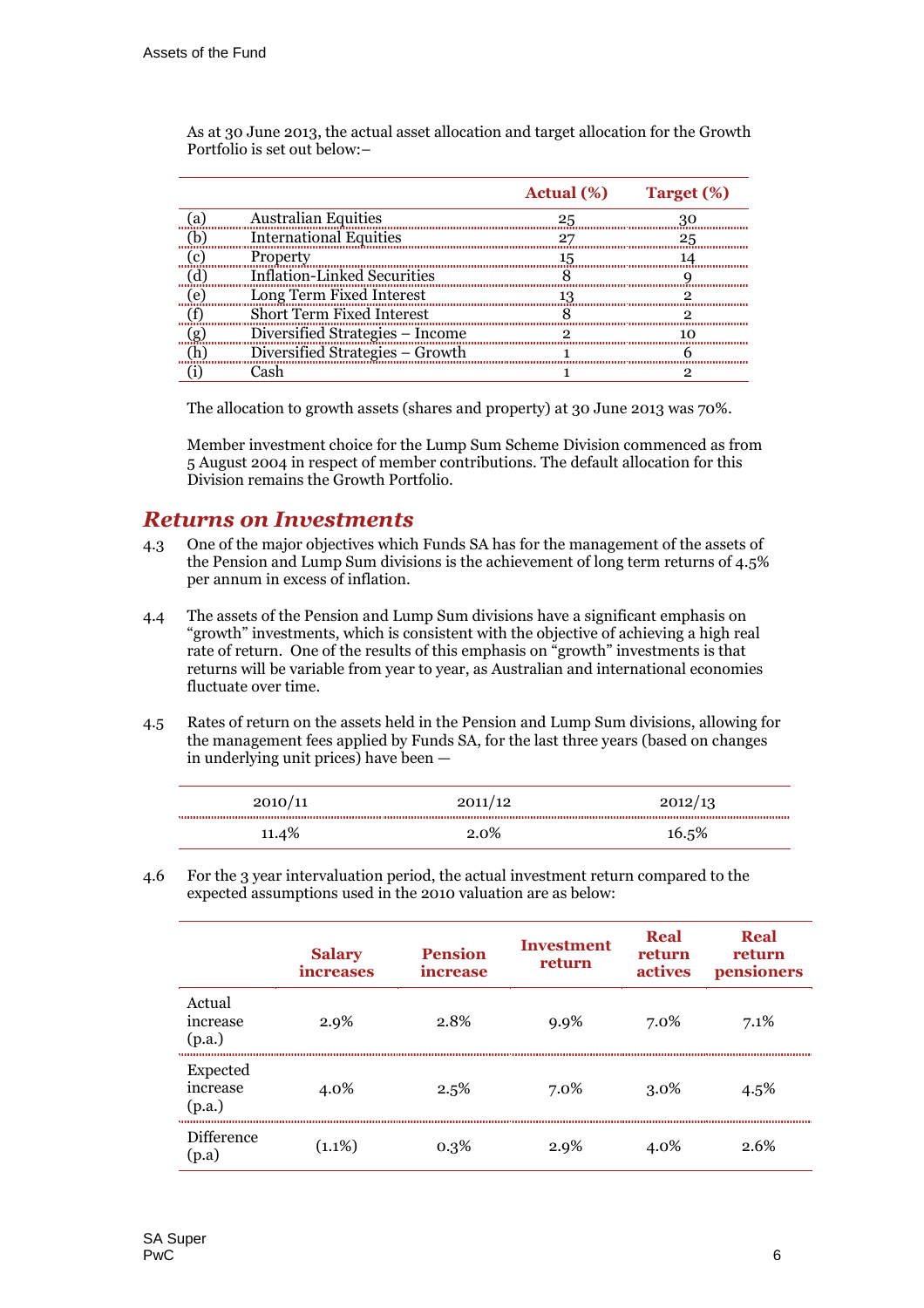4.7 As such, the actual real returns exceeded the expected real returns by 4% per annum over salary inflation and by 2.6% per annum over CPI.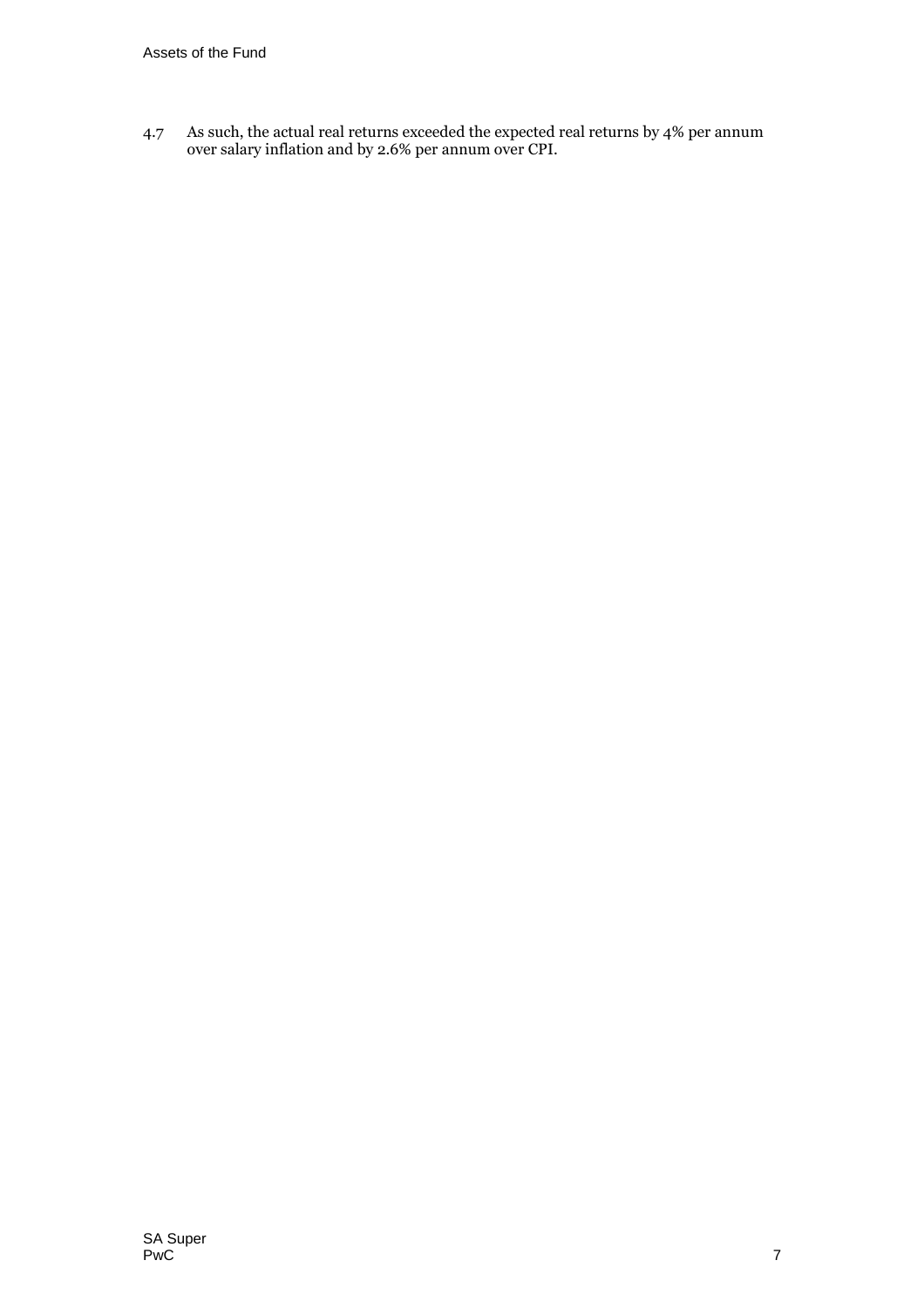# *5 Valuation Assumptions*

## *Introduction*

- 5.1 This actuarial valuation applies a model to project the expected amount of each item of income and expenditure in each future year. These expected cash flows are then discounted to the valuation date to determine the present values of these amounts. These calculations require assumptions to be made regarding:
	- a economic assumptions relating to the future rates of investment earnings, inflationary salary increases and CPI inflation;
	- b demographic assumptions relating to the future rates of retirement, death, invalidity and resignation, and including the proportion of pension commuted and promotional salary increases;
	- c valuation of the assets which is, as far as possible, consistent with the valuation of the Scheme's liabilities.
- 5.2 Once the present value of the Scheme's liabilities and assets has been calculated, the contribution rate for each Division is then determined by allocating the cost over future years in accordance with an appropriate funding method.
- 5.3 It should be appreciated that in the long run the government's liability will depend on the actual experience of the Scheme, not on the assumptions made.

### *Economic Assumptions*

- 5.4 The level of benefits paid by the Scheme depends on future increases in salaries for contributory members, because benefits are directly related to members' salaries prior to their retirement, death, etc. and depends on future CPI increases for preserved benefits and pension payments. The ability of the Scheme to meet these benefit payments depends, in part, on the actual investment earnings achieved by the assets of the Scheme in the future. Accordingly, suitable financial assumptions need to be determined for investment returns, salary inflation and price increases.
- 5.5 Assumptions are required to be made about future crediting rates, salary increases and CPI increases. These assumptions are inter-related, since it would be expected that crediting and earning rates should normally be higher than salary increases, which in turn should be higher than CPI increases. Accordingly, these elements of the actuarial assumptions were chosen to not only reflect long-term trends but also to ensure that their combined effects would be mutually consistent. Therefore, of prime significance during the in-service period is the differential between the future rate of investment earnings on the one hand, and the rate of salary growth due to inflation on the other. This differential is referred to as the real return over salary inflation. For preserved members and pensioners the differential between the future rate of investment earnings and the future rate of price increases is important.
- 5.6 The financial elements of the experience were examined in Section 4. However, as investment returns, salary increases and price increases can vary significantly in the short term it is more important to consider long-term expectations than the experience since the previous actuarial investigation, when setting assumptions for the future.
- 5.7 We note that a major investment objective by Funds SA is to achieve long term returns of 4.5% per annum in excess of inflation for the Growth investment product. I have therefore adopted this real rate return for the purpose of this investigation.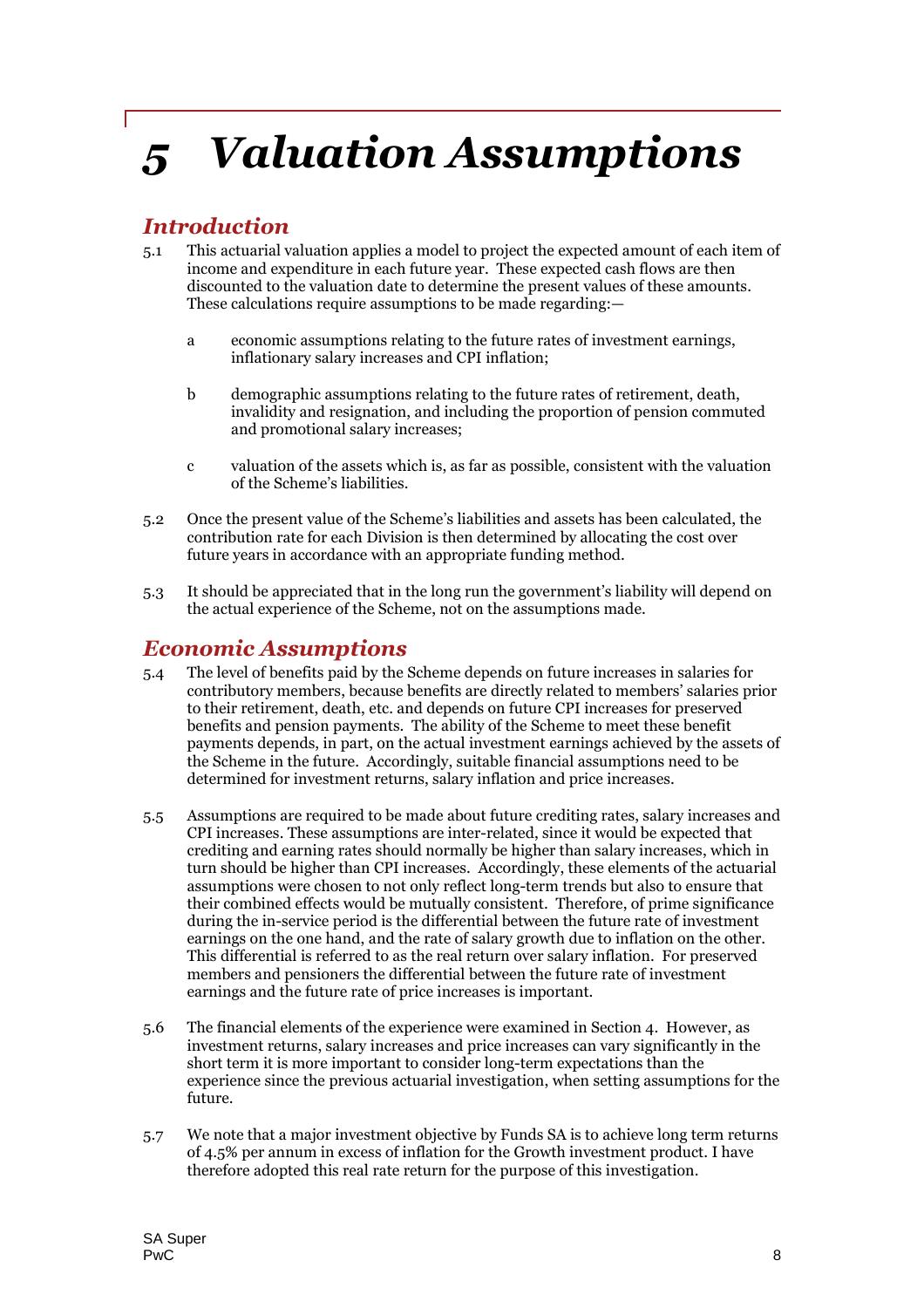- 5.8 We have adopted an assumed rate of CPI inflation of 2.5% per annum.
- 5.9 Inflationary salary increases are expected to average 4.0% per annum over the long term. No allowance for known short term salary increases for some groups has been made.
- 5.10 In addition to an assumed level of general salary increases, allowance is also made for promotional salary increases throughout a member's career. New rates of promotional salary increases have been adopted with higher rates for Teachers and lower rates for Others.
- 5.11 Set out below is a summary of the economic assumptions used in this valuation.

| <b>Investment Earnings:</b>                         | 7.0% per annum                                                                                                                             |
|-----------------------------------------------------|--------------------------------------------------------------------------------------------------------------------------------------------|
| <b>Inflationary Salary Increases:</b>               | 4.0% per annum                                                                                                                             |
| Promotional Salary Increases:                       | Teacher 1.0% per annum<br>Non-teacher 1.3% per annum<br>(for a member of average age of 55 years)<br>Refer Appendix E.7 for detailed rates |
| <b>CPI</b> Increases:                               | 2.5% per annum                                                                                                                             |
| "Real Return" over inflationary salary<br>increases | 3.0%                                                                                                                                       |
| "Real Return" over CPI                              |                                                                                                                                            |

### *Expenses*

- 5.12 Fund administration expenses have been valued based on a cost per member, projected membership of each Division and assuming expenses increase at the same rate as salary inflation. As per the regulations, 30% of expenses are met by the Fund.
- 5.13 We note that as the scheme is closed, and as membership falls, the approach to projecting these expenses may need to be changed.

### *Demographic Assumptions*

- 5.14 The demographic assumptions which were used in the projections and valuations were set after considering the experience of contributors, preserved members and pensioners over the three year period as well as the trends in the experience observed in previous valuations. The Scheme is sufficiently large that this experience is statistically significant, that is, the assumptions which are derived from the experience could be regarded as being reliable for the purpose of the calculations.
- 5.15 Details of the experience and the rates adopted are given in Appendices C, D and E.
- 5.16 The most significant changes in assumptions related to
	- a higher rates of retirement for pension scheme members mainly at ages over 60 (25% higher rates for Teachers between 60 and 65 years old on average and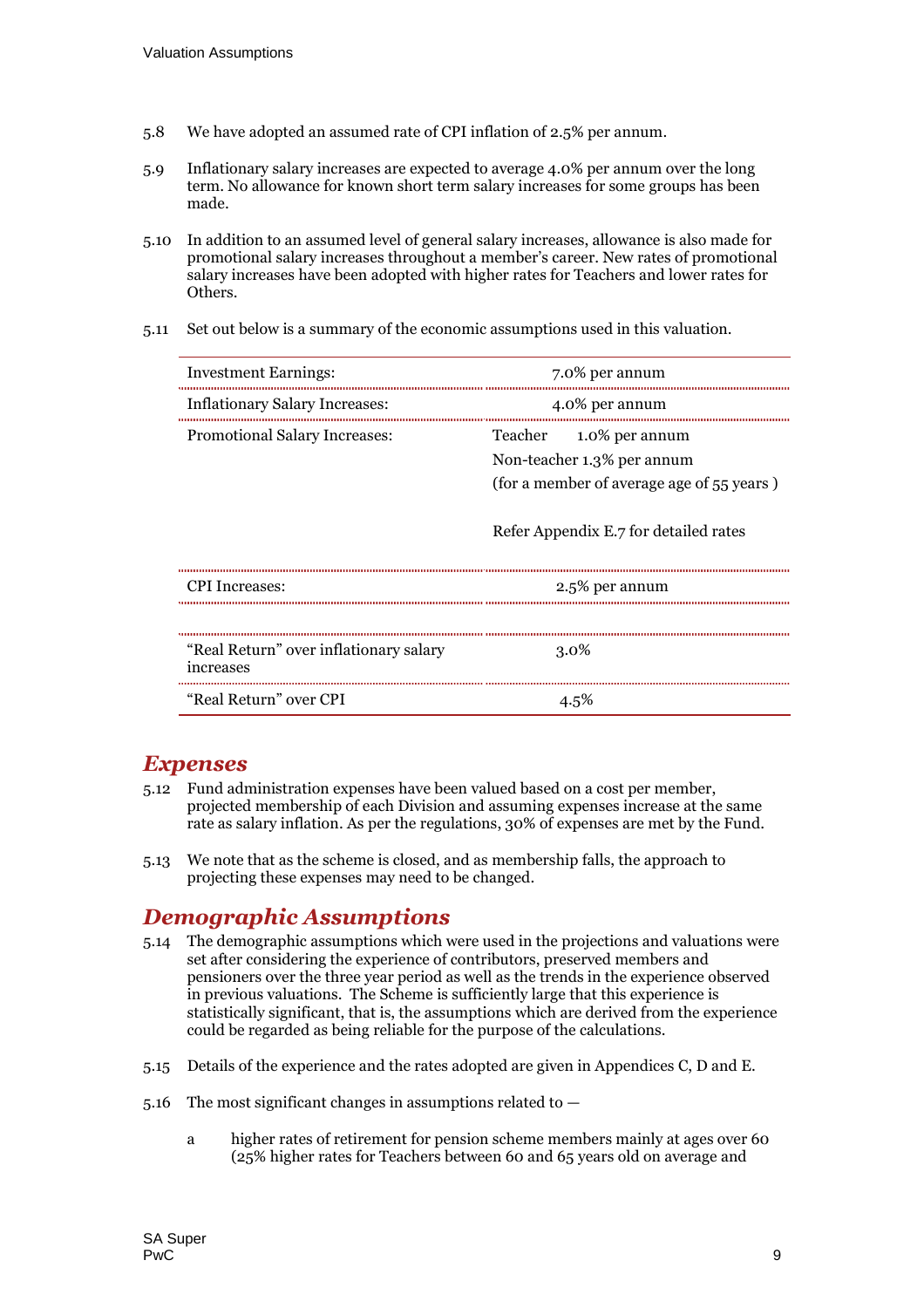30% increase for Non-teachers between 60 and 65 but offset slightly by 15% lower rates for over 65) ;

- b slightly higher rates of mortality for pensioners; and
- c higher rates of salary promotion for teachers (increase of 0.4% per annum on average, from 0.4% per annum to 0.8% per annum) but lower rates for nonteachers (reduction of 0.5% per annum on average, from 1.7% per annum to 1.2% per annum).
- 5.17 The rates of mortality for age pensioners, spouse pensioners and invalid pensioners (over 2 year in duration) have been set by adjusting the Australian Life Tables 2005- 07. Details of the adjustments are given in Appendix D.

### *Value of Pension Scheme Assets*

5.18 We have adopted the market value assets for the Pension Scheme, which amounted to \$1,304,017,000. The use of a market value of assets is consistent with general industry practice.

## *Value of Lump Sum Assets*

5.19 The liabilities of the Lump Sum Division are the balances of member accounts and so no adjustment is necessary for the assets of this Division. Accordingly, the market value of \$628,758,000 was used in the valuation.

## *Funding Method*

5.20 We have used a projection and funding method known as "aggregate funding" which involves calculating the present value of all liabilities relating to present contributors, pensioners and preserved members, and comparing the prescribed proportion of this with the present value of future member contributions together with the value of the Scheme's investments.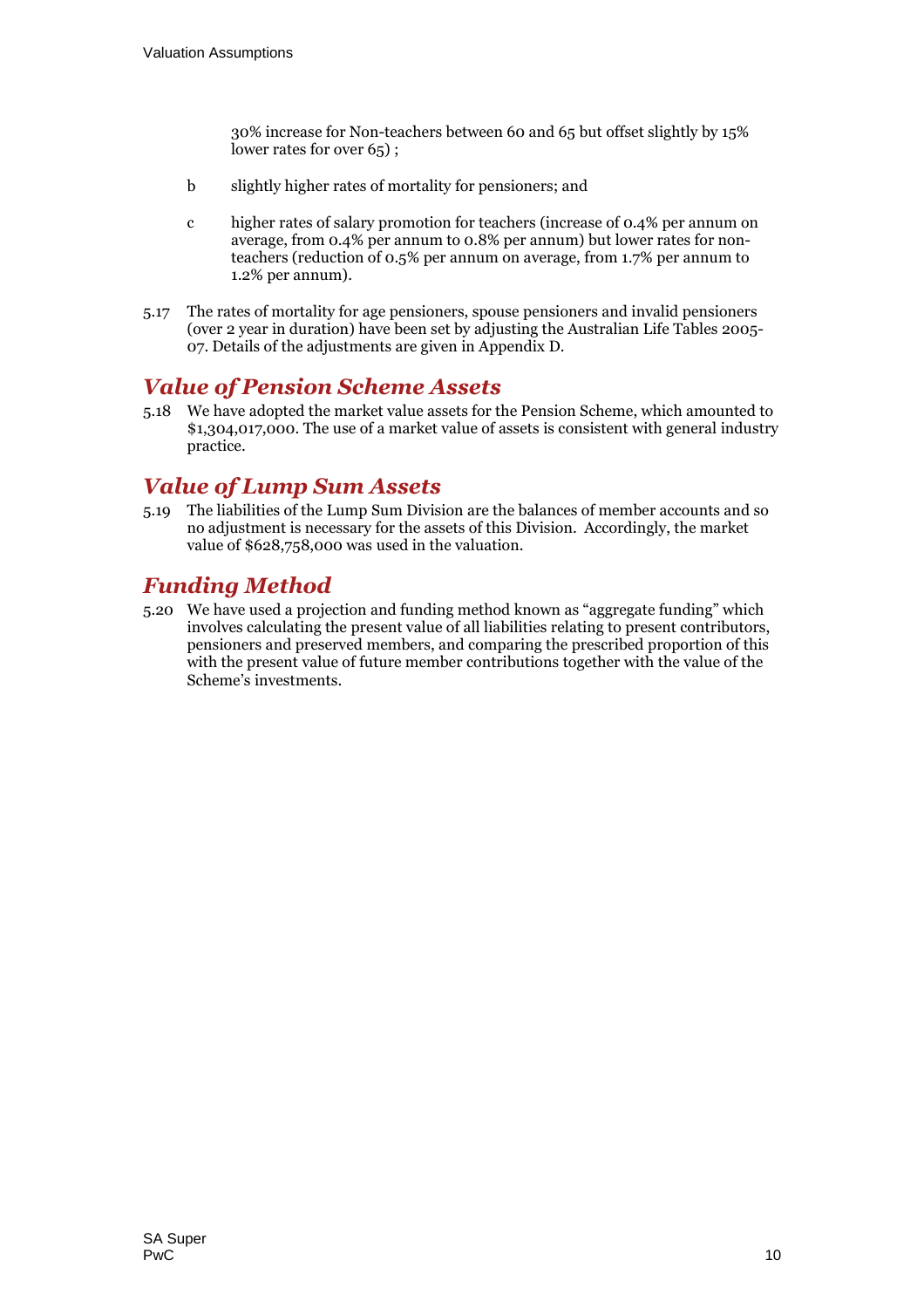# *6 Valuation Results — Lump Sum Scheme*

- 6.1 There are two measures which we have used to assess the adequacy of the Fund for the Lump Sum Scheme, being
	- a comparison of Fund investments against member contribution accounts; and
	- b projected long term cost of the employer financed benefits of the Scheme in respect of future service only (past service costs are met from contributions paid into the Employer Account).

## *Comparison of Fund Investments against Member Contribution Accounts*

- 6.2 For the Lump Sum Scheme, the assets held by the Fund are intended to meet the employee component of the benefits payable from the Scheme. Provided that the crediting rate which is allocated to employee contribution accounts is equal to the actual earning rate on the investments of the Fund (less the appropriate share of administrative costs), then the amount of the investments should be the same as the total of member contribution accounts. As a result, the liabilities of the employer should not be affected by the return on the Fund investments.
- 6.3 At 30 June 2013, the total of member accounts was \$634.3 million representing contribution accounts of \$599.4 million plus roll-in accounts of \$34.9 million, which compares with the total assets held in the Fund of \$628.8 million. This represents a deficit of \$5.5m.

## *Projected Long Term Cost of the Scheme*

- 6.4 We have also considered the long term cost of supporting the employer financed benefits in respect of future service for members of the Lump Sum Scheme. (Past service liabilities are being progressively funded by the State Government, as discussed in paragraph 3.2.1 of the Report).
- 6.5 For this purpose, we have projected the future experience of current contributors, and then discounted the projected future benefit payments to the valuation date. The resulting values are the present value of the employer financed portion of future service liabilities for contributory members of the Lump Sum Scheme.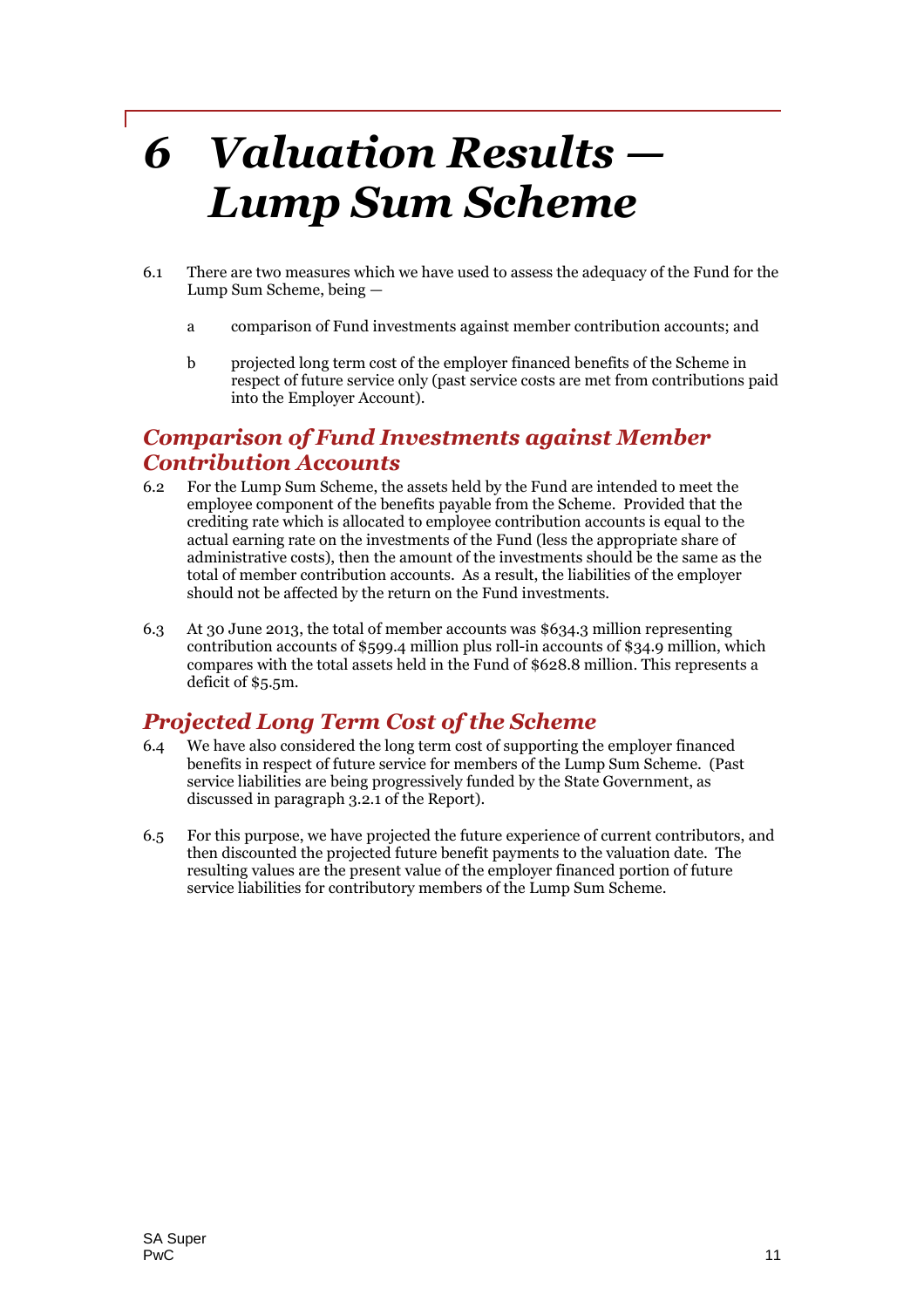6.6 The results of the calculations are as follows —

Present Value of Employer Financed Future Service Liabilities

| <b>Current Contributors</b>                 | \$'000  |
|---------------------------------------------|---------|
| <b>Age Retirements</b>                      | 307,141 |
| Disability                                  | 69      |
| Invalidity                                  | 486     |
| Deaths                                      | 3,196   |
| <b>Transfers</b>                            | 4,774   |
| <b>Resignations with Cash Payments</b>      | 96      |
| <b>Resignations with Preserved Benefits</b> | 2,202   |
| <b>Expenses</b>                             | 7,058   |
| <b>Age Retirements</b>                      | 307,141 |
| <b>Total Liability</b>                      | 325,022 |

- 6.7 The total liability represents the present day cost of providing employer financed benefits for the current members of the Lump Sum Scheme, based on their service after 30 June 2013. This is referred to as the "future service liability".
- 6.8 The future service liability is equivalent to future employer contributions of 14.5% of contributors' salaries.
- 6.9 This means that, if an amount equivalent to 14.5% of contributors' salaries is set aside as a provision which is notionally accumulated with interest at 7.0% per annum, or invested each year, the projected future service benefits would be able to be totally met by those future provisions or investments, based on the projection assumptions.
- 6.10 The corresponding contribution rate at the 2010 review was 14.75%. The main reasons for the decrease in the future service employer contribution rate are the lower rates of age retirement between age 60 and 65, and the reduction in promotional salary increases for non-teachers.
- 6.11 We recommend that the current employer contribution rate of 14.75% of contributors' salaries be maintained. As can be seen from the following sensitivity analysis, the rate of 14.75% is well within the possible range of contribution rates and a small change of 0.25% is not warranted.

### *Sensitivity Analysis*

6.12 The impact on the employer contribution rate as a percentage of salary from changes in the assumed discount rate is shown as follows:-.

### **Impact of Changes to the assumed investment return (discount rate)**

| Investment return | <b>Employer Contribution Rate</b> |
|-------------------|-----------------------------------|
| 6.ი%              | 15.2%                             |
| 7.0%              | 14.5%                             |
| 8 ሰ%              | 13.8%                             |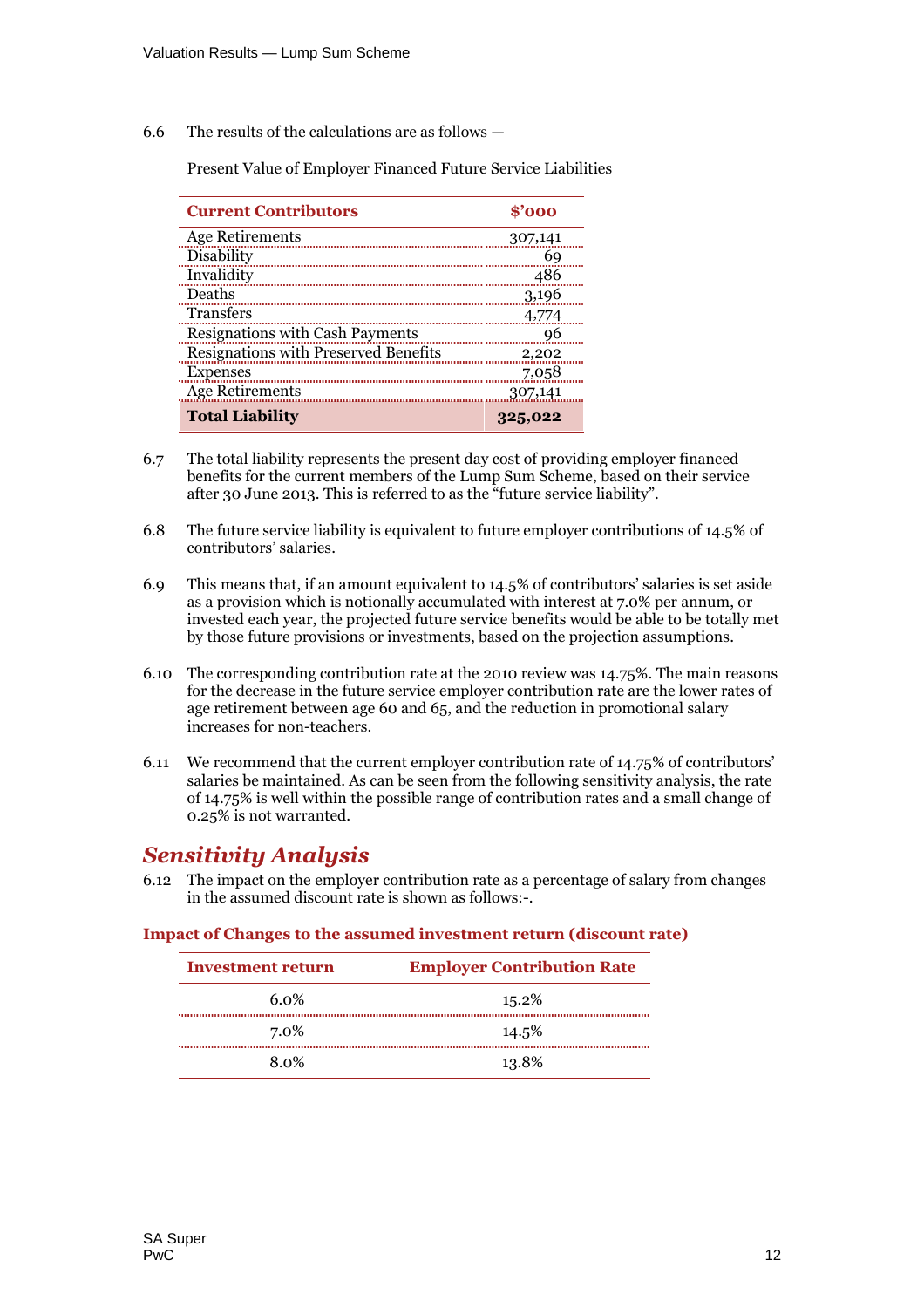# *7 Valuation Results — Pension Scheme*

7.1 The processes which are followed to assess the financial position of the Pension Scheme are more complex than that of the Lump Sum Scheme, as a result of the operation of the cost sharing proportion.

## *Ability of Fund to Meet Prescribed Proportion of Costs*

7.2 To assess the financial position of the Pension Scheme, we have projected the future experience of current contributors, preserved members and pensioners, and then discounted these future benefit payments to the current date. The resulting values are the present value of current and future liabilities for members of the Pension Scheme, the prescribed proportion (14.0%) of which must be compared with the value of the assets of the Pension division of the Fund and the present value of future member contributions.

|                                           | $\boldsymbol{3}^{\prime}$ 000              | $\degree$ 000 |
|-------------------------------------------|--------------------------------------------|---------------|
| <b>Current and Preserved Contributors</b> |                                            |               |
| <b>Age Retirements</b>                    | 221,639                                    |               |
| <b>Invalidity Retirements</b>             | 787                                        |               |
| Spouse and Children's Benefits            | 15,798                                     |               |
| <b>Resignations with Cash Payments</b>    | 18                                         |               |
| Expenses                                  | ,,,,,,,,,,,,,,,,,,,,,,,,,,,,,,,,,<br>2,147 | 240,389       |
| <b>Current Pensioners</b>                 |                                            |               |
| Age Retirements                           | 695,388                                    |               |
| <b>Invalidity Retirements</b>             | 38,440                                     |               |
| Retrenchment Pensioners                   | 67,638                                     |               |
| <b>Pensioner Spouses</b>                  | 167,955                                    |               |
| <b>Contributor Spouses and Children</b>   | 19,002                                     |               |
| <b>Expenses</b>                           | 10,190                                     | 998,613       |

7.3 We have set out below the results of the calculations using the prescribed proportion of these liabilities —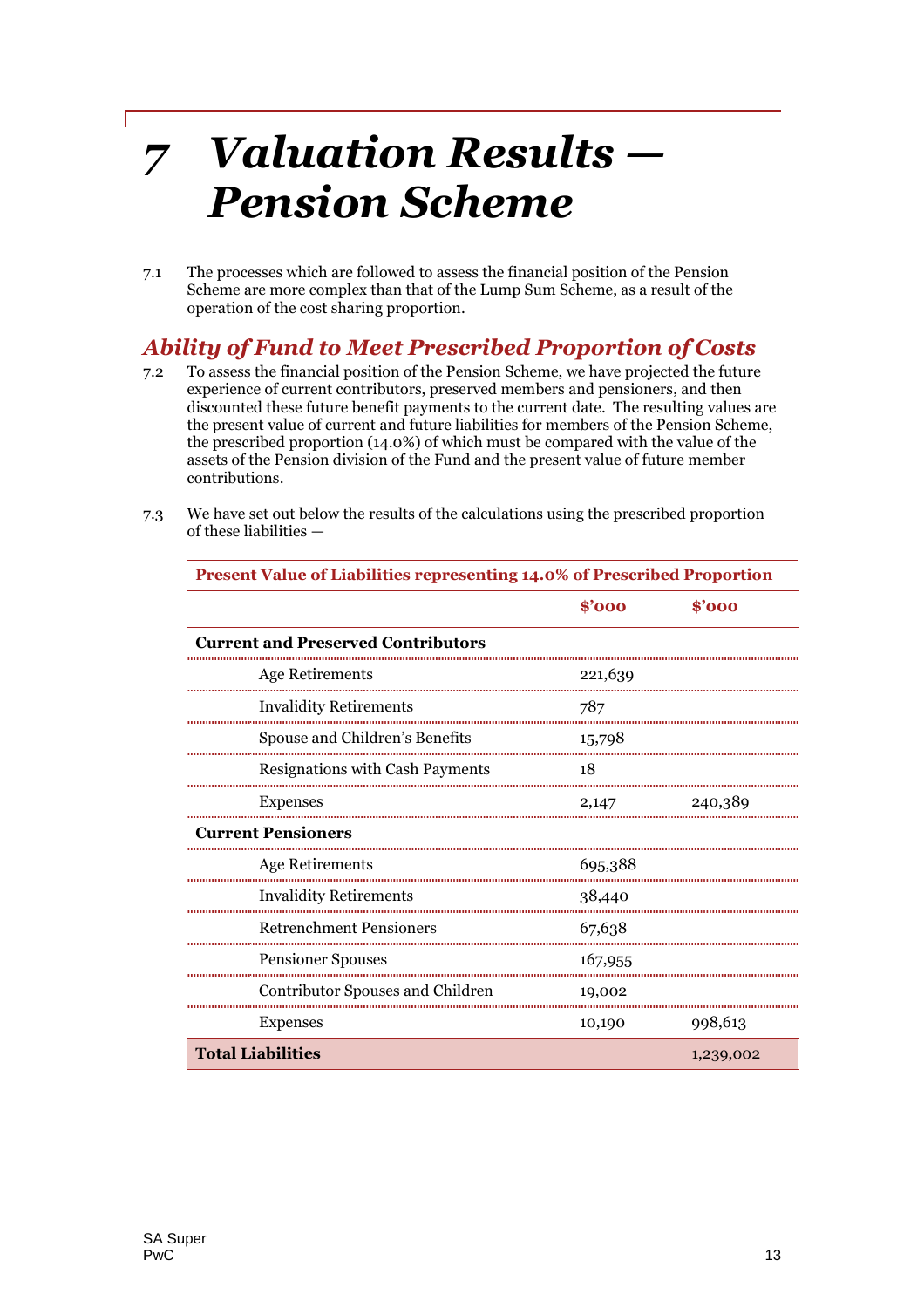| <b>Present Value of Assets</b>     |           |                       |
|------------------------------------|-----------|-----------------------|
|                                    | \$'000    | $\boldsymbol{3}$ '000 |
| <b>Future Member Contributions</b> | 19,129    |                       |
| <b>Fund Investments</b>            | 1,304,017 |                       |
| <b>Total Assets</b>                |           | 1,323,146             |
| <b>Surplus</b>                     |           |                       |

- 7.4 If the current Prescribed Proportion is retained (14%), based on the projection assumptions applied in this valuation, a surplus will emerge, the present value of which is \$84.1 million. This surplus compares with a deficit of \$542.9 million at 30 June 2010 based on the previous Prescribed Proportion of 20.4%
- 7.5 The surplus represents 6.8% of total liabilities. As this margin is not excessive, and 14% remains within the range of possible Prescribed Proportions as shown in the sensitivity analysis later in this section, we recommend that the Fund share of benefits remain at 14.0%.

## *Explanation of Change in the Financial Position of the Fund*

- 7.6 We have analysed the change in the financial position, by considering the main contributing factors. These factors relate to both experience and changes in the valuation assumptions.
- 7.7 The following table sets out the major influences affecting the change in the financial position between 30 June 2010, and 30 June 2013 —

| Influence                                                               | <b>Impact</b><br>\$m |
|-------------------------------------------------------------------------|----------------------|
| <b>Experience</b>                                                       |                      |
| Change in Prescribed Proportion from 20.4% to 14.0%                     | 549.6                |
| Interest on surplus                                                     | $1.5\,$              |
| Investment Earnings, taking into account the value placed on the assets | 107.1                |
| Salary increases                                                        | 4.6                  |
| <b>CPI</b> increases                                                    | (7.7)                |
| Fund share not changed until January 2011                               | (17.4)               |
| Age retirement higher than expected                                     | (3.5)                |
| Expenses lower than expected                                            | 0.3                  |
| Commutation                                                             | (4.7)                |
| Untraced                                                                | 1.8                  |
| <b>Total Experience</b>                                                 | 631.6                |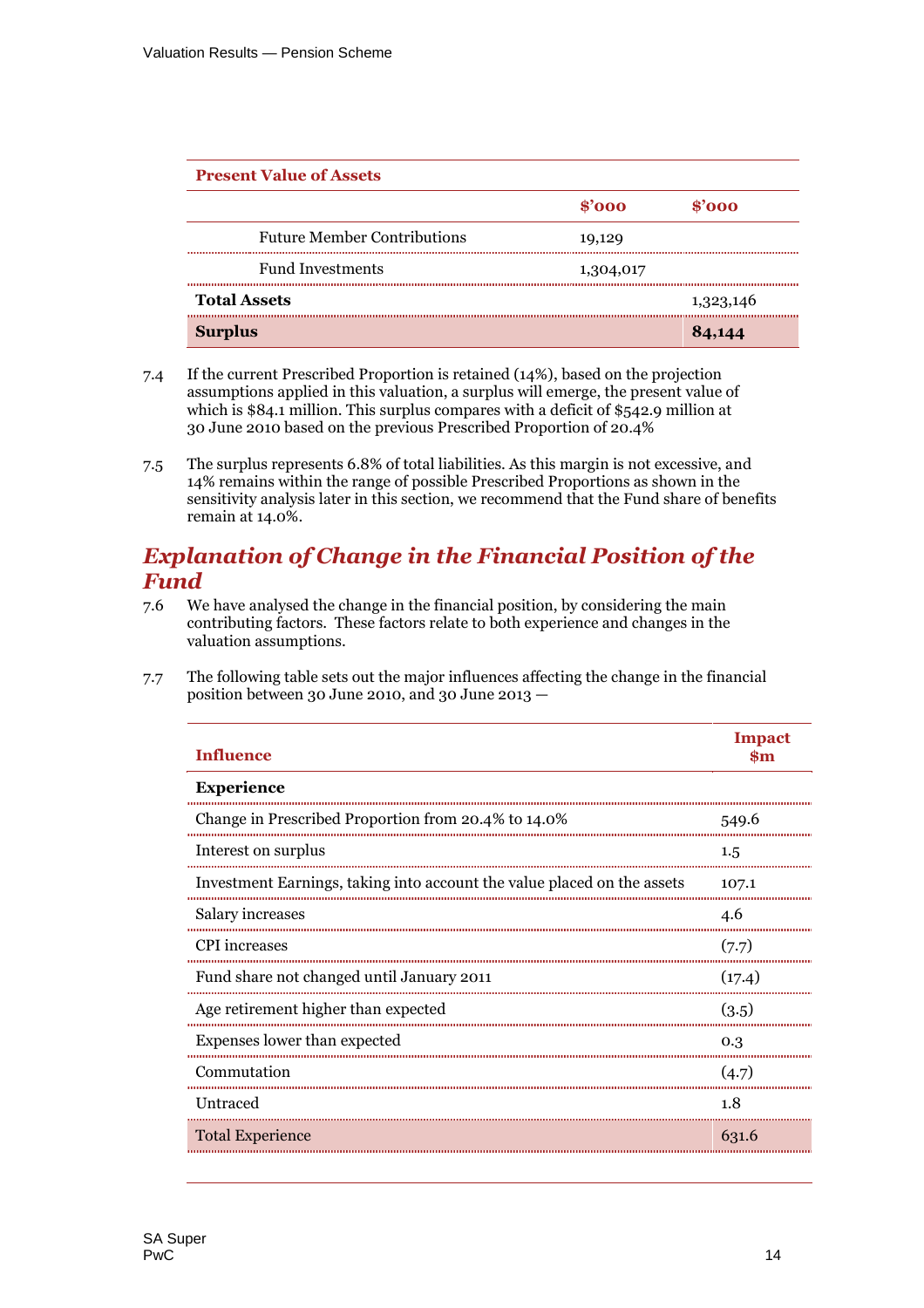| Influence                                    | <b>Impact</b> |
|----------------------------------------------|---------------|
| <b>Change in Valuation Assumptions</b>       |               |
| Revised age retirements                      | (3.4)         |
| Revised salary promotion                     | 1.5           |
| Revised pensioner mortality assumptions      | (2.7)         |
| <b>Total Change in Valuation Assumptions</b> | (4.6)         |
| Net Change in Surplus                        |               |

7.8 The major contributing factors to the change in surplus were as follows:–

- a Prescribed Proportion Change in Prescribed Proportion following the 2010 review from 20.4% of benefits to 14.0% of benefits
- b Investment Earnings Investment returns were 2.9% per annum more than assumed over the 3 year period.
- c Age Retirements Age retirement assumptions for pension scheme contributors have been increased (refer paragraph 5.4.3).
- d Pensioner mortality Assumptions for pensioner mortality have been changed (refer paragraphs 5.4.4, 5.4.5 and Appendix D).
- e Salary promotion Lower rates of salary promotion for non-teachers have been assumed to reflect the recent experience. This has been partially offset by higher promotion for teachers (refer Appendix E.7).

## *Projected Cost of Pension Scheme*

7.9 Assuming that the recommended cost sharing arrangements will apply in the future (that is, the Fund continues to meet 14.0% of the cost of benefits), we have considered the projected cost to the employer of providing 86.0% of future service benefits for the current contributors within the Pension Scheme. For this purpose, we have projected the future experience of current contributors, and then discounted 86.0% of the projected future benefit payments to the valuation date. The resulting values are the present value of the Employer's share of future service liabilities for contributing members of the Pension Scheme.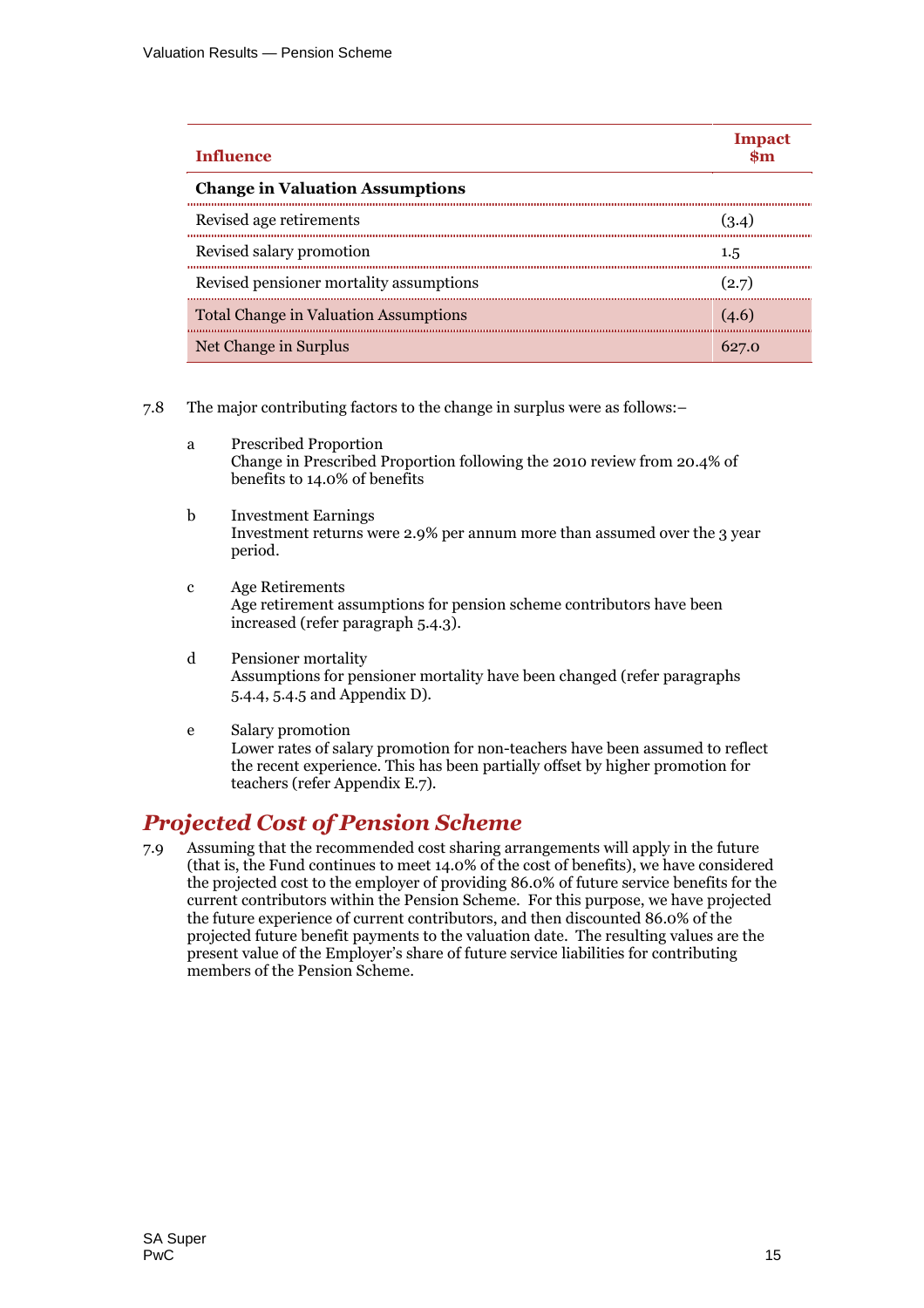7.10 The results of the calculations are as follows:–

| <b>Present Value of Employer Share of Future Service Liabilities</b> |           |  |  |  |
|----------------------------------------------------------------------|-----------|--|--|--|
|                                                                      | $\$$ '000 |  |  |  |
| <b>Current Contributors</b>                                          |           |  |  |  |
| Age Retirements                                                      | 118,850   |  |  |  |
| <b>Invalidity Retirements</b>                                        | 335       |  |  |  |
| Spouse and Children's Benefits                                       | 8.502     |  |  |  |
| <b>Resignations with Cash Payments</b>                               |           |  |  |  |
| <b>Expenses</b>                                                      | 622       |  |  |  |
| <b>Total Future Service Liabilities</b>                              | 128,310   |  |  |  |

- 7.11 Our calculations produce a future service liability which is equivalent to future contributions of 26.4% of contributors' salaries. This means that, if an amount equivalent to 26.4% of contributors' salaries is set aside as a provision which is notionally accumulated with interest at 7.0% per annum, or invested each year, the projected future service benefits would be able to be totally met by those future provisions or investments, based on the projection assumptions. This represents an increase from the contribution rate of 26.1% calculated in the 2010 review.
- 7.12 Given the rate is only marginally higher than the current rate, and is well within the range shown by the sensitivity analysis below, we recommend that the employer contribution rate of 26.0% of contributors' salaries be maintained.

## *Sensitivity Analysis*

7.13 The impact on the Fund share of benefits and the employer contribution rate as a percentage of salary from changes in the assumed discount rate is shown as follows:-.

| rate)             |                   | <b>Impact of Changes to the assumed investment return (discount)</b> |
|-------------------|-------------------|----------------------------------------------------------------------|
| Investment return | <b>Fund Share</b> | <b>Employer Contribution Rate</b>                                    |
| 6.0 <sup>%</sup>  | 13.5%             | 30.8%                                                                |
| 7.0%              | 15.0%             | 26.4%                                                                |
| 8.0%              | 16.5%             | 22.7%                                                                |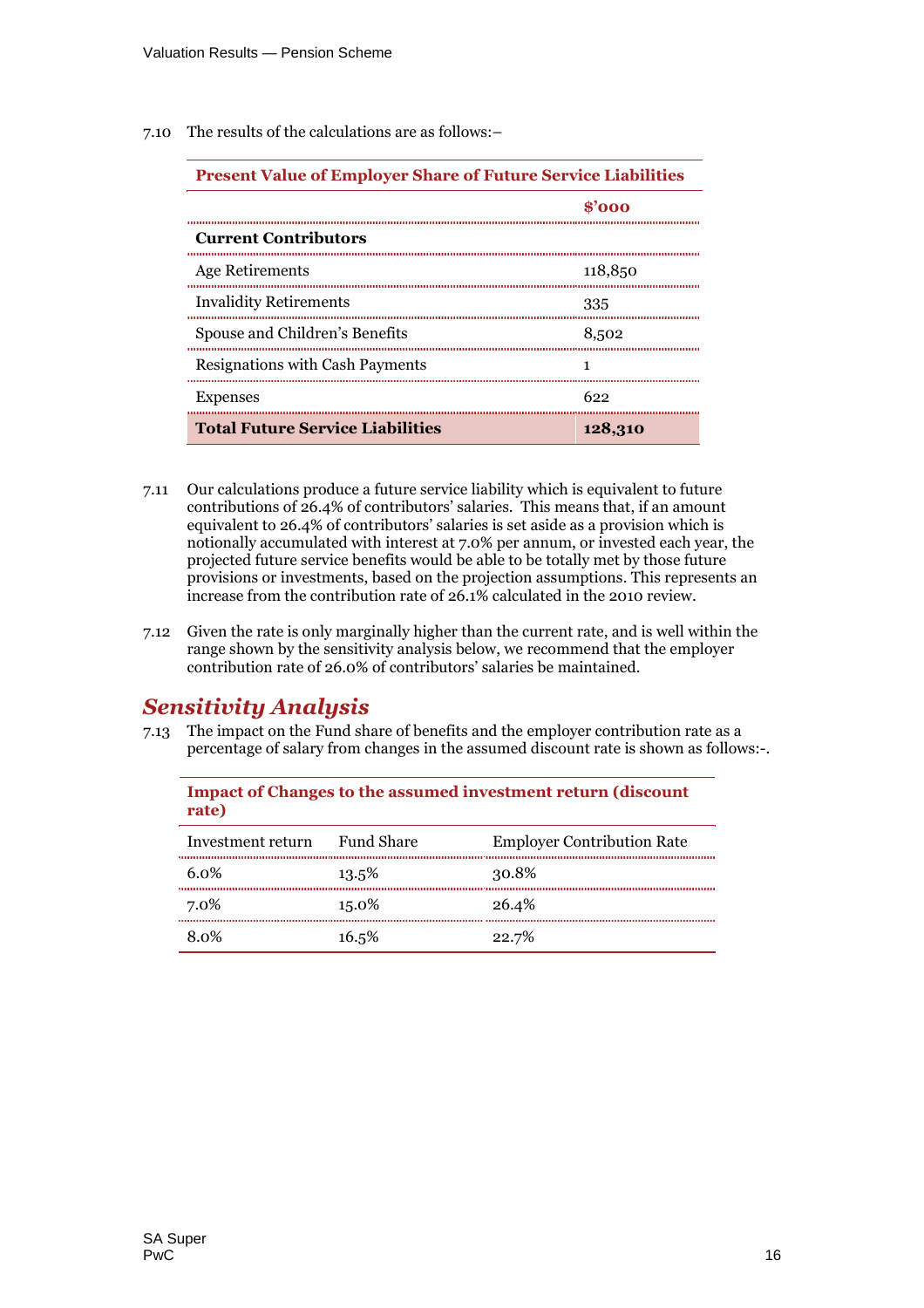## *8 Projected Cost To The State Government*

- 8.1 We have projected the cost of the Lump Sum and Pension Schemes using the assumptions described in this Report, assuming that the recommended cost sharing arrangements (refer paragraph 7.9) will apply in the future.
- 8.2 The State Government costs include the employer share of benefits for all Departments and Agencies except those classified as Commercial. Also the share of benefits met by the Commonwealth Government in respect of University are excluded.
- 8.3 The projected costs to the State Government (expressed in current salary and dollar terms as well as nominal dollars) are set out in the table below —

|                                         | In current salary and dollar terms                 |                                                      |                                       | In Nominal dollar terms                                |                                               |                                                |  |
|-----------------------------------------|----------------------------------------------------|------------------------------------------------------|---------------------------------------|--------------------------------------------------------|-----------------------------------------------|------------------------------------------------|--|
| <b>Year</b><br><b>Ended</b><br>30 June  | <b>Pension</b><br><b>Scheme</b><br>$\frac{1}{3}$ m | Lump<br><b>Sum</b><br><b>Scheme</b><br>$\frac{1}{2}$ | <b>Total</b><br><b>Cost</b><br>$\sin$ | <b>Pension</b><br><b>Scheme</b><br>$\boldsymbol{\$}$ m | Lump<br><b>Sum</b><br><b>Scheme</b><br>$\sin$ | <b>Total</b><br><b>Cost</b><br>$\frac{1}{2}$ m |  |
| 2014                                    | 489                                                | 125                                                  | 614                                   | 499                                                    | 127                                           | 626                                            |  |
| 2015<br>,,,,,,,,,,,,,,,,,,,,,           | 480                                                | 115                                                  | 595                                   | 509                                                    | 122                                           | 631                                            |  |
| 2016                                    | 474                                                | 117                                                  | 591                                   | 523                                                    | 129                                           | 652                                            |  |
| 2017                                    | 464                                                | 120                                                  | 584                                   | 532                                                    | 138                                           | 670                                            |  |
| 2018                                    | 453                                                | 118                                                  | 571                                   | 540                                                    | 141                                           | 681                                            |  |
|                                         |                                                    |                                                      |                                       |                                                        |                                               |                                                |  |
| 2020                                    | 429                                                | 113                                                  | 542                                   |                                                        |                                               |                                                |  |
| 2025                                    | 360                                                | 84                                                   |                                       | 554                                                    | 146                                           | 699                                            |  |
| 2030<br>,,,,,,,,,,,,,,,,,,,,,,,,,,,,,,, | 290                                                | 45                                                   | 335<br>                               | 565<br>                                                | 132                                           | 697                                            |  |
| 2035                                    | 221                                                | 16                                                   | 237                                   | 554                                                    | 86                                            | 640                                            |  |
| 2040                                    | 153                                                | $\mathbf{2}$                                         | 155                                   | 514                                                    | 37                                            | 551                                            |  |
| 2045                                    | -91                                                | 0                                                    | 91                                    | 433                                                    | 6                                             | 438                                            |  |

 $\mathsf{I}$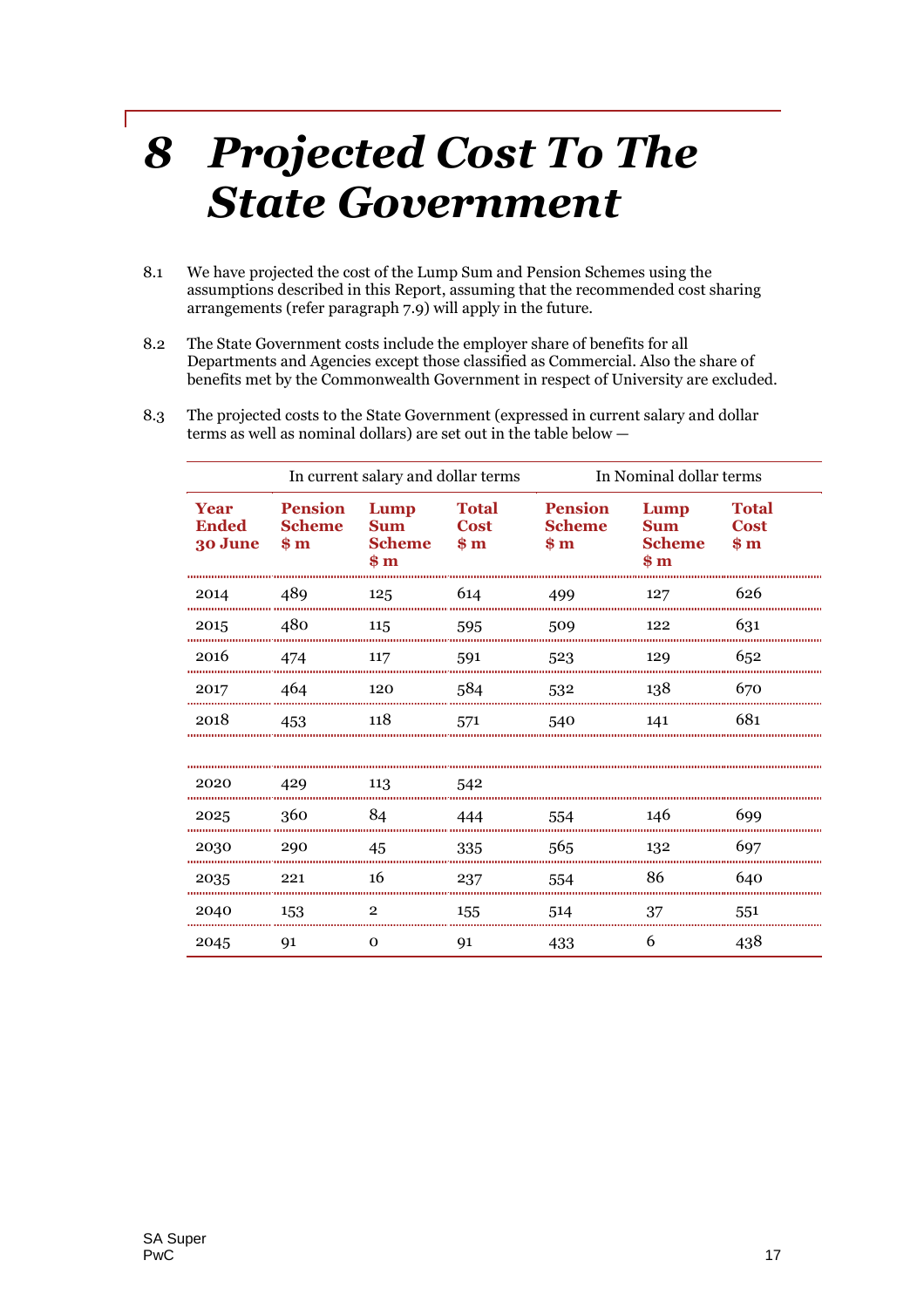8.4 The graph below shows the projected costs to the State Government in 2010 compared with the projected costs now (both in nominal terms).



8.5 The graph shows the projected costs are similar three years on. The changes are partly due to past experience over the three years and changes to future assumptions. In particular by increasing retirement rates this will being forward cashflows in the earlier years with correspondingly lower cashflows in later years.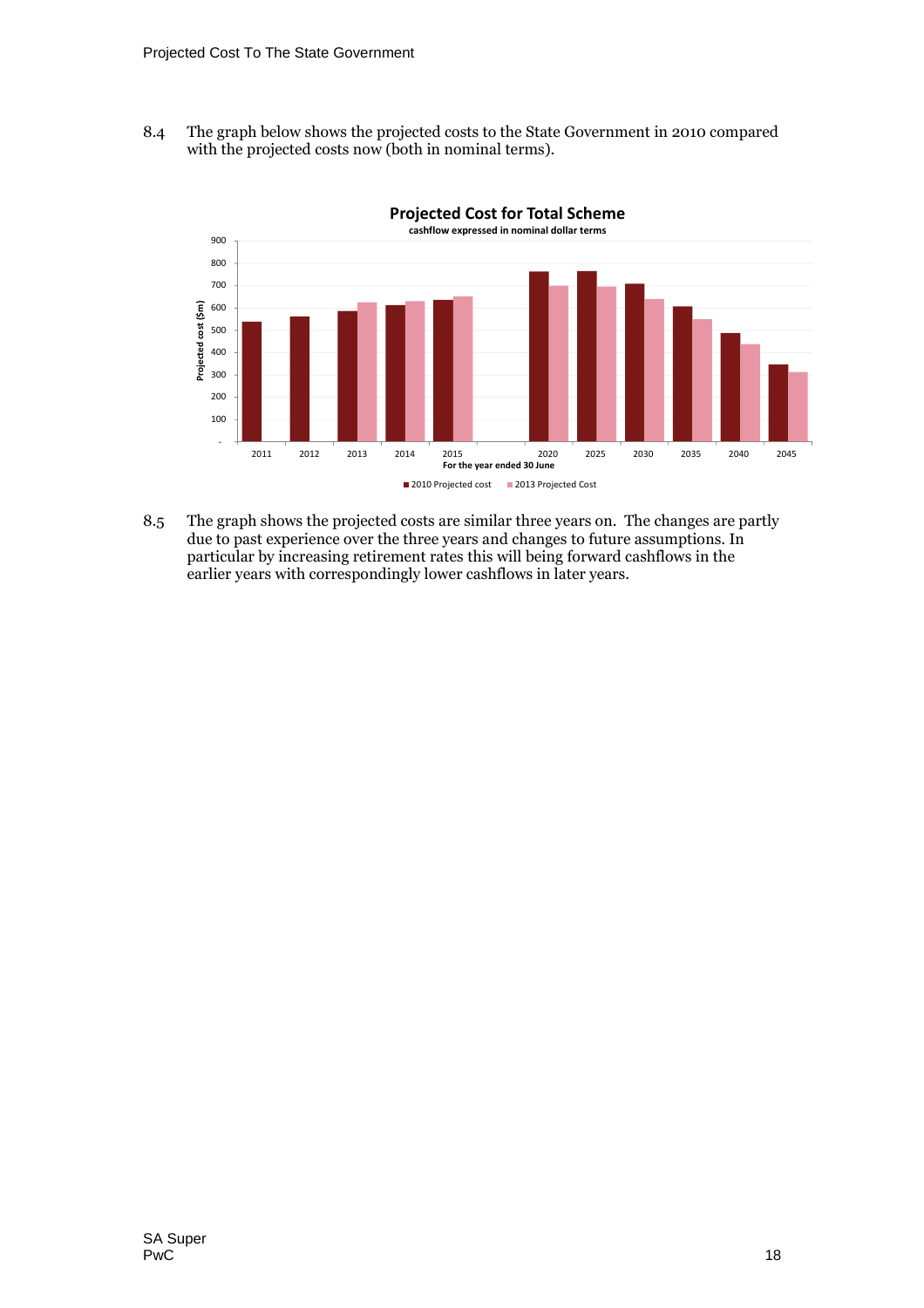# *9 Membership Data*

- 9.1 We have been able to use the membership data which has been extracted from the administration system used by the Superannuation Office for the ongoing administration of the Schemes. We have been able to satisfy ourselves that the data is sufficiently accurate for the purpose of our calculations, and consider that any errors in the recording of member information would not have a material impact on our conclusions.
- 9.2 A number of checks have been performed on the member data, to ensure consistency between years and to ensure that contributor and pensioner information is consistent.
- 9.3 The quality of the administration records is being continually enhanced, and the amount of information which has been able to be used about preserved members has been of assistance in the projection process.
- 9.4 While we would expect that there will be adjustments to the member data after 30 June 2013, we would not expect that it would have a material impact on our calculations and conclusions.
- 9.5 We have provided details of membership and its changes during the three year period in Appendix B of this Report.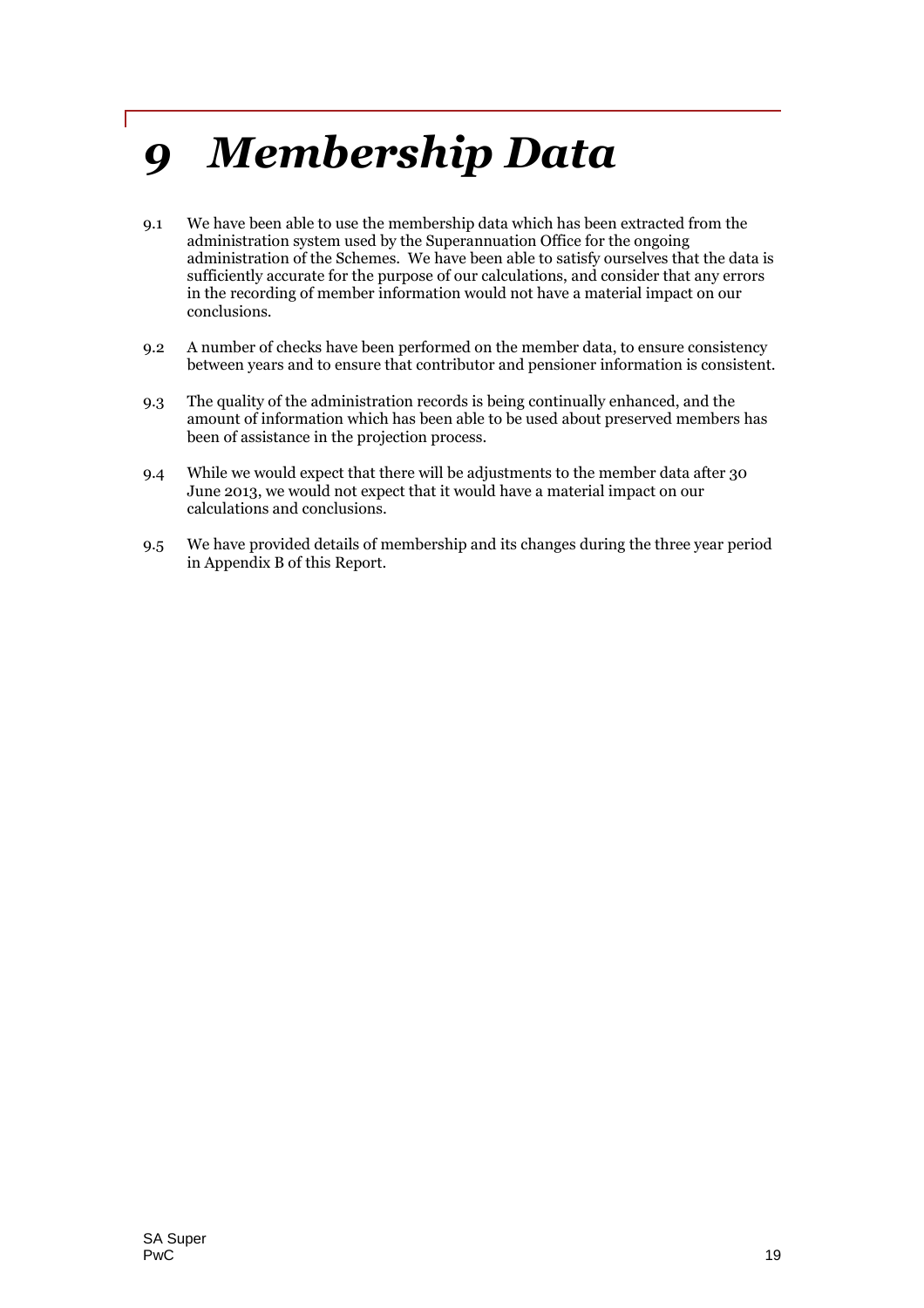# *10 Conclusion and Review of Recommendations*

- 10.1 In this Report, we have set out our comments about the funding status of the South Australian Superannuation Scheme, in the Lump Sum and Pension sections.
- 10.2 We recommend that the employer contribution rate for the employer share of the future service cost of the Lump Sum Scheme be maintained at 14.75% of contributors' salaries.
- 10.3 We recommend that the employer contribution rate for the employer share of the future service cost of the Pension Scheme be maintained at 26.0% of contributors' salaries.
- 10.4 We have estimated that the Prescribed Proportion of future Pension Scheme benefits that can be met from the Fund has remained at 14.0% and recommend that the South Australian Superannuation Board adopt this proportion for the purposes of subsection 43A(3) of the Superannuation Act.
- 10.5 The next review should be completed at 30 June 2016.

Cohenne Jane

Catherine Nance FIAA Retirement Incomes and Asset Consulting

Authorised Representative (#265248) of PricewaterhouseCoopers Securities Ltd

June 2014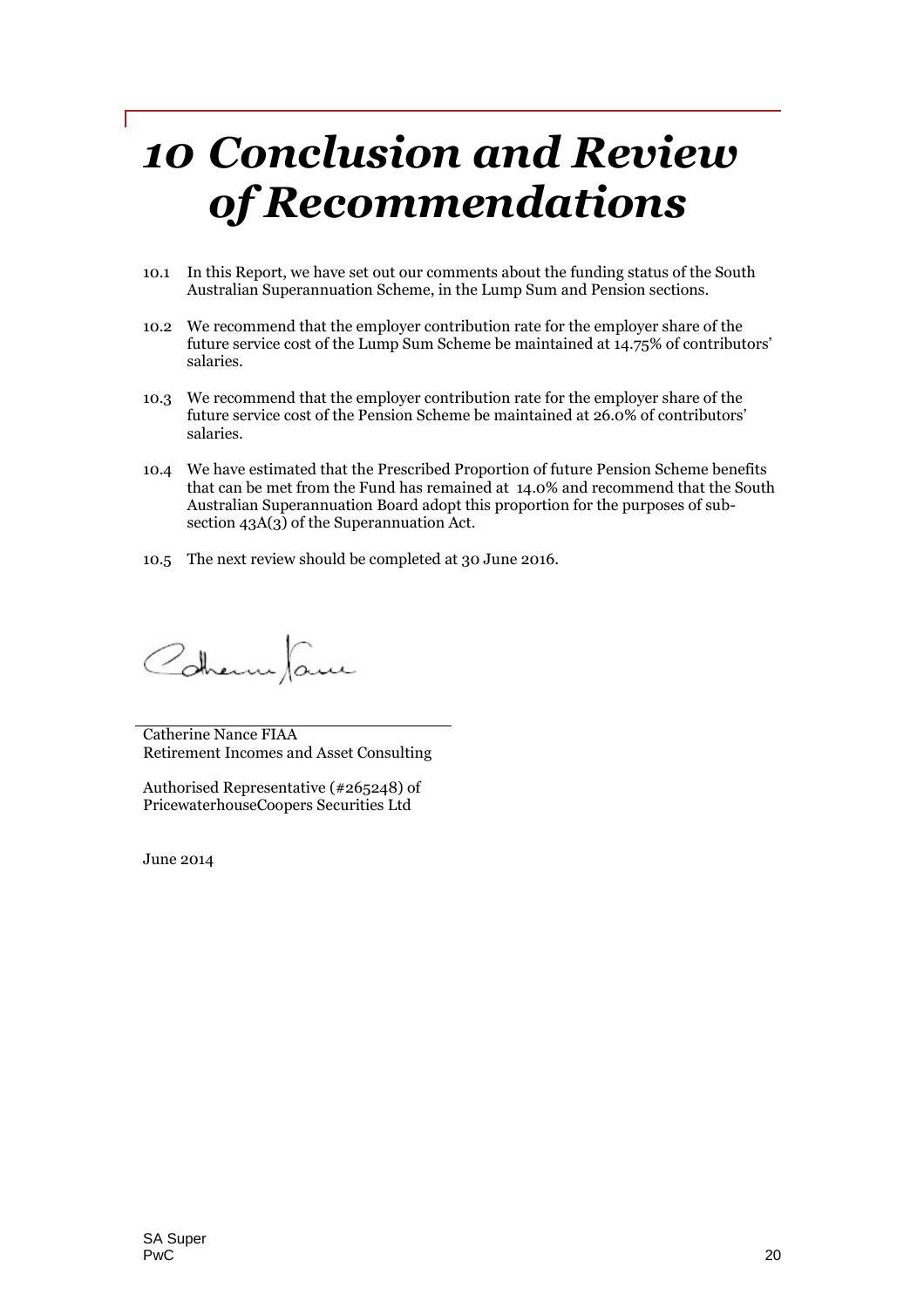## *Appendix A Benefits and Contributions*

### *Overview*

- A.1 The State Superannuation Scheme is closed to new members. State Government employees who are not members are automatically covered by the Southern State Superannuation Scheme. This scheme provides for both non-contributory and contributory members.
- A.2 This description of the Scheme is intended to provide a good general understanding of the benefit entitlements of active contributors to the Scheme who are in full-time employment but it should not be used as a substitute for the actual legislation.
- A.3 There are two distinct types of benefit payable under the Scheme namely those payable to old scheme or pension benefit members, being members who were accepted as contributors before 31 May 1986; and those payable to new scheme or lump sum benefit members, being members who were accepted as contributors before 4 May 1994. The new scheme benefits are split into two components, an employee component and an employer component.
- A.4 Benefits are based on contribution points. One contribution point is awarded for each month of contribution at the Standard Contribution Rate. Proportional contribution points are awarded for higher or lower contribution rates and for part-time employees. The Standard Contribution Rate is 6% of salary but members may elect, from time to time, to contribute at 3%, 4.5%, 6%, 7.5% or 9%. Contributors may also elect to cease contributing. The maximum number of points that count towards benefits is an average of one per month of membership. No contribution points accrue during periods of cessation of contribution payments.

## *Old Scheme or Pension Benefit Member Entitlements*

A.5 Retirement Benefits

The normal retirement age is 60 for most members. A contributor who has reached this age is entitled to a pension calculated in the following manner:

$$
P = FS \times A \times \frac{2}{3} \times \left(1 + \frac{X}{E}\right) + \frac{FS}{100} + FS \times \frac{7.4}{100} \times \frac{n}{420}
$$

where

- a FS is the contributor's final salary;
- b A is the lesser of unity and the numerical value obtained by dividing the number of the contributor's accrued contribution points by the larger of 360 and the number of months between the contributor's date of acceptance and the age of retirement;
- c X is the number of months by which the contributor's age at retirement exceeds the age of retirement, as defined in the Superannuation Act 1988;

d E is

- i in relation to a contributor whose contribution period at the age of retirement was 360 months or more — 600;
- ii in relation to a contributor whose contribution period at the age of retirement was 300 months or more but less than 360 months — 1200.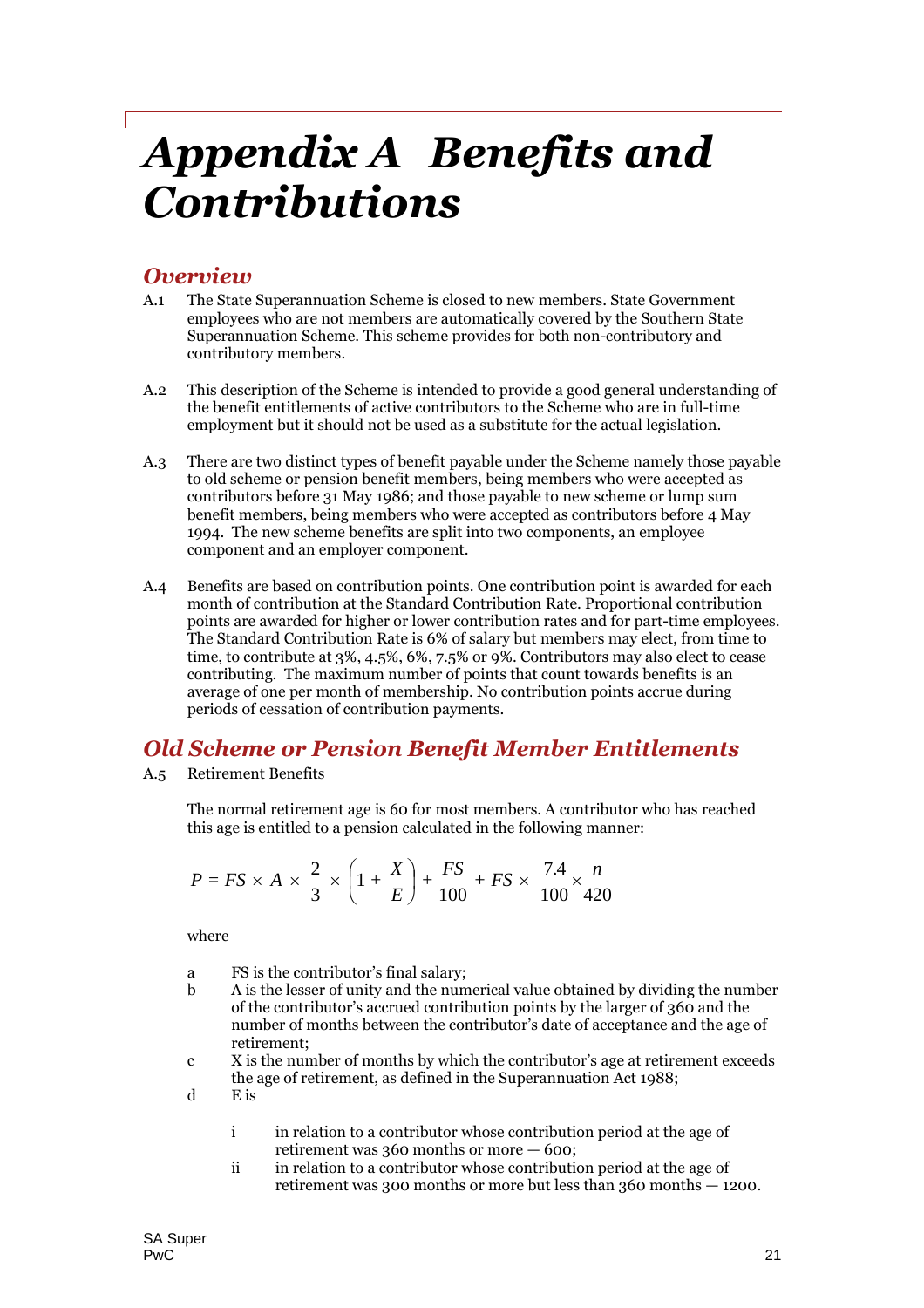- b n is 420 or the aggregate number of contribution points that accrued to the contributor between 1 July 1992, and the date of retirement whichever is the lesser (contribution points are taken to accrue at the rate of one per month where a contributor has attained the maximum number of points for the purpose of calculating A above).
- A.6 Early Retirement Benefits

A contributor who retires after reaching age 55 but before the age of retirement is entitled to a pension calculated as follows:

$$
P = FS \times A \times \left(\frac{50}{100} + \frac{17.6}{100} \times \frac{n_2}{60}\right) + FS \times \frac{n_1}{420} \times \left(\frac{6}{100} + \frac{1.4}{100} \times \frac{n_2}{60}\right)
$$

- a FS is the contributor's final salary;
- b A is the lesser of unity and the numerical value obtained by dividing the number of the contributor's accrued contribution points by the larger of  $(300 + n2)$  and the number of months between the contributor's date of acceptance and the date of retirement;
- c n1 is 420 or the aggregate number of contribution points that accrued to the contributor between 1 July 1992, and the date of retirement whichever is the lesser (contribution points are taken to accrue at the rate of one per month where a contributor has attained the maximum number of points for the purpose of calculating A above);
- d n2 is the number of months between the day on which the contributor reached the age of 55 years and the day of retirement.
- A.7 Retrenchment Benefits

Two forms of retrenchment benefits are payable.

1 A contributor, who is aged over 45 and has belonged to the pension scheme for five years or more, is entitled to a pension and lump sum calculated as follows:

$$
P = A \times \frac{2}{3} \times FS
$$
, and

$$
LS = FS \times \frac{0.85}{450} \times M
$$

where

- a FS is the contributor's final salary;
- b A is calculated in the same manner as for the retirement benefit at age 60 but with prospective service to age 60 being included;
- c M is the number of months of the contributor's contribution period occurring after 31 December 1987.
- 2 Where a contributor is not entitled to a retrenchment pension, a lump sum benefit is payable, consisting of the two components:
	- a an amount equivalent to the amount standing to the credit of the contributor's contribution account; and
	- b an amount equal to:

$$
2\frac{1}{3} \times A - P + FS \times \frac{0.85}{450} \times M
$$

SA Super PwC 22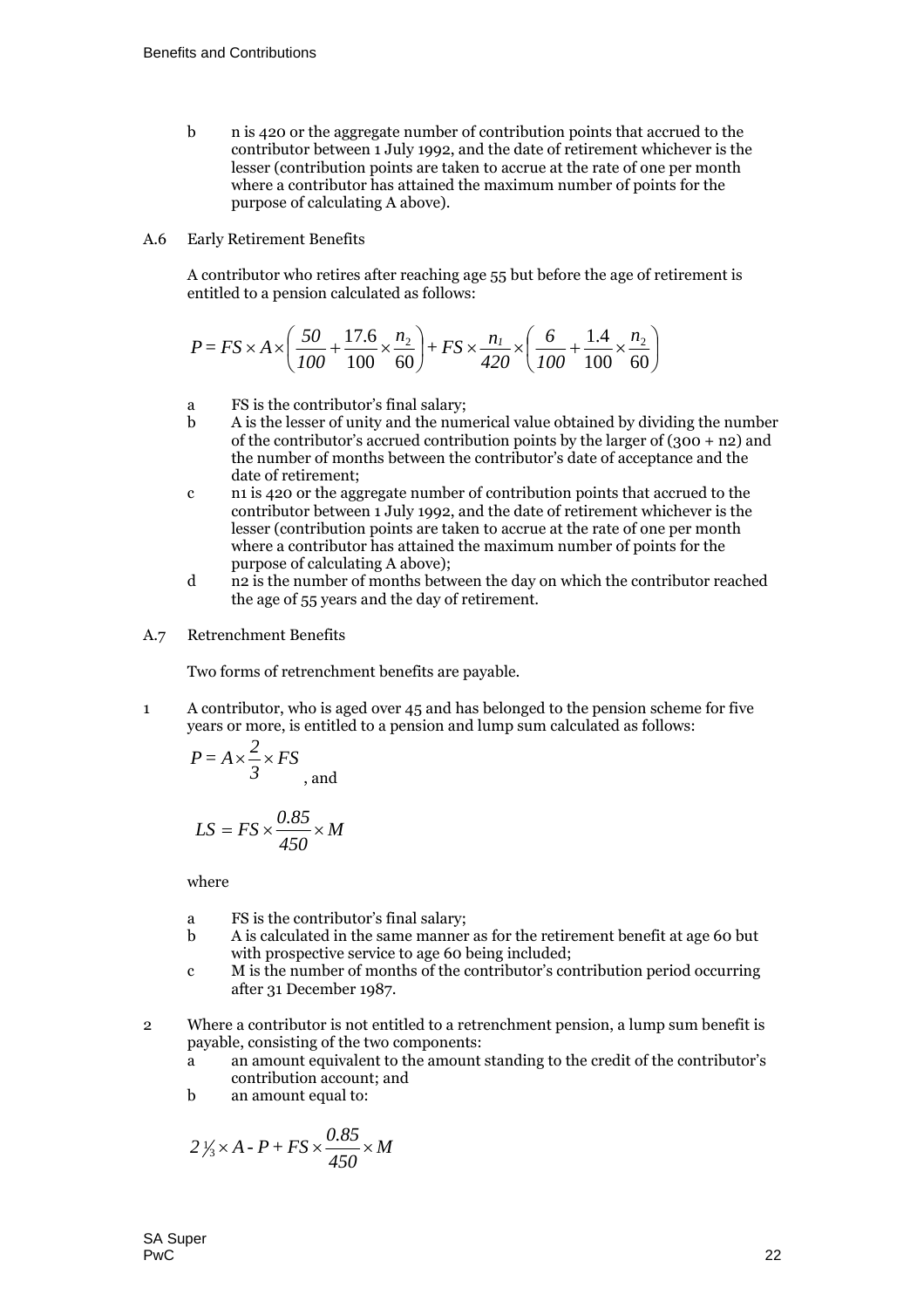where

- a FS is the contributor's final salary;
- b A is the lesser of the aggregate of the contributor's contributions and an amount that would have been equal to the aggregate of the contributor's contributions if the contributor had contributed throughout at the standard contribution rate;
- c P is the amount of any pension paid under the Act to the contributor;
- d M is the number of months of the contributor's contribution period occurring after 31 December 1987.

Alternatively, a contributor who is not entitled to a retrenchment pension may:

- a if the contributor has not reached the age of 55, preserve ,or
- b if the contributor has reached the age of 55, receive age retirement benefits.

### A.8 Disability Pensions

A contributor who is temporarily or permanently incapacitated for work, who is not eligible for weekly workers compensation payments and who has used all available sick leave credits, is entitled to a temporary disability pension. The pension will not be paid for periods of less than one week, and may not be paid if the incapacity is expected to last less than six months. Usually the temporary disability pension will be paid for a maximum of twelve months. The amount of the pension is calculated as follows:

$$
P = A \times \frac{2}{3} \times FS
$$

where

- a FS is the contributor's final salary;
- b A is calculated in the same manner as for the retirement benefit at age 60 but with prospective service to age 60 being included.

While a temporary disability pension is being paid, a contributor is not required to make contributions to the Scheme.

A.9 Invalidity Pensions

When a contributor's employment is terminated because of invalidity, an invalidity pension is payable. The amount of the pension is calculated as follows:

$$
P = FS \times A \times \frac{2}{3} + \frac{FS}{100} + FS \times \frac{7.4}{100} \times \frac{n}{420}
$$

where

- a FS is the contributor's final salary;
- b A is calculated in the same manner as for the retirement benefit at age 60 but with prospective service to age 60 being included;
- c n is calculated in the same manner as for the retirement benefit
- A.10 Minimum Pension at age 60 but with prospective service to age 60 being included

The minimum amount paid in respect of a contributor who commences a pension is the amount of pension that would be payable for a period of 4.5 years.

A.11 Pensions payable on death of a contributor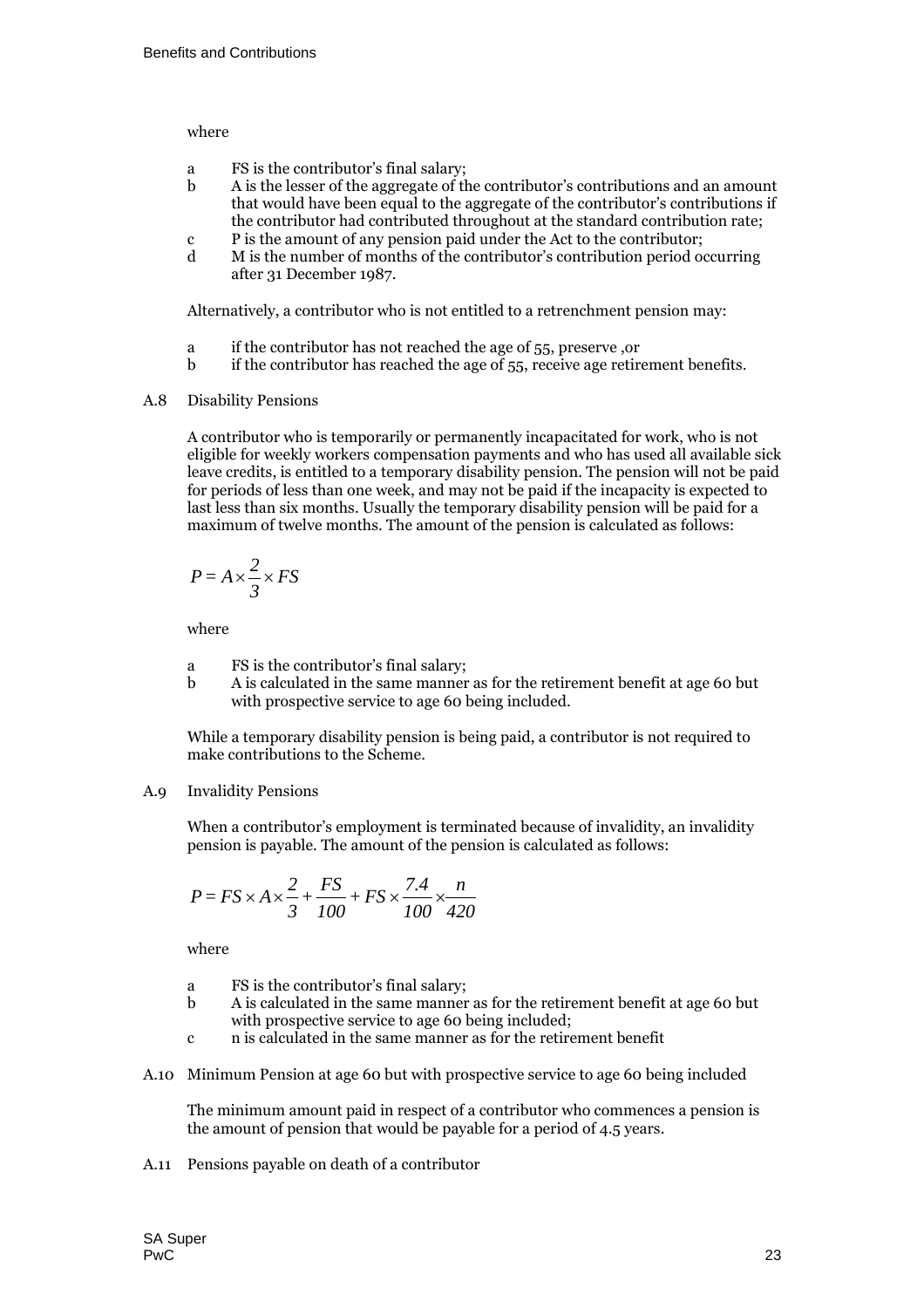When a contributor dies a surviving eligible spouse is entitled to a pension equal to two-thirds of the deceased contributor's notional pension.

Children of a deceased contributor who are under the age of sixteen years, or who are undertaking full-time study and are under the age of twenty five years, are eligible for children's pensions. The rate of pension paid is dependent on the number of eligible children and on whether a spouse pension is also payable.

Where a spouse pension is payable, childrens' pensions vary from one ninth of the contributor's notional pension for one child to a maximum of one third of the contributor's notional pension divided among three or more eligible children.

Where no spouse pension is payable, an orphan's benefit is payable varying from 45% of the deceased contributor's notional pension for one child to a maximum equal to 100% of the deceased contributor's notional pension divided among four or more eligible children. A lump sum is also paid equal to the greater of the balance of the contributor's contribution account and twice the contributor's final salary.

Where no spouse or child pension is payable, a lump sum is payable which is similar to the age retirement benefit under the Lump Sum scheme.

#### A.12 Resignation Benefits

On resignation, contributors may elect either to receive a cash lump sum equal to a return of their contributions with interest, or to preserve their benefit until retirement at or after age 55. Preserved benefits include full vesting of the employer share of benefits.

The form of the preserved benefit is determined by the contributor's length of contributory membership before resignation. For contributors with less than ten years membership, the benefit is in the form of a lump sum, while for contributors with ten years or more membership, the benefit is in the form of a pension.

The lump sum preserved benefit consists of the two components:

- a an amount equivalent to the amount standing to the credit of the contributor's contribution account; and
- b an amount equal to:

$$
2\frac{1}{3} \times A + AFS \times \frac{0.85}{450} \times M
$$

where

- a A is the lesser of the balance of the contributor's contribution account and an amount that would have been equal to the balance of the contributor's contribution account if the contributor had contributed throughout at the standard contribution rate;
- b AFS is the contributor's salary on resignation adjusted to reflect changes in the CPI since the date of resignation;
- c M is the number of months of the contributor's contribution period occurring after 31 December 1987.

The preserved pension is calculated as if the member had remained in employment until retirement but had not paid any contributions from the date of resignation. The contributor's salary on resignation is adjusted for changes in the CPI.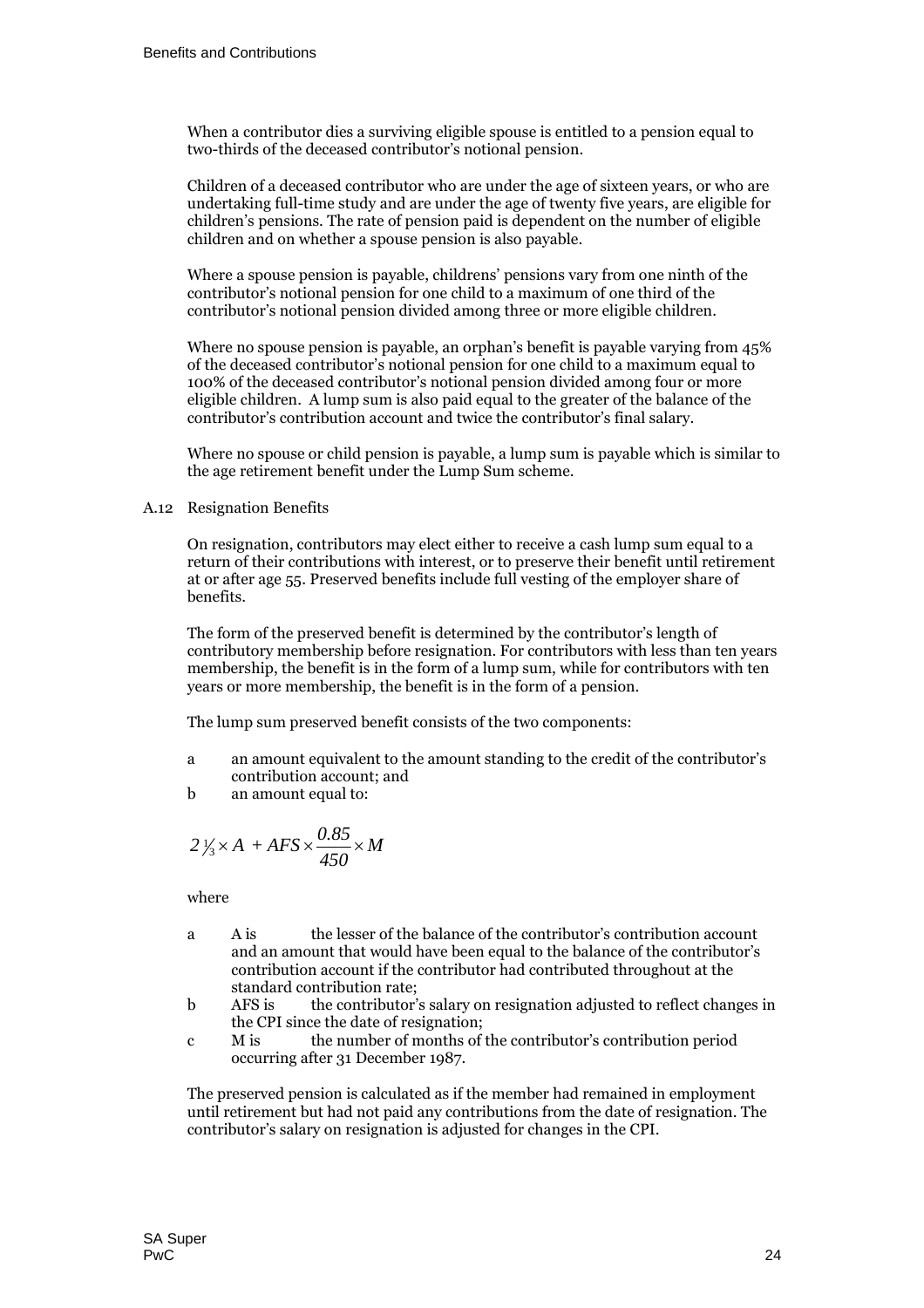If a contributor elects to receive an immediate cash payment of the balance of their contribution account, the contributor will also be entitled to a preserved benefit equal to the aggregate of:

$$
AFS \times \frac{0.85}{450} \times M
$$

and

a preserved amount equal to the superannuation guarantee benefit in respect of service after 30 June 1992 accumulated with interest.

where

- a AFS is the contributor's salary on resignation adjusted to reflect changes in the CPI since the date of resignation;
- b M is the number of months of the contributor's contribution period occurring between 31 December 1987, and 1 July 1992.

### A.13 Commutation

On retirement, or attainment of age 60 in the case of invalidity or age 55 for retrenchment pensioners, the whole or part of pension entitlements may be commuted for a lump sum. The commutation basis is independent of sex or marital status. At age 65 an amount of \$9.50 is paid for each dollar of pension commuted and this amount increases linearly to \$11.50 at or below age 55. The limits on amounts that may be commuted were removed as from 1 July 2001 except that retrenchment pensioners who are subject to a reduction in pension can only commute the pension actually being paid.

Spouses of deceased contributors have similar initial options to commute their pension entitlements. Commutation rates are \$11.50 at ages at or below 50 reducing to \$8.50 at age 65 and continuing to reduce progressively at older ages.

A.14 Voluntary Separation Package Benefits

Contributors aged less than 55 who accept voluntary separation packages can elect to take their normal preserved resignation benefits. Alternatively they are entitled to receive cash lump sum benefits, while those aged 45 or more at resignation may instead choose to receive a pension.

The cash lump sum benefits are equal to

- a an employee component equal to their contribution accounts balance, plus
- b an amount equal to the lesser of 2.5 times the employee component or 2.5 times the amount that would have constituted the employee component if the contributor had contributed throughout at the standard contribution rate. A part of this component equal to the minimum superannuation guarantee amount needs to be preserved to age 55.

The pension benefit for those aged 45 or more at resignation is calculated as follows:

$$
P = FS \times \left[ \frac{A \times \{22 + [(2.1 + 0.07 \times (X - 45))] \times (X - 45)]\}}{100} \right] \times \left[ 1 + \left( \frac{n}{420} \times \frac{6}{A} \times \frac{1}{50} \right) \right]
$$

where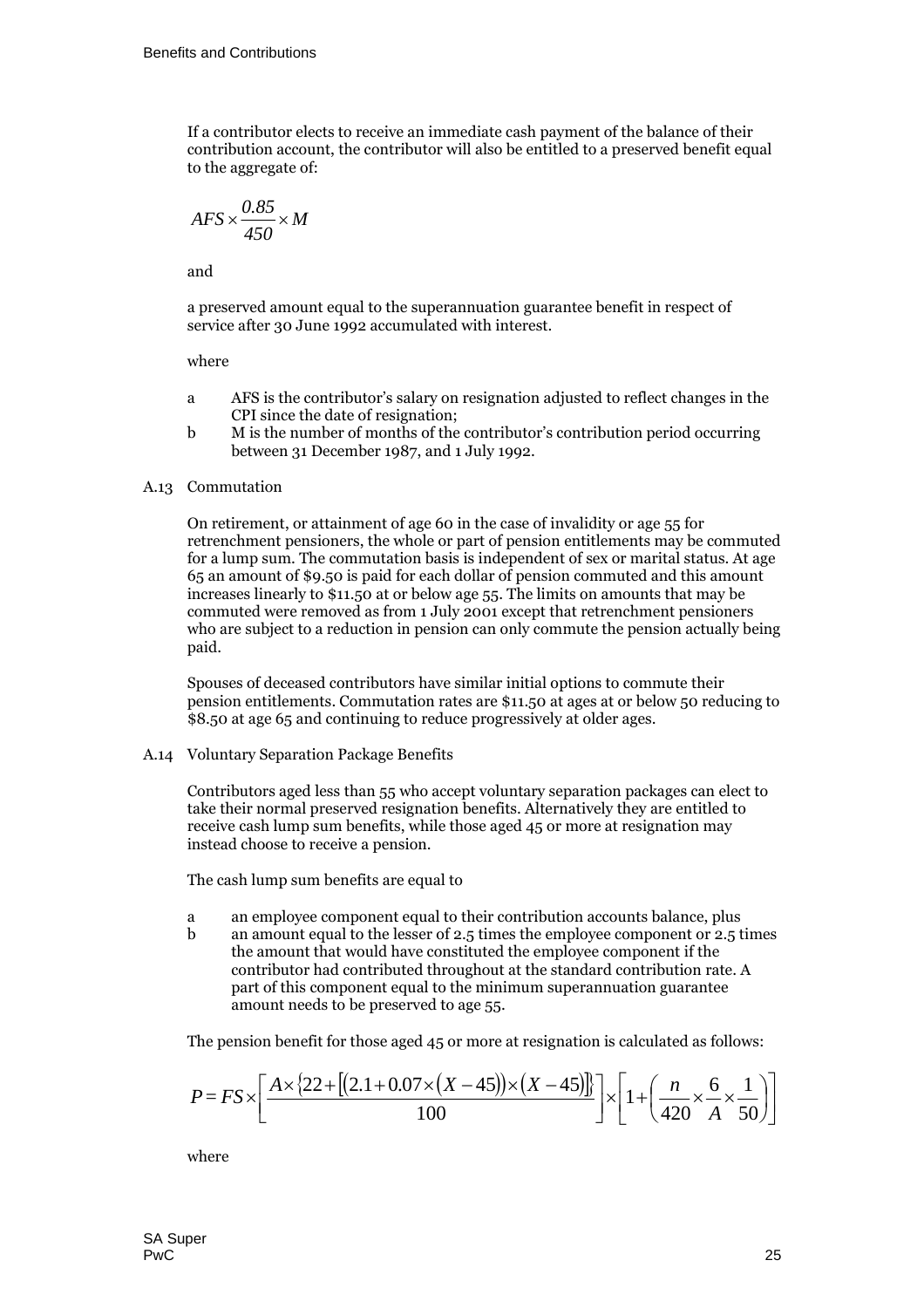- a FS is the contributor's final salary;
- b A is the lesser of unity and the numerical value obtained by dividing the number of the contributor's accrued contribution points by the larger of the number of months between the date of acceptance as a contributor and the date of resignation, and the number of months between the contributor's 30th birthday and the date of resignation;
- c X is the contributor's age at resignation in years and completed months expressed to two decimal places;
- d n is the lesser of 420 and the number of contribution points that accrued to the contributor between 1 July 1992, and the date of resignation.

Contributors who accept voluntary separation packages with a pension benefit are entitled to commute those pensions.

These benefits are also known as Targeted Separation Packages or TSP's.

A.15 Ceasing of Member Contributions

Member contributions cease when a member has attained the age of retirement and where the number of accrued contribution points equals the larger of 360 and the number of months between the contributor's date of acceptance and the age of retirement. Members who joined prior to the Repealed Act cease contributions when 360 points are accrued on or after the age of retirement.

## *New Scheme or Lump Sum Benefit Member Entitlements*

- A.16 As mentioned earlier new scheme benefit entitlements are split into two components.
- A.17 The employee component is simply the member's own contributions accumulated with interest at the rates of return credited to new scheme contributors' contribution accounts by the Board. This component is paid in addition to any employer component (EC) of a benefit.
- A.18 Retirement Benefits

A retirement benefit may be paid after age 55 and the employer component is equal to the lesser of:

$$
EC = FS \times A \times 4.5 + FS \times \frac{0.85}{300} \times M
$$

and

$$
EC = FS \times 4.5 \times \left(1 - \frac{X}{420}\right) + FS \times \frac{0.85}{300} \times M
$$

where

- a FS is the contributor's final salary;
- b A is the lesser of unity and the numerical value obtained by dividing the number of the contributor's accrued contribution points by 420;
- c M is the number of months of the contributor's contribution period occurring after 30 June 1992;
- d X is the number of months by which the contributor's age falls short of 60 years.

#### A.19 Resignation Benefits — Without Preservation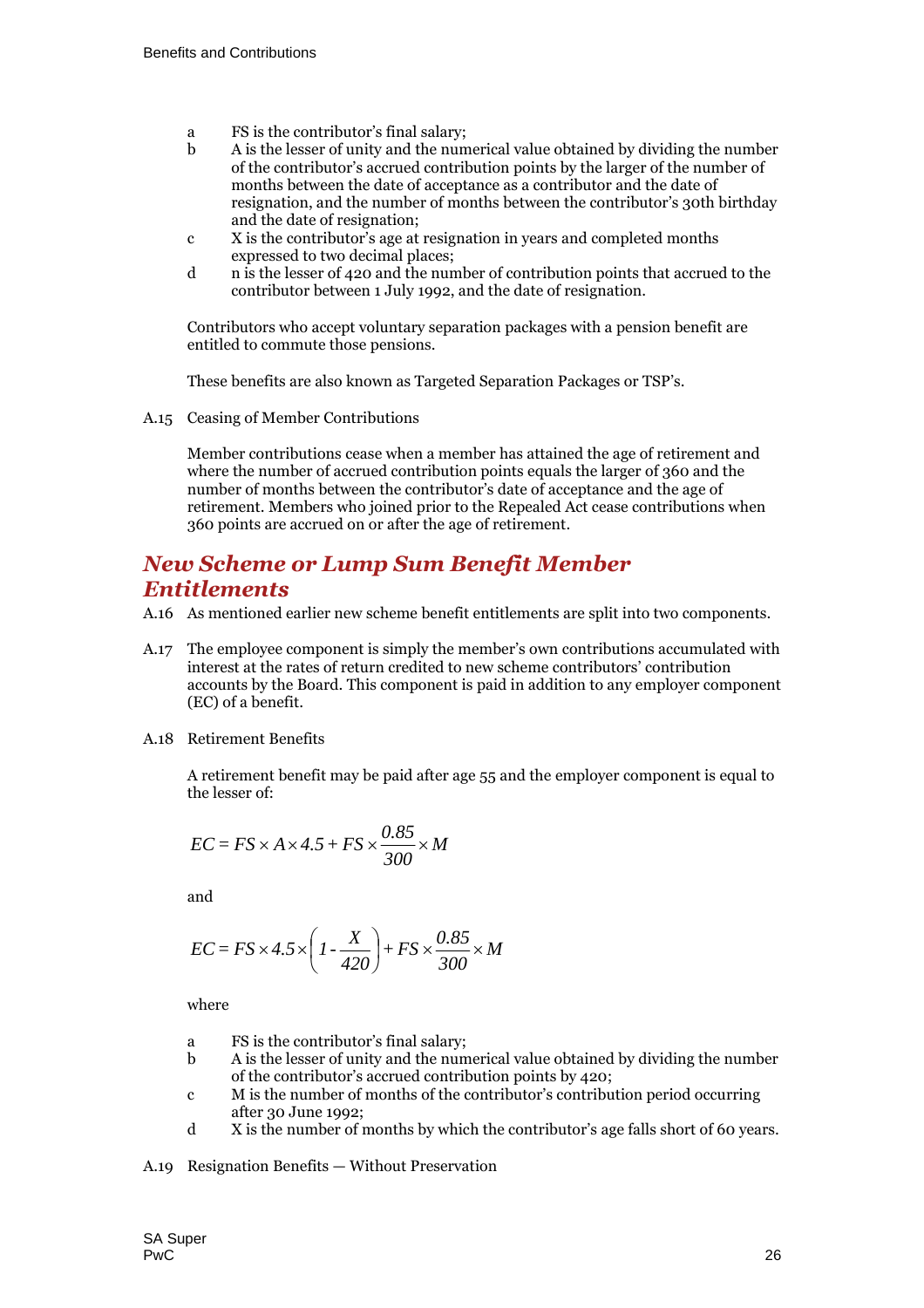If on resignation prior to age 55 contributors elect not to preserve their entitlements but to receive immediate cash payments of the balances of their contribution accounts, they are also entitled to a preserved amount equal to the superannuation guarantee benefit in respect of service after 30 June 1992 accumulated with interest.

A.20 Resignation Benefits — With Preservation

If on resignation prior to age 55 contributors elect to preserve their entitlements, the employee components remain in the Fund and benefits are only paid on death, becoming incapacitated and on age retirement. The benefits paid are calculated as if the member had remained in employment until retirement but had not paid any contributions from the date of resignation. The contributor's salary on resignation is adjusted for changes in the CPI.

#### A.21 Transfers

On transfer to an approved superannuation scheme the amount transferred is the balance of the contributor's contribution account plus an employer component equal to the aggregate of:

- a an amount equal to the lesser of twice the above employee component or twice the amount that would have constituted the employee component if the contributor had contributed throughout at the standard contribution rate; and
- b an amount equal to:

$$
FS \times \frac{0.85}{300} \times M
$$

where

- a FS is the contributor's final salary;
- b M is the number of months of the contributor's contribution period occurring after 30 June 1992.
- A.22 Retrenchment Benefits

On retrenchment a member can elect either to receive an immediate lump sum equal to the amount of the transfer benefit, or to take a preserved resignation benefit.

A.23 Invalidity Benefits

A member aged less than 55 who is incapacitated is entitled, in the first instance, to a temporary disability pension of 2/3rds of salary for a period of up to 12 months. This may be extended to 18 months in special circumstances.

If a member's employment is terminated on account of invalidity before age 55 the temporary disability pension ceases and a lump sum is paid. The employer component of the benefit is as follows:-

$$
EC = (FS \times A \times 3.86) + X + \left( FS \times \frac{0.85}{300} \times M \right)
$$

where

- a FS is the contributor's final salary;
- b A is the lesser of unity and the numerical value obtained by dividing "p" by 360, where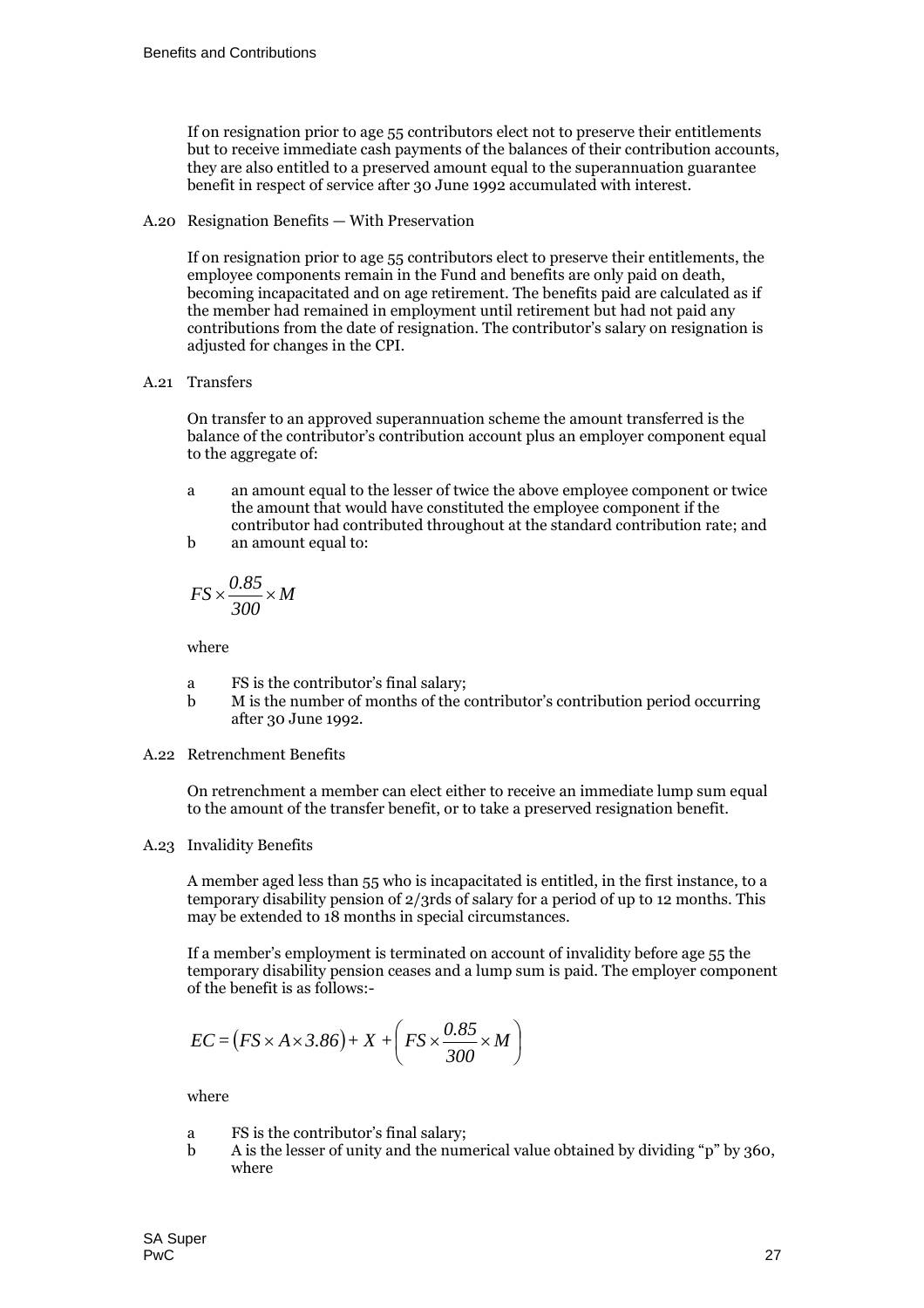- c p is the contributor's accrued contribution points plus a proportion of the number of months from the date of invalidity to age 55. The proportion equals one minus the extent of incapacity for workers' compensation purposes;
- d X is the amount (if any) by which the employee component falls short of twice the contributor's final salary;
- e M is the number of months of the contributor's contribution period occurring after 30 June 1992.
- A.24 Death Benefits for Surviving Spouses

The lump sum paid to a surviving spouse on death is the same as the invalidity benefit except that:

- a the multiple of 3.86 is replaced by a multiple of 3.0; and
- b in the calculation of "p", months are taken to age 60 instead of to age 55.

A.25 Death Benefits — for Eligible Children

Pensions payable to each eligible child are calculated as follows.

a Where a spouse pension is payable and there are less than 4 eligible children:

 $P = A \times .05 \times FS$ 

b Where a spouse pension is payable and there are 4 or more eligible children:

*number* of *children*  $P = \frac{A \times .15 \times FS}{I}$ 

c Where there is no spouse pension payable and there are less than 4 eligible children:

$$
P = A \times .15 \times FS
$$

d Where there is no spouse pension payable and there are 4 or more eligible children:

$$
P = \frac{A \times .45 \times FS}{number\ of\ children}
$$

where

- a A is the lesser of unity and the numerical value obtained by dividing the number of the contributor's extrapolated contribution points by 420
- b FS is the contributor's final salary.

In (3) and (4) above a lump sum is also paid to the estate of the contributor. The amount of this lump sum equals the aggregate of:

- a the greater of the balance of the deceased contributor's contribution account or twice the deceased contributor's salary; and
- b an amount equal to:

$$
FS \times \frac{0.85}{300} \times M
$$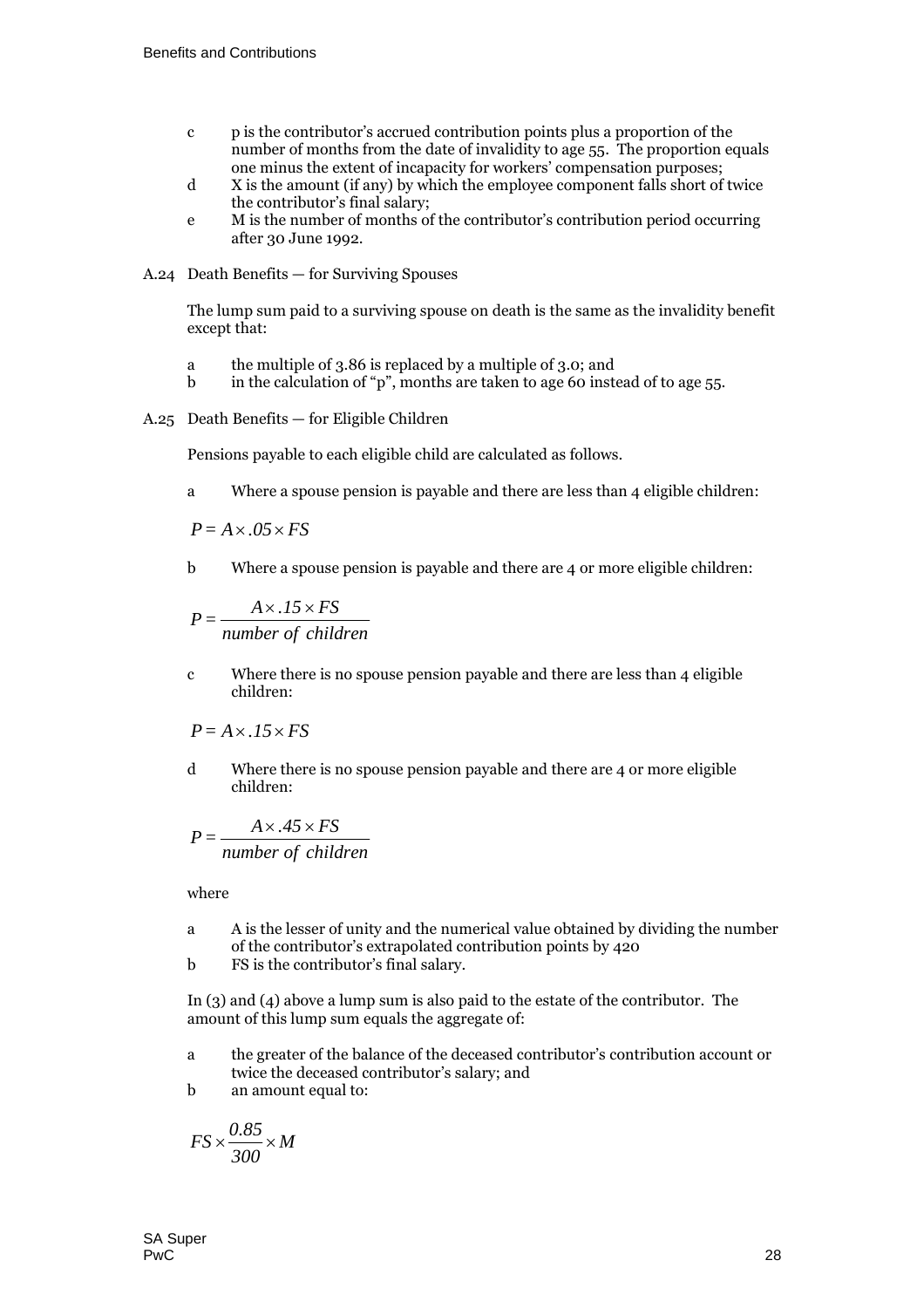where

- a FS is the contributor's final salary;
- b M is the number of months of the contributor's contribution period occurring after 30 June 1992.
- A.26 Death Benefits with neither spouses nor eligible children

On death where there is neither a surviving spouse nor any eligible children the employer benefit is the same as the age retirement benefit.

A.27 PSESS Benefits

Where a contributor is entitled to a benefit from the new scheme, the contributor is also entitled to an amount equal to the balance of the contributor's account in the Public Sector Employees Superannuation Scheme as at 30 June 1992 plus investment earnings credited to that balance at the same rate as for the new division of the Fund.

A.28 Voluntary Separation Package Benefits

Contributors aged less than 55 who accept voluntary separation packages can elect to take their normal preserved resignation benefits. Alternatively they are entitled to receive cash lump sum benefits equal to:

- a an employee component equal to their contribution account balance, plus
- b an amount equal to the lesser of twice the above employee component or twice the amount that would have constituted the employee component if the contributor had contributed throughout at the standard contribution rate. A part of this component equal to the minimum superannuation guarantee amount needs to be preserved to age 55.

These benefits are also known as Targeted Separation Packages or TSP's.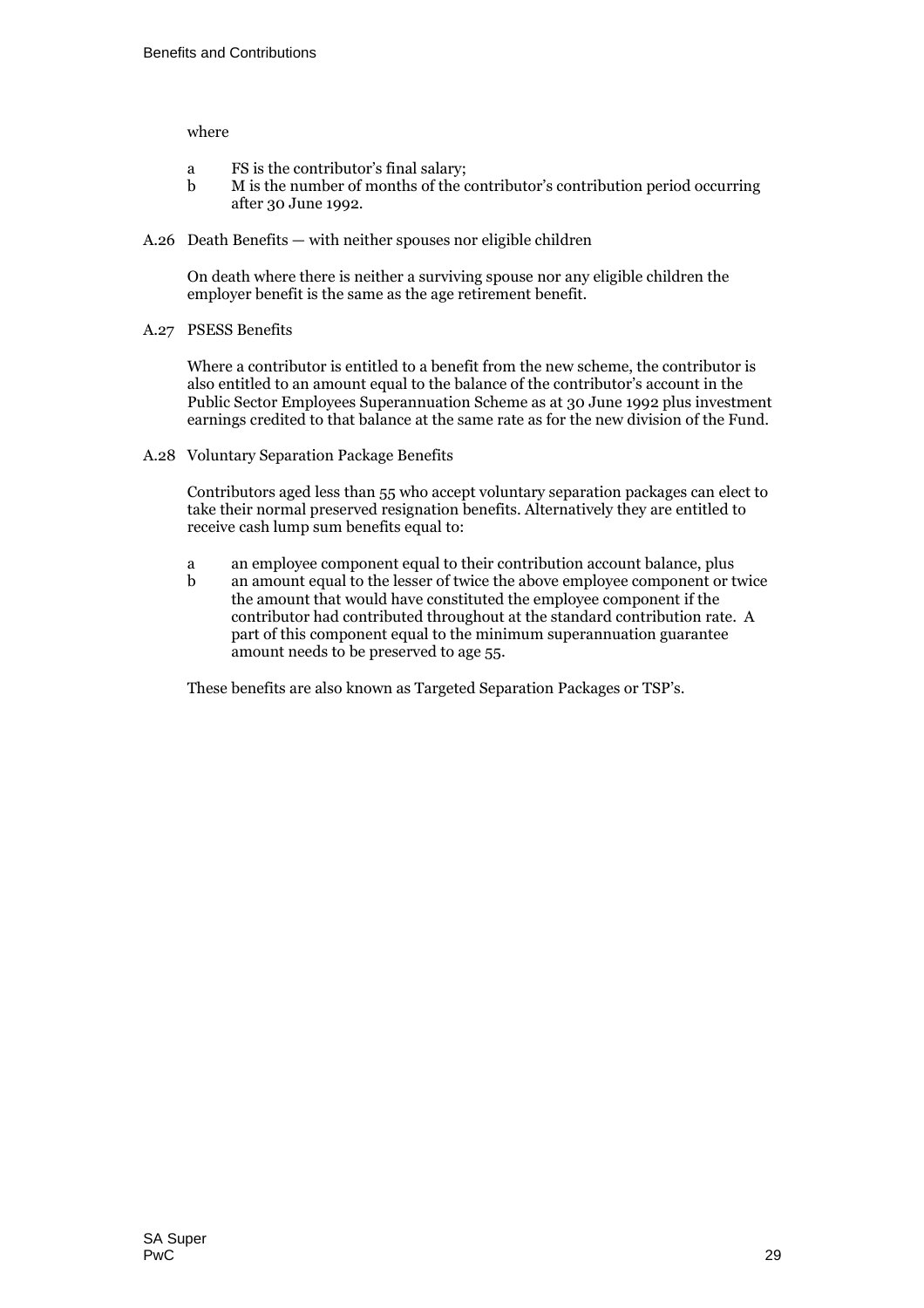# *Appendix B Membership Information*

B.1 Contributor Record Details

Department Date of birth Date started service Actual and notional dates of joining the Scheme Salary Sex Scheme code Exit code Full or limited benefits indicator Contribution rate Accrued points Contribution account balance Other factors for special benefit modifications B.2 Pensioner Record Details Department Pension type Sex Dates of birth for member and spouse Date pension started and date spouse pension started Exit code and date of exit Details of child pensioners

Commutation details

Basic pension

Supplementation pension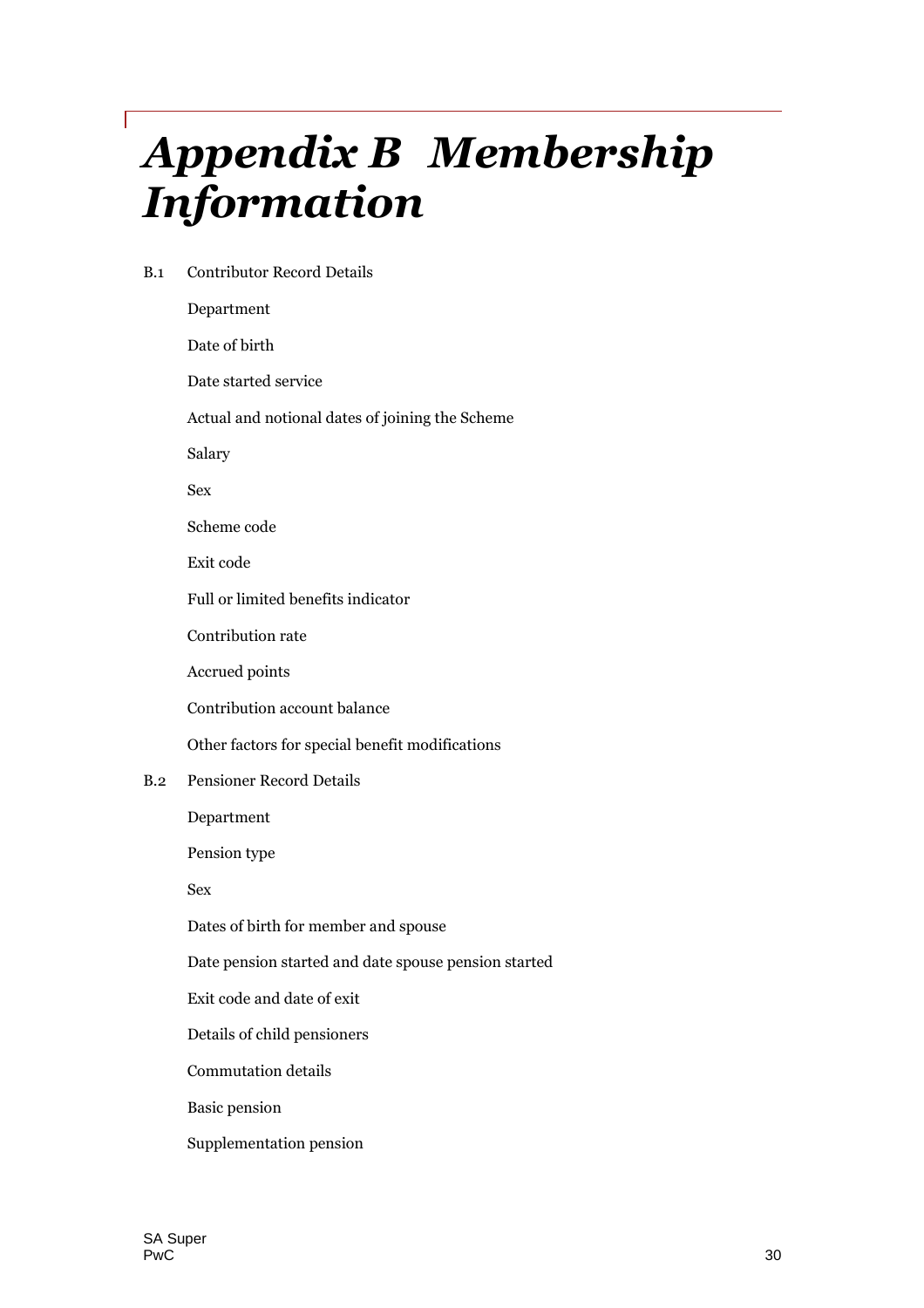B.3 Summary of Contributor Movements for the Three Years to 30 June 2013

| <b>Pension Scheme</b>               |              | <b>Teachers</b>             |     | <b>Other Employees</b> Total |       |
|-------------------------------------|--------------|-----------------------------|-----|------------------------------|-------|
|                                     |              | Males Females Males Females |     |                              |       |
| <b>New Entrants</b>                 |              |                             |     |                              | 2     |
| Age retirements                     | 431          | 179                         | 476 | 64                           | 1,150 |
| Invalidity / disability             | 1            |                             | 5   |                              |       |
| Deaths                              |              |                             |     |                              |       |
| Resignations (with refund)          | $\mathbf{2}$ |                             |     |                              | 2     |
| Resignations (preserved)            | $\mathbf{2}$ | 2                           | 12  | 5                            | 21    |
| Resignations (transfer)             |              |                             |     |                              |       |
| Retrenchments                       | $\mathbf{2}$ |                             |     |                              |       |
| <b>Targeted Separation Packages</b> |              |                             |     |                              |       |
| Other                               |              |                             |     |                              |       |
| <b>Total Exits</b>                  |              | 182                         |     | 71                           | 1,191 |

| <b>Lump Sum Scheme</b>              |              | <b>Teachers</b>             |         | <b>Other Employees</b> Total |       |
|-------------------------------------|--------------|-----------------------------|---------|------------------------------|-------|
|                                     |              | Males Females Males Females |         |                              |       |
| New Entrants                        |              |                             |         |                              |       |
| Age retirements                     | 65           | 312                         | 205 355 |                              | 937   |
| Invalidity / disability             |              |                             | 3       |                              | 8     |
| Deaths                              | $\mathbf{2}$ | 3                           | 8       | 5                            | 18    |
| Resignations (with refund)          |              |                             |         | $\mathbf{2}$                 | 3     |
| <br>Resignations (preserved)        | 8            | 26                          | 42      | 51                           | 127   |
| Resignations (transfer)             | 3            | 1                           | 10      | 14                           | 28    |
| Retrenchments                       |              |                             |         |                              |       |
| <b>Targeted Separation Packages</b> |              |                             |         |                              |       |
| Other                               |              |                             |         |                              |       |
| <b>Total Exits</b>                  | 78           | 345                         | 272     | 431                          | 1,126 |

There was 2 new entrants into the Pension Scheme. The new entrants were transfers from the Police Pension Scheme.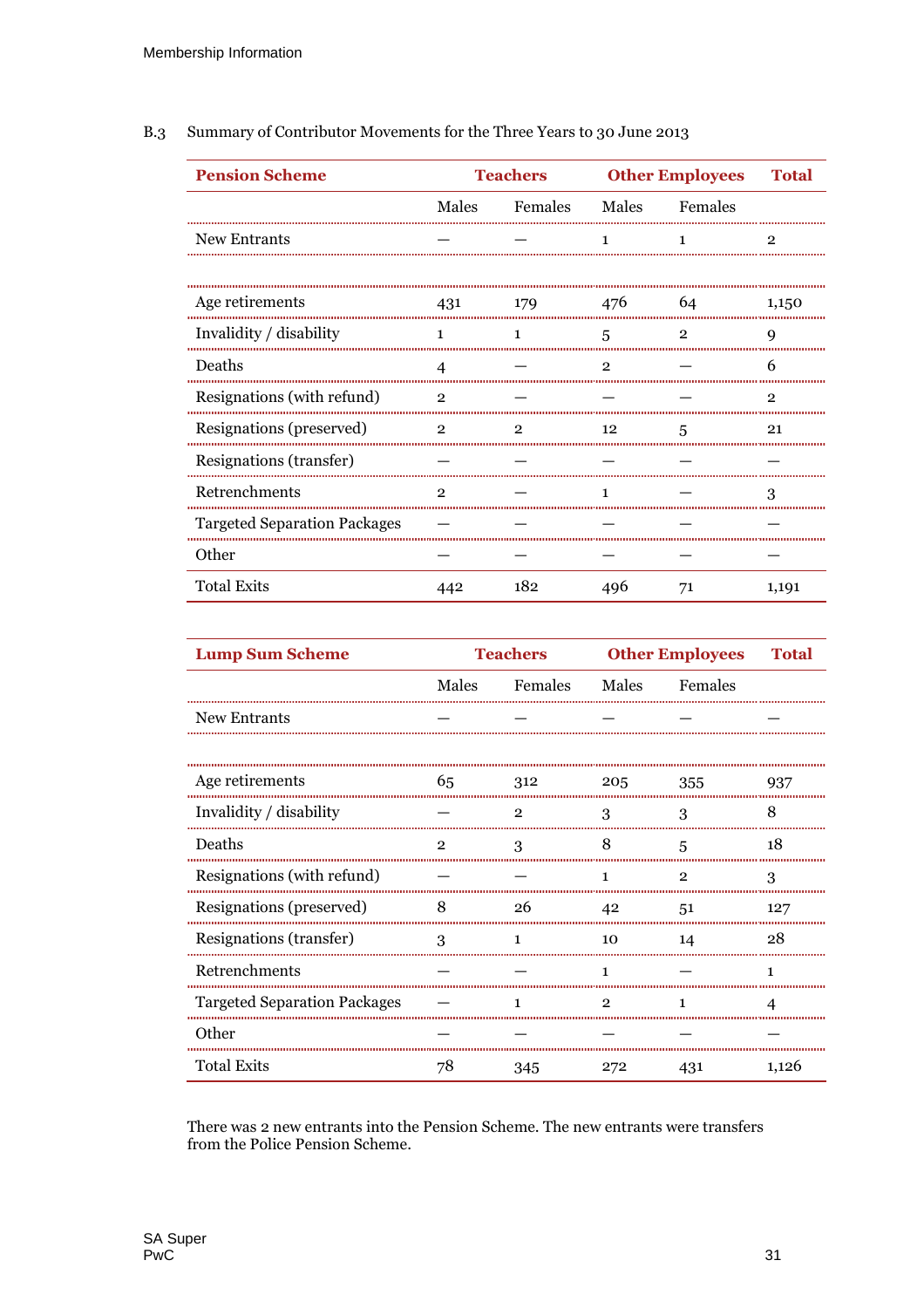### B.4 Summary of Contributor Details as at 30 June 2013

| <b>Pension Scheme</b>                                   |           | <b>Teachers</b> |           | <b>Other Employees</b><br><b>Total</b>                  |         |  |
|---------------------------------------------------------|-----------|-----------------|-----------|---------------------------------------------------------|---------|--|
|                                                         | Males     | Females         |           | Males Females                                           |         |  |
| Contributors                                            |           |                 |           |                                                         |         |  |
| Number                                                  | 468       | -236            | 693       | 147                                                     | 1,544   |  |
|                                                         |           |                 |           |                                                         |         |  |
|                                                         |           |                 |           | $\degree$ 000 $\degree$ 000 $\degree$ 000 $\degree$ 000 | \$'000  |  |
| Annual salaries                                         |           |                 |           | 45,765 22,125 68,387 12,699                             | 148.976 |  |
| Contributions<br>,,,,,,,,,,,,,,,,,,,,,,,,,,,,,,,,,,,,,, | 2,108<br> | 1,091           | 2,721 539 |                                                         | 6,459   |  |
| Account balances                                        |           |                 |           | 109,362 47,290 152,675 27,084 336,410                   |         |  |
| <b>Preserved members</b>                                |           |                 |           |                                                         |         |  |
| Number                                                  | 50        | 31              | 236       | -55                                                     | 372     |  |
|                                                         | \$'000    | \$'000          | \$'000    | \$'000                                                  | \$'000  |  |
| Account balances                                        | 5,859     | 2,790           | 24,960    | 4,053                                                   | 37,662  |  |
| Number of SG preserved<br>contributors                  | 49        | 38              | 177       | 42                                                      | 306     |  |

| <b>Lump Sum Scheme</b>                                   |             | <b>Teachers</b> |                                        | <b>Other Employees</b> Total |         |  |
|----------------------------------------------------------|-------------|-----------------|----------------------------------------|------------------------------|---------|--|
|                                                          | Males       | Females         | Males                                  | Females                      |         |  |
| <b>Contributors</b>                                      |             |                 |                                        |                              |         |  |
| Number                                                   | 384         | 993             | 1,338                                  | 1,508                        | 4.223   |  |
|                                                          |             |                 |                                        |                              |         |  |
|                                                          | \$'000      | \$'000          | \$'000                                 | \$'000                       | \$'000  |  |
| Annual salaries                                          |             |                 | 36,108 88,517 127,182 117,001          |                              | 368.807 |  |
| Contributions                                            | 2,239 5,004 |                 | 7,795 6,711 21,749                     |                              |         |  |
| Account balances                                         |             |                 | 57,393 130,471 194,232 166,270 548,366 |                              |         |  |
| <b>Preserved &amp; Disability</b><br><b>Contributors</b> |             |                 |                                        |                              |         |  |
| Number                                                   | 46          | 115             | 454                                    | 491                          | 1.106   |  |
|                                                          | \$'000      | \$'000          | \$'000                                 | \$'000                       | \$'000  |  |
| Account balances                                         | 3,135       | 6,410           | 21,887                                 | 19,651                       | 51,084  |  |
| Number of SG preserved<br>contributors                   | 27          | 37              | 222                                    | 230                          | 516     |  |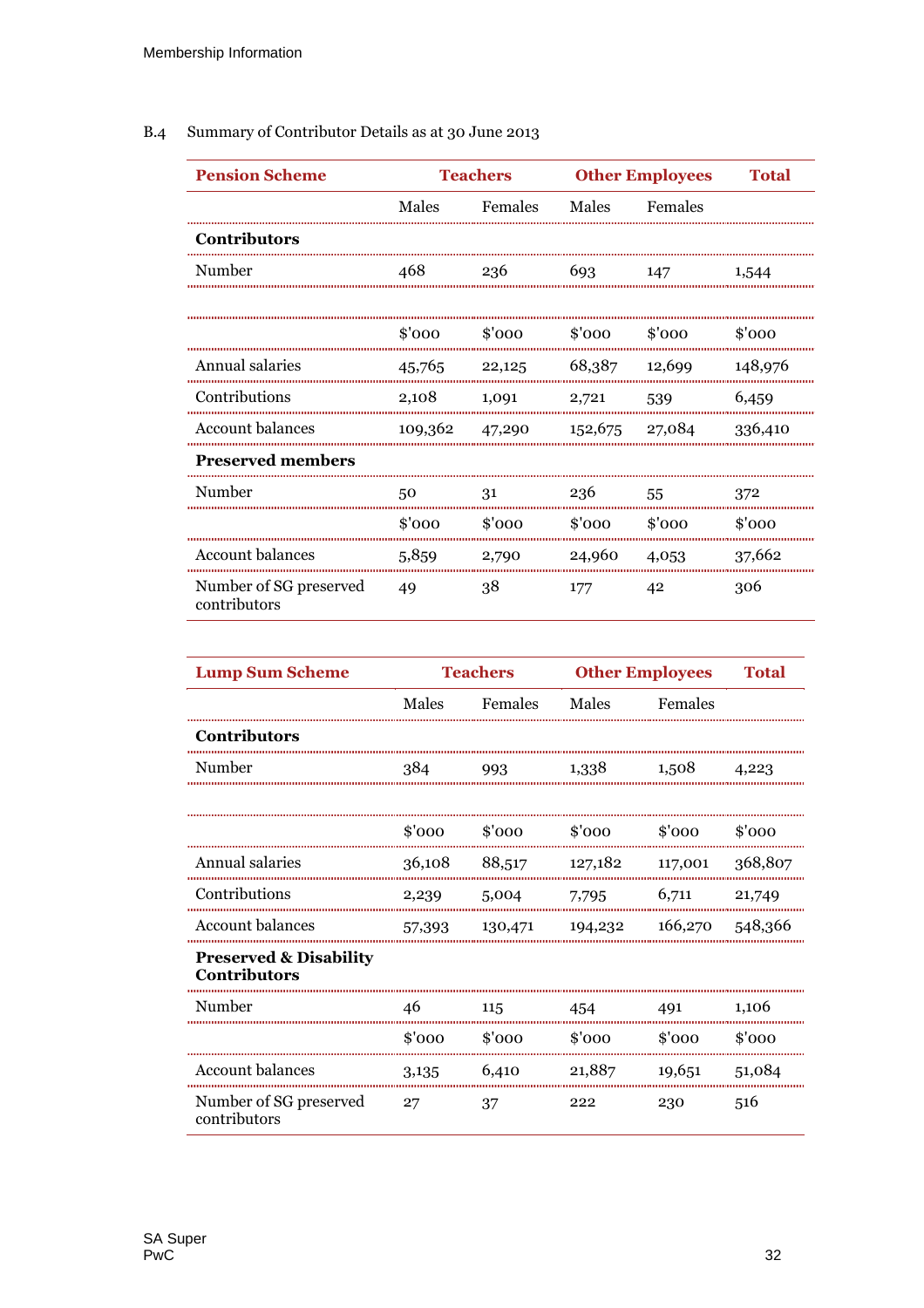| <b>Pension Scheme</b> | <b>Teachers</b> |         |       | <b>Other Employees</b> Total |         |  |
|-----------------------|-----------------|---------|-------|------------------------------|---------|--|
|                       | Males           | Females | Males | Females                      |         |  |
| $35 - 39$             |                 |         |       |                              |         |  |
| $40 - 44$             |                 |         | 2     |                              | 3       |  |
| $45 - 49$             | $\mathbf{1}$    | 1       | 24    | 15                           | 41      |  |
| $50 - 54$             | 38              | 47      | 112   | 29                           | 226     |  |
| $55 - 59$             | 321             | 133     | 337   | .52                          | 843<br> |  |
| $60 - 64$             | Q <sub>2</sub>  | 48      | 164   | 36                           | 340     |  |
| $65 - 69$             | 14              | 6       |       | 10                           | 78      |  |
| $70 - 74$<br>         |                 |         | რ     |                              | 12      |  |
| $75 - 79$             |                 |         |       |                              |         |  |
| Total                 | 468             | 236     |       |                              |         |  |

### B.5 Summary of Contributors By Age as at 30 June 2013

| <b>Lump Sum Scheme</b> | <b>Teachers</b> |                       |       | <b>Other Employees</b> Total |       |  |
|------------------------|-----------------|-----------------------|-------|------------------------------|-------|--|
|                        | Males           | Females Males Females |       |                              |       |  |
| $35 - 39$              |                 |                       |       | $\mathbf{2}$                 | 2     |  |
| $40 - 44$              |                 | 43                    | 64    | 110                          | 224   |  |
| $45 - 49$              | 46              | 121                   | 179   | 201                          | 547   |  |
| $50 - 54$              | 11 <sub>0</sub> | 183                   |       | 336                          | 973   |  |
| $55 - 59$              | 132             | 340                   | 419   | 426                          | 1,317 |  |
| $60 - 64$              | 76              | 240                   | 245   | 344                          | 905   |  |
| $65 - 69$              | 13              | 53                    | 72    | 77                           | 215   |  |
| $70 - 74$              |                 | 13                    | 11    | 11                           | 35    |  |
| $75 - 79$              |                 |                       |       | 1                            | 5     |  |
| Total                  | 384             | 993                   | 1,338 | 1,508                        | 4,223 |  |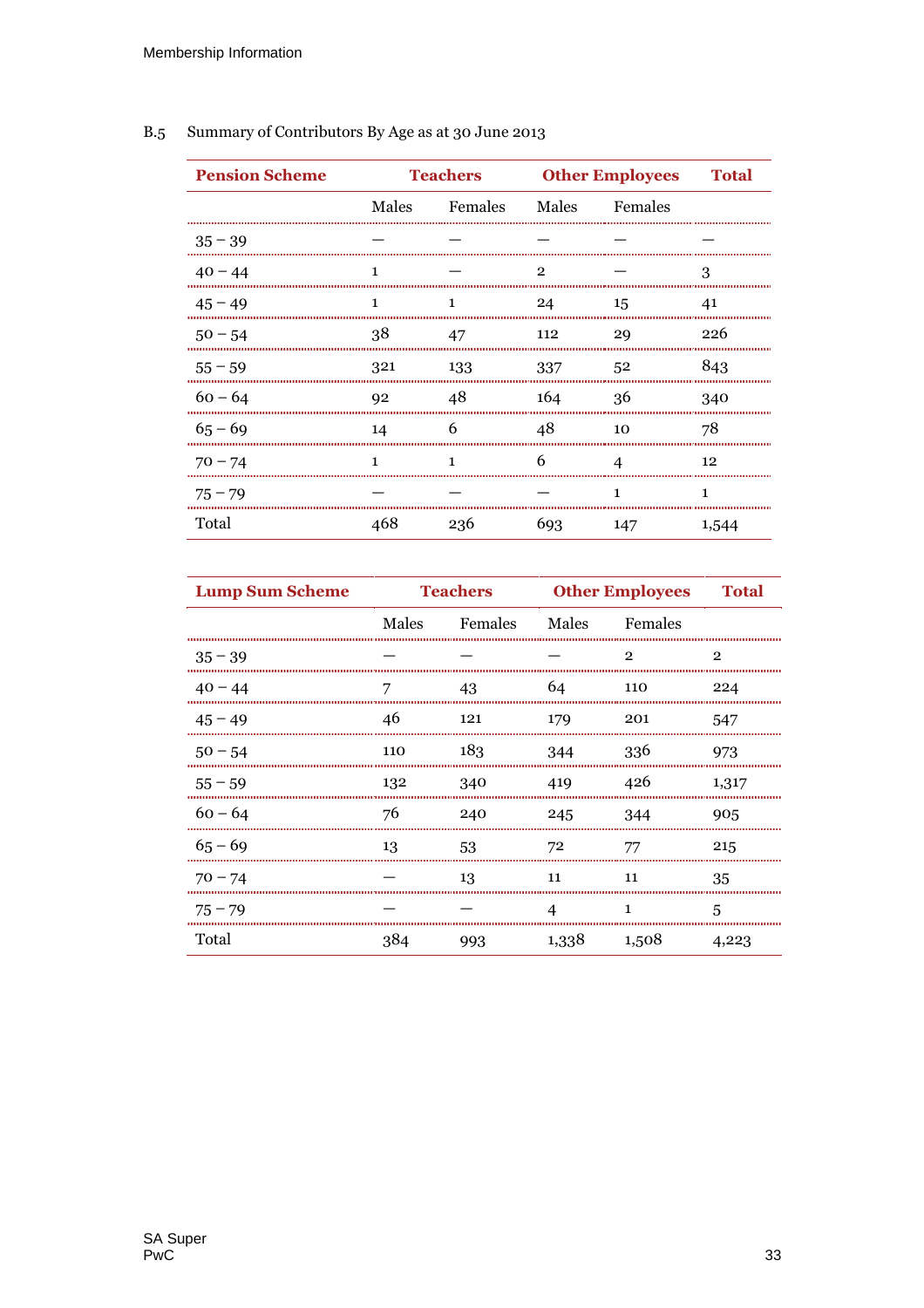### B.6 Summary of Pensioner Details as at 30 June 2013

|                                        | <b>Number</b> |        | <b>Annual Pensions \$'000</b> |         |
|----------------------------------------|---------------|--------|-------------------------------|---------|
| <b>Age retirements</b>                 |               |        |                               |         |
| Males                                  | 8,508         |        | 359,857                       |         |
| Females                                | 1,997         |        | 68,634                        |         |
| Total<br>.                             |               | 10,505 |                               | 428,491 |
| <b>Retrenchments</b>                   |               |        |                               |         |
| Males                                  | 1,008         |        | 36,937                        |         |
| Females                                | 64            |        | 2,879                         |         |
| Total                                  |               | 1,072  |                               | 39,816  |
| <b>Invalidity retirements</b>          |               |        |                               |         |
| Males                                  | 558           |        | 20,493                        |         |
| Females                                | 168           |        | 5,576                         |         |
| Total                                  |               | 726    |                               | 26,069  |
| <b>Spouses of deceased</b><br>members  |               |        |                               |         |
| Male pensioners                        | 96            |        | 1,849                         |         |
| Female pensioners<br>                  | 3,023         |        | 69,699                        |         |
| Total                                  |               | 3,119  |                               | 71,548  |
| <b>Non-member spouses</b>              |               |        |                               |         |
| Male pensioners                        |               |        |                               |         |
| Female pensioners                      | 35            |        | 703                           |         |
| Total                                  |               | 35     |                               | 703     |
| <b>Children of deceased</b><br>members |               | 54     |                               | 264     |
| Total                                  |               | 15,511 |                               | 566,892 |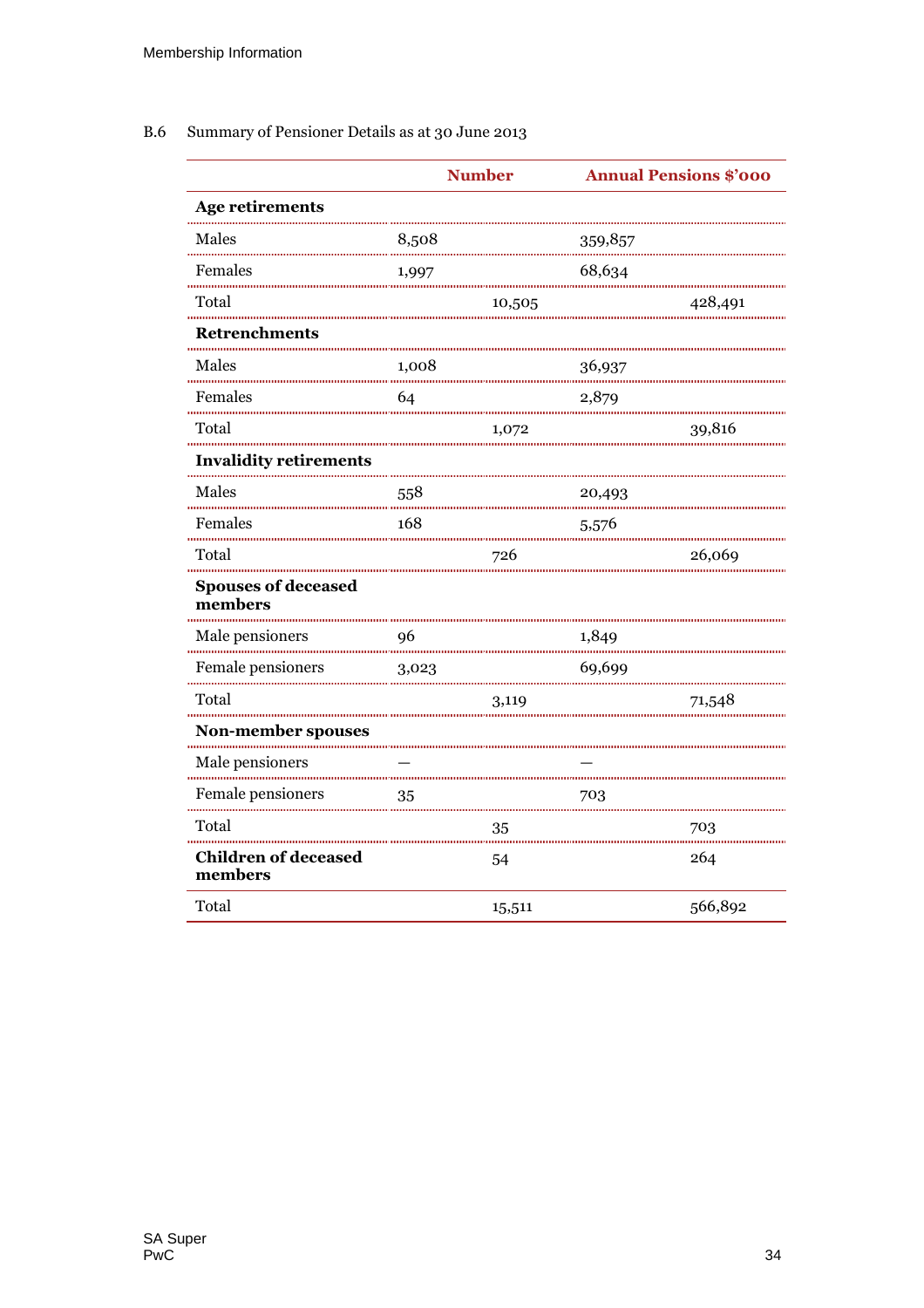|             | Age            |                |              | <b>Invalidity</b> |              | <b>Spouse</b>            |        | <b>Total</b> | <b>Total</b> |
|-------------|----------------|----------------|--------------|-------------------|--------------|--------------------------|--------|--------------|--------------|
| Age         | M              | F              | M            | F                 | M            | $\mathbf F$              | M      | F            |              |
| $45 - 49$   |                |                |              |                   | 1            | $\overline{\mathcal{A}}$ | 1      | 4            | 5            |
| $50 - 54$   | $\overline{4}$ | $\mathbf{1}$   | 6            | 3                 | $\mathbf{1}$ | 17                       | 11     | 21           | 32           |
| $55 - 59$   | 393            | 114            | 39           | 16                | 3            | 77                       | 435    | 207          | 642          |
| $60 - 64$   | 1,788          | 372            | 94           | 30                | 7            | 177                      | 1,889  | 579          | 2,468        |
| $65 - 69$   | 2,380          | 462            | 125          | 36                | 16           | 289                      | 2,521  | 787          | 3,308        |
| $70 - 74$   | 1,659          | 354            | 98           | 28                | 15           | 349                      | 1,772  | 731          | 2,503        |
| $75 - 79$   | 1,214          | 270            | 80           | 18                | 15           | 440                      | 1,309  | 728          | 2,037        |
| $80 - 84$   | 1,064          | 216            | 69           | 21                | 18           | 593                      | 1,151  | 830          | 1,981        |
| $85 - 89$   | 739            | 175            | 38           | 9                 | 10           | 637                      | 787    | 821          | 1,608        |
| $90 - 94$   | 234            | 77             | 8            | 7                 | $\mathbf Q$  | 358                      | 251    | 442          | 693          |
| $95 - 99$   | 38             | 18             | $\mathbf{1}$ |                   | 1            | 106                      | 40     | 124          | 164          |
| $100 - 104$ | 3              | $\overline{2}$ |              |                   |              | 10                       | 3      | 12           | 15           |
| $105 - 109$ |                |                |              |                   |              | $\mathbf{1}$             |        | 1            | 1            |
| Total       | 9,516          | 2.061          | 558          | 168               | 96           | 3,058                    | 10,170 | 5.287        | 15,457       |

### B.7 Summary of Pensioners By Age as at 30 June 2013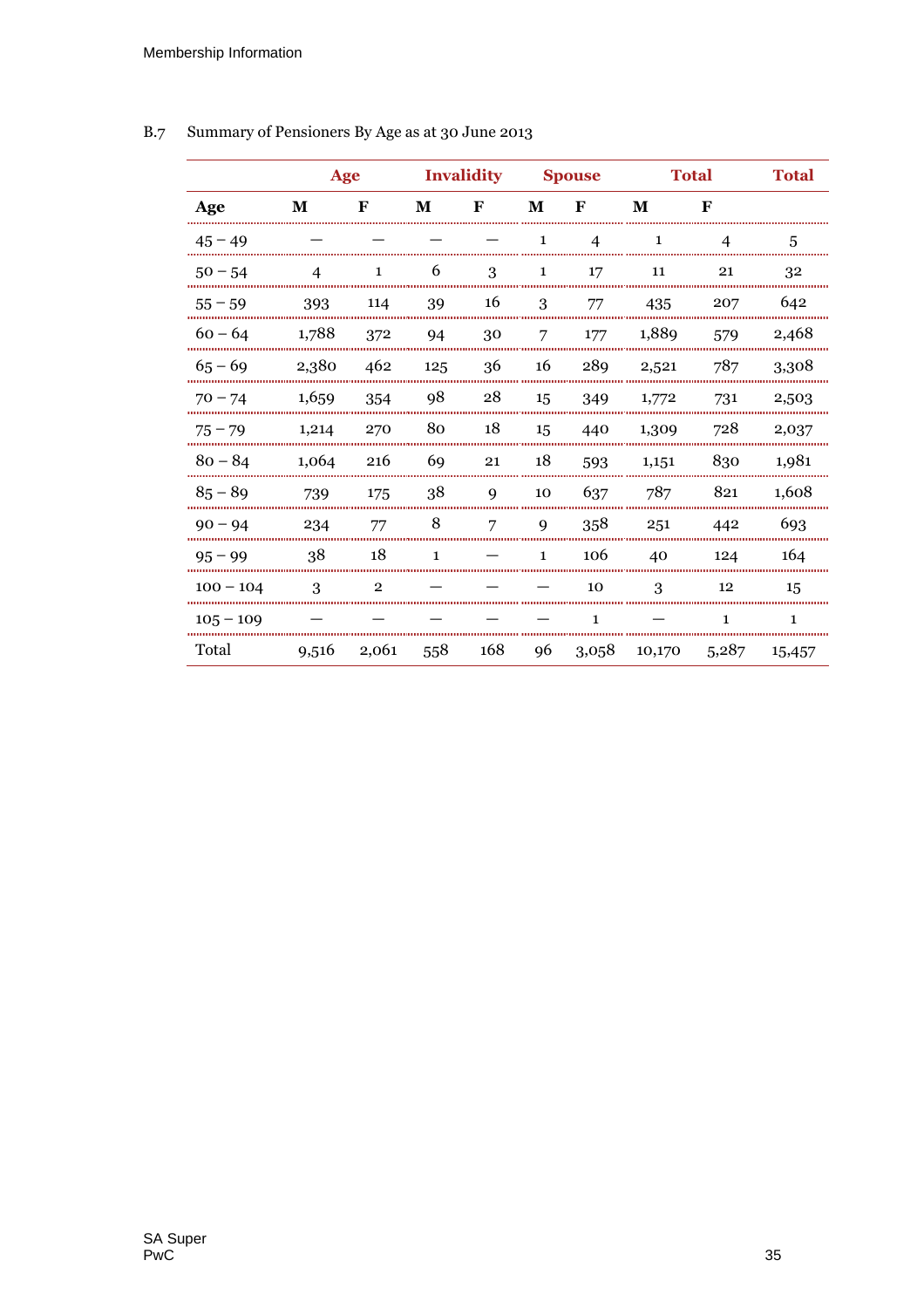# *Appendix C Contributor Experience*

### C.1 Introduction

The experience of contributors during the three years to 30 June 2013 has been examined and compared with that assumed in the previous actuarial investigation. The total years of exposure during the period were as follows:

|       |                  | <b>Years of Exposure</b> |                        |  |  |  |  |
|-------|------------------|--------------------------|------------------------|--|--|--|--|
|       |                  | <b>Pension Scheme</b>    | <b>Lump Sum Scheme</b> |  |  |  |  |
| Males | <b>Teachers</b>  | 2,057                    | 1,264                  |  |  |  |  |
|       | Other            | 2,807                    | 4,393                  |  |  |  |  |
|       | Total            | 4,864                    | 5,657                  |  |  |  |  |
|       |                  |                          |                        |  |  |  |  |
|       | Females Teachers | 1,005                    | 3,470                  |  |  |  |  |
|       | Other            | 537                      | 5,167                  |  |  |  |  |
|       | Total            | 1,542                    | 8,637                  |  |  |  |  |
|       |                  |                          |                        |  |  |  |  |
| Total |                  | 6,406                    | 14,294                 |  |  |  |  |

During the three years to 30 June 2013, there has been a significant reduction in members of both the Pension and Lump Sum schemes.

Comments on individual aspects of the experience are detailed in the following sections of this Appendix and summaries of the rates adopted for the current investigation are set out in Appendix E.

#### C.2 Contributor Mortality

The mortality assumptions used in the 2010 investigation of the State Scheme were based the Australian Life Tables 2005-07 with adjustments for mortality improvement for four years. The Australian Life Tables 2005-07, with adjustments for mortality improvement for seven years, have been used to produce the 2013 mortality assumptions.

The mortality experience was as follows, with expected deaths determined according to the assumptions used in the previous investigation.

|                        | <b>Pension Scheme</b> |                      | <b>Lump Sum Scheme</b> |                |
|------------------------|-----------------------|----------------------|------------------------|----------------|
|                        | <b>Males</b>          | <b>Females</b> Males |                        | <b>Females</b> |
| Actual deaths          |                       |                      |                        |                |
| <b>Expected deaths</b> |                       |                      |                        |                |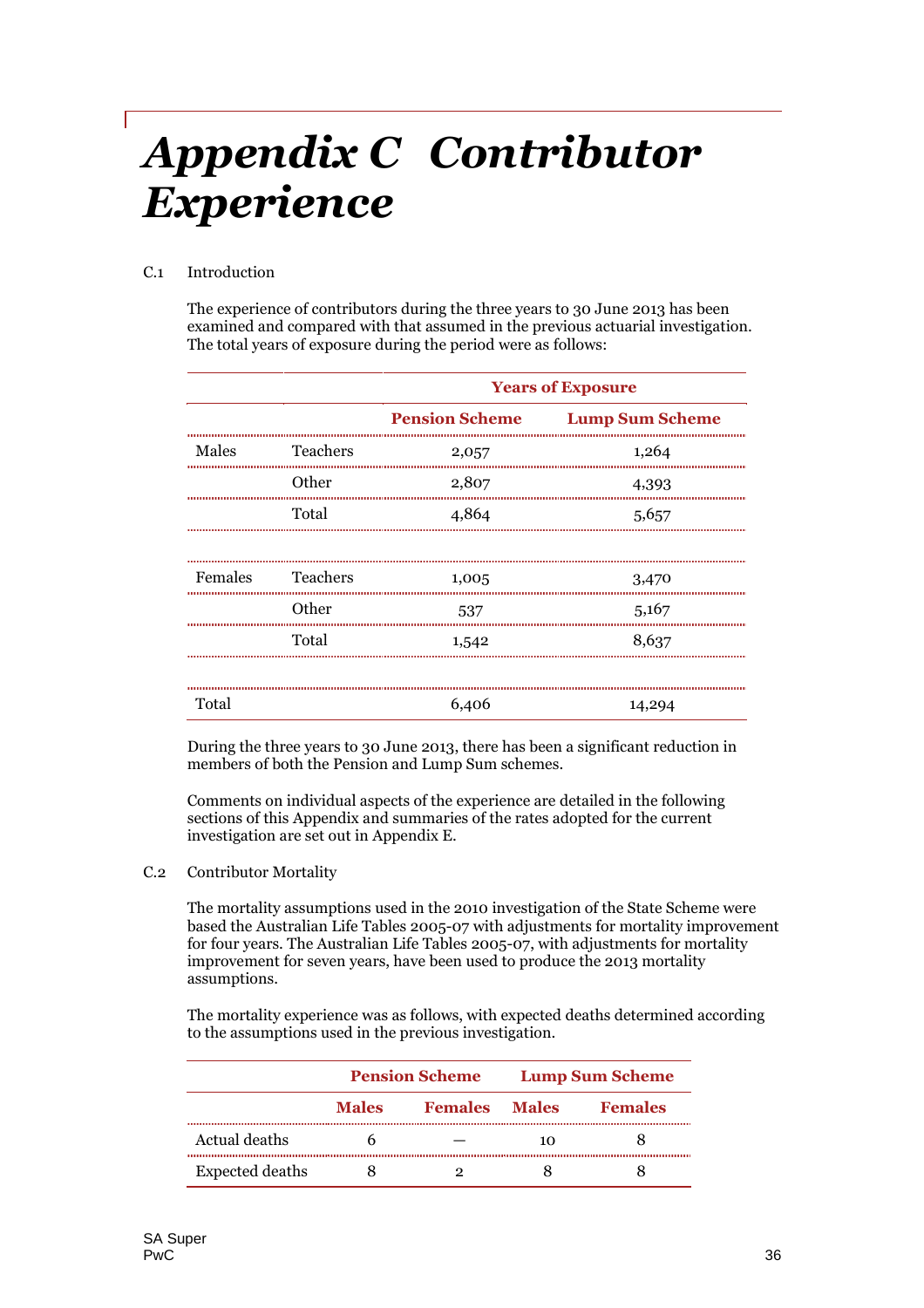The mortality rates adopted have been set at 32% of the Australian Life Tables 2005– 07 adjusted for 7 years of mortality improvement. This proportion is the same proportion applied as in the 2010 investigation.

### C.3 Invalidity Retirement

The invalidity experience was as shown below. The numbers include invalidity retirements and temporary disablements where members have not returned to work.

|                          |              | <b>Pension Scheme</b> |              | <b>Lump Sum Scheme</b> |  |
|--------------------------|--------------|-----------------------|--------------|------------------------|--|
|                          | <b>Males</b> | <b>Females</b>        | <b>Males</b> | <b>Females</b>         |  |
| Actual invalids          |              |                       |              |                        |  |
| <b>Expected</b> invalids |              |                       |              |                        |  |

The new rates have been adopted to reflect the lower number of invalid retirements experienced.

#### C.4 Resignation

The rates of resignation experienced in the three years to 30 June 2013 are shown below, subdivided by scheme, age, sex and teacher/non-teacher status.

| Age                   |                        | <b>Teachers</b> |              | <b>Other</b>   |
|-----------------------|------------------------|-----------------|--------------|----------------|
|                       | <b>Males</b>           | <b>Females</b>  | <b>Males</b> | <b>Females</b> |
| <b>Pension Scheme</b> |                        |                 |              |                |
| $35 - 39$             |                        |                 |              |                |
| $40 - 44$             |                        |                 |              | 0.055          |
| $45 - 49$             | 0.082                  |                 | 0.009        | 0.024          |
| $50 - 54$             | 0.010                  | 0.008           | 0.019        | 0.021          |
|                       | <b>Lump Sum Scheme</b> |                 |              |                |
| $30 - 34$             |                        |                 |              |                |
| $35 - 39$             |                        | 0.084           | 0.049        | 0.048          |
| $40 - 44$             | 0.017                  | 0.030           | 0.020        | 0.021          |
| $45 - 49$             | 0.018                  | 0.016           | 0.027        | 0.019          |
| $50 - 54$             | 0.018                  | 0.018           | 0.023        | 0.032          |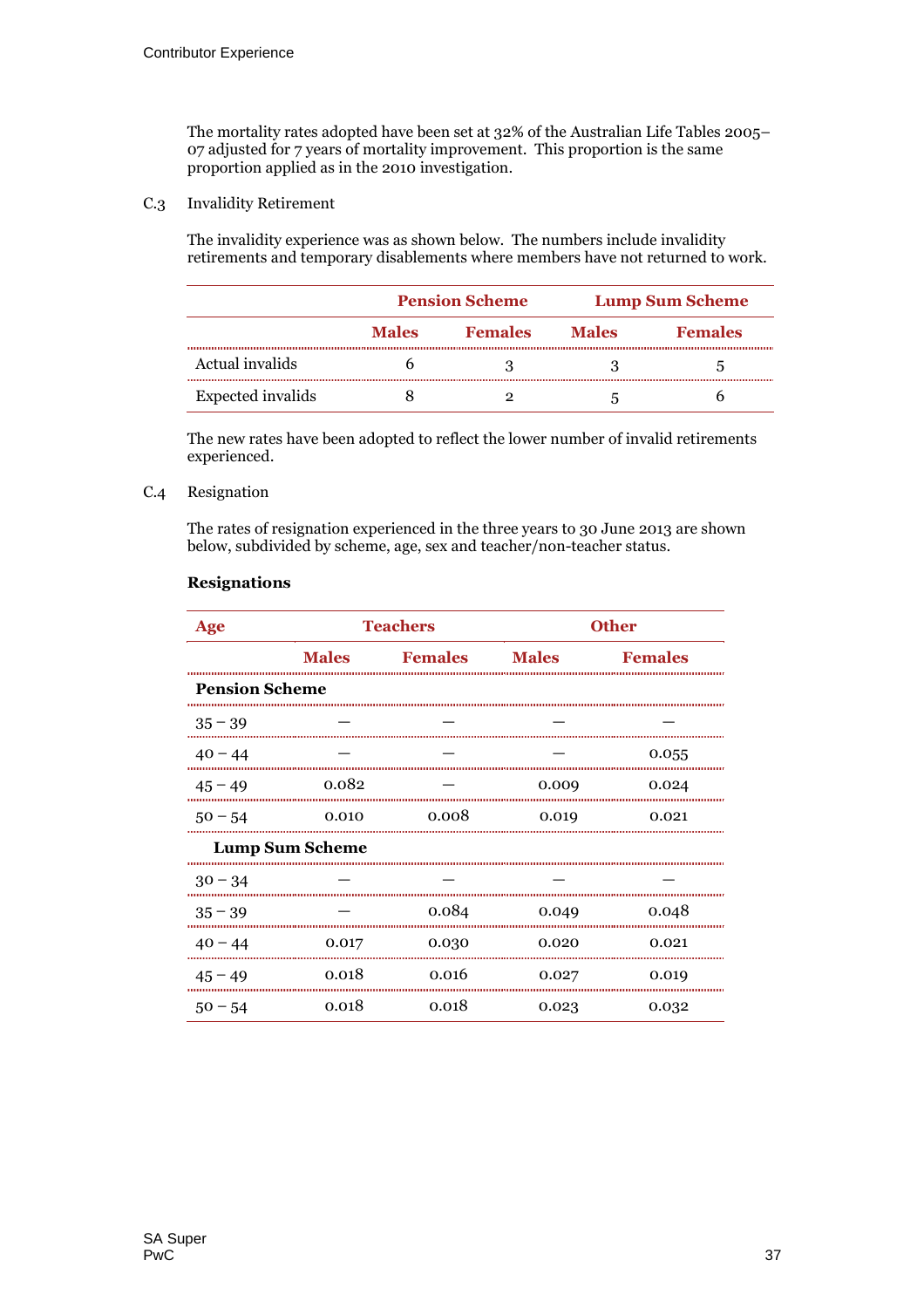|                              |              | <b>Teachers</b>              |    | <b>Other</b>   |
|------------------------------|--------------|------------------------------|----|----------------|
|                              | <b>Males</b> | <b>Example Females</b> Males |    | <b>Females</b> |
| <b>Pension Scheme</b>        |              |                              |    |                |
| Actual resignations          |              | 2                            | 12 | 5              |
| <b>Expected resignations</b> |              | 2                            |    |                |
| <b>Lump Sum Scheme</b>       |              |                              |    |                |
| Actual resignations          |              |                              | 55 |                |
| <b>Expected resignations</b> |              |                              |    |                |

A comparison of actual and expected resignations for the period is as follows:

Resignations in the last three years are close to expected for Lump Sum Scheme members and the 2010 assumptions have been retained. Although the numbers are small, resignations for the Pension Scheme after age 45 have increased. Most of these members preserve and so these resignations are a form of early retirement. New resignation rates have been adopted for the Pension Scheme with different rates for Teachers and Other.

#### C.5 Preservation

The following tables show the percentages of resigning contributors who also preserve their entitlements.

| Age       | <b>Teachers</b>                |     |              | <b>Other</b>   |
|-----------|--------------------------------|-----|--------------|----------------|
|           | <b>Males</b><br><b>Females</b> |     | <b>Males</b> | <b>Females</b> |
|           | %                              | %   | %            | %              |
| $35 - 39$ |                                |     |              |                |
| $40 - 44$ |                                |     |              | 100            |
| $45 - 49$ |                                |     | 100          | 100            |
| $50 - 54$ | 67                             | 100 | 100          | 100            |

### **Pension Scheme**

The assumed proportions in the 2007 basis have been retained.

#### **Lump Sum Scheme**

| Age       | <b>Teachers</b>                                  |                | <b>Other</b> |                |  |  |
|-----------|--------------------------------------------------|----------------|--------------|----------------|--|--|
|           | ,,,,,,,,,,,,,,,,,,,,,,,,,,,,,,,,<br><b>Males</b> | <b>Females</b> | <b>Males</b> | <b>Females</b> |  |  |
|           | %                                                | ℅              | ℅            | %              |  |  |
| $35 - 39$ |                                                  | 100            | 50           | 75             |  |  |
| $40 - 44$ | 100                                              | 86             | 82           |                |  |  |
| $5 - 49$  | 100                                              | 100            | 68           |                |  |  |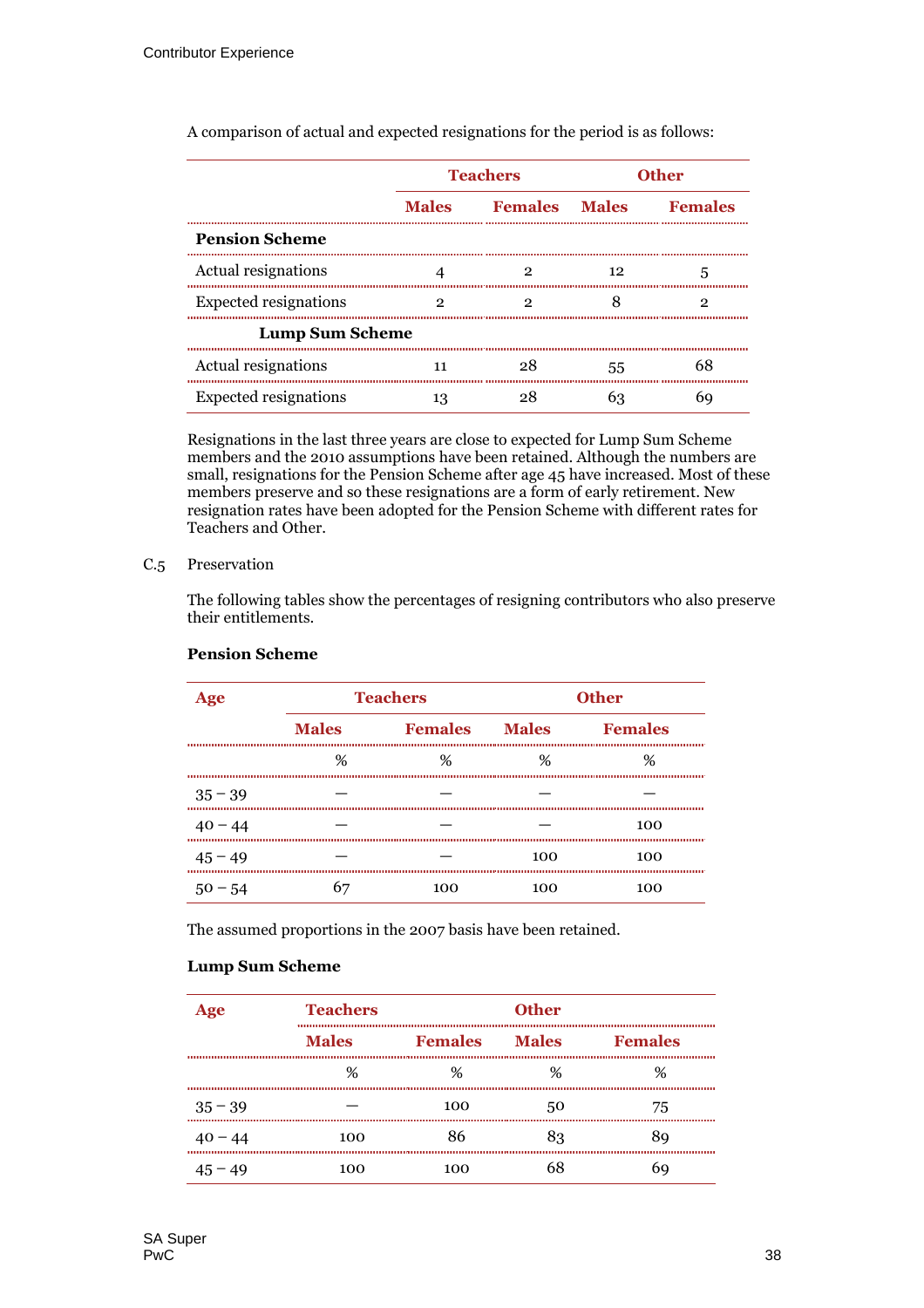| $-$ |  |
|-----|--|
|-----|--|

The assumed proportions in the 2010 basis for all members have been retained.

C.6 Transfer of Lump Sum Scheme members to another Superannuation Fund

### *Current Contributors*

The following table shows the percentages of resigning contributors who transferred their entitlements to an approved superannuation fund during 2010 13.

### **Lump Sum Scheme**

| Age       | <b>Teachers</b> |                |              |                |
|-----------|-----------------|----------------|--------------|----------------|
|           | <b>Males</b>    | <b>Females</b> | <b>Males</b> | <b>Females</b> |
|           | %               | %              | %            | %              |
| $35 - 39$ |                 |                | 50           | 25             |
| $40 - 44$ |                 |                |              |                |
| $45 - 49$ |                 |                | 21           | 15             |
| $50 - 54$ |                 | ⌒              |              |                |

The assumed proportions in the 2010 basis for all members have been retained.

### *Preserved Contributors*

A rate of 2% of preserved members per annum are assumed to transfer their entitlements to an approved superannuation fund.

C.7 Age Retirement

Actual and expected age retirements for the three years to 30 June 2013 were as follows:

|                             | <b>Teachers</b> |                |              | <b>Other</b>   |
|-----------------------------|-----------------|----------------|--------------|----------------|
|                             | <b>Males</b>    | <b>Females</b> | <b>Males</b> | <b>Females</b> |
| <b>Pension Scheme</b>       |                 |                |              |                |
| Actual retirements          | 431             | 179            | 476          | 64             |
| <b>Expected retirements</b> | 364             | 163            | 412          | 74             |
| <b>Lump Sum Scheme</b>      |                 |                |              |                |
| Actual retirements          | 65              | 312            | 205          | 355            |
| <b>Expected retirements</b> |                 |                | 302          | २०५            |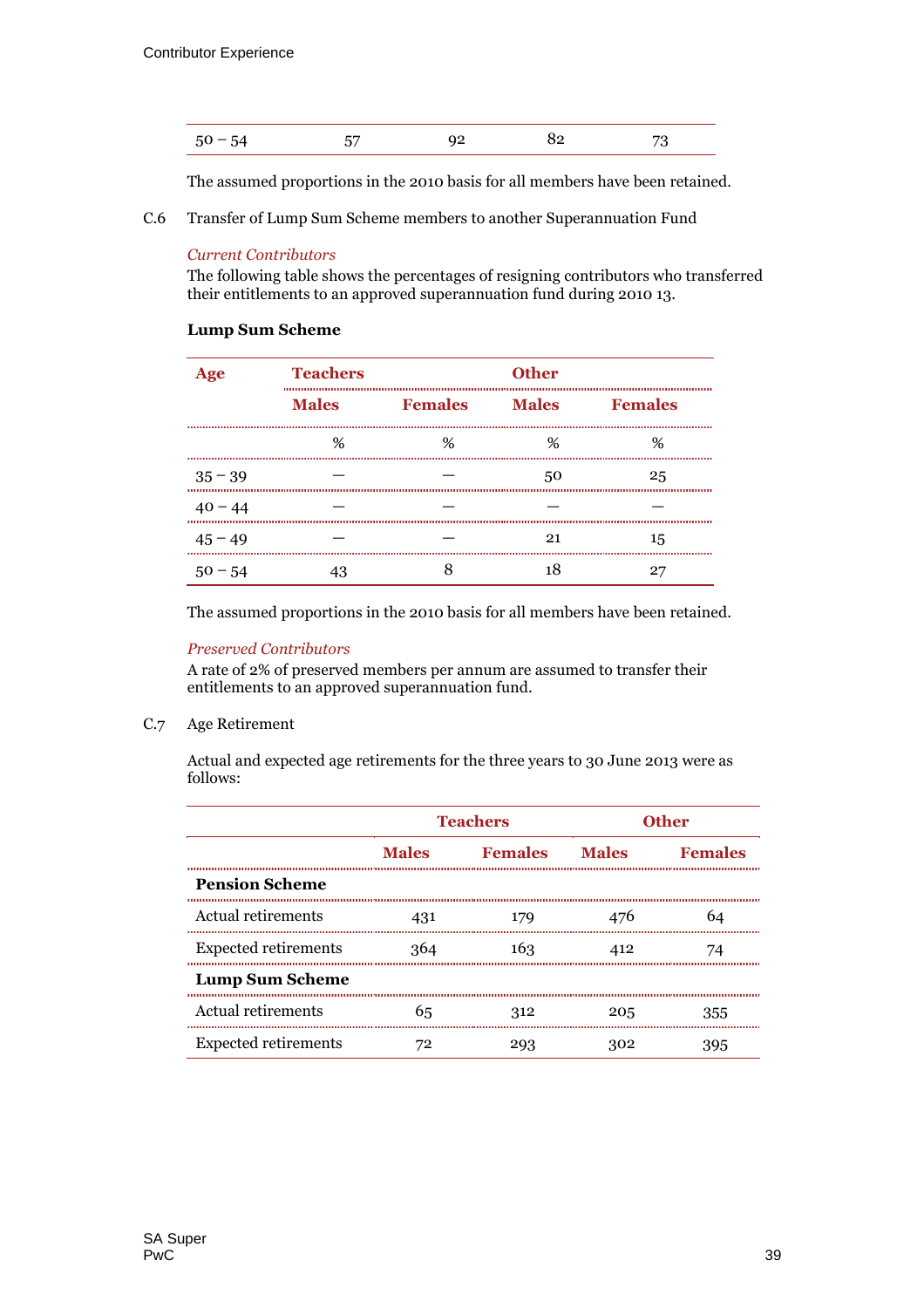| <b>Pension Scheme</b> |                | <b>Lump Sum Scheme</b> |                | <b>Preserved Contributors</b> |                |
|-----------------------|----------------|------------------------|----------------|-------------------------------|----------------|
| <b>Males</b>          | <b>Females</b> | <b>Males</b>           | <b>Females</b> | <b>Males</b>                  | <b>Females</b> |
| 39                    | 40.            | 34                     | 30             | nл                            | 58             |

The percentages of retirements before age 60 were as follows:

Contributors may choose to retire after age 55, although the scheme is designed around a normal retiring age of 60. Age retirement rates are higher for Pension Scheme members than for Lump Sum Scheme members. The Pension Scheme experience over the last three years has shown more retirements than expected and therefore the age retirement rates have been increased. For Lump Sum Scheme members, there were less retirements except for female teachers. New rates have been adopted for Lump Sum Scheme members with separate rates for Teachers and Others. There are now 91 Pension Scheme members and 255 Lump Sum Scheme members over age 65.

#### C.8 Age Retirement of Preserved Contributors

Actual and expected age retirements for the three years to 30 June 2013 were as follows:

|                             | <b>Teachers</b> |                | <b>Other</b> |                |
|-----------------------------|-----------------|----------------|--------------|----------------|
|                             | <b>Males</b>    | <b>Females</b> | <b>Males</b> | <b>Females</b> |
| <b>Pension Scheme</b>       |                 |                |              |                |
| Actual retirements          | 33              | 26             | 133          | 22             |
| <b>Expected retirements</b> |                 | 55             | 312          | 55             |
| <b>Lump Sum Scheme</b>      |                 |                |              |                |
| Actual retirements          |                 | 33             |              | 82             |
| <b>Expected retirements</b> |                 |                |              |                |

The existing rates have been retained.

#### C.9 Retrenchment

The numbers of retrenchments during the three years to 30 June 2013 were as follows:

Males 4 Females —

Because of the unpredictable nature of retrenchment no allowance has been made in this investigation for future retrenchments.

#### C.10 Voluntary Separation Packages

The Superannuation Act was first amended in May 1993 to provide the option of an additional cash benefit payable to contributors who resign pursuant to a voluntary separation package (VSP).

No allowance has been made for future VSP benefits.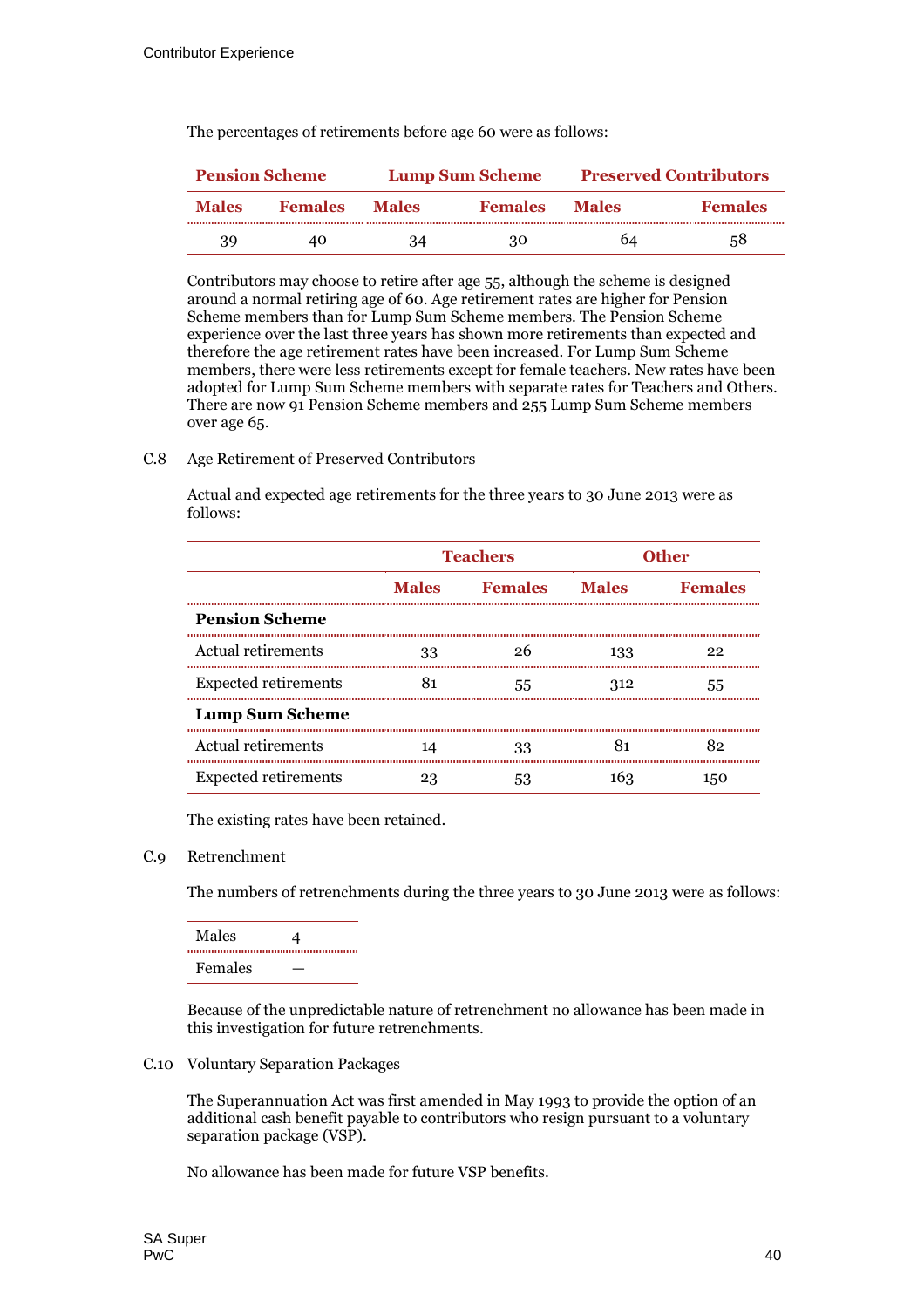### C.11 Promotional Salary Increases

Promotional salary increases experienced were higher than expected for male Non-Teachers as follows:

| <b>Promotional</b>       |              | <b>Teachers</b> |              | <b>Other</b>   |
|--------------------------|--------------|-----------------|--------------|----------------|
| <b>Salary Increases</b>  | <b>Males</b> | <b>Females</b>  | <b>Males</b> | <b>Females</b> |
|                          | % pa         | % pa            | % pa         | % pa           |
| Actual increase          | 1.1          | 1.1             | 1.3          | 1.4            |
| <b>Expected</b> increase | 0.5          | 0.5             | 1.8          | 1.8            |

These promotional increases, along with inflationary increases, were reflected in the Total salary increases as follows:

| <b>Total</b>             |                                | <b>Teachers</b> |              |                |
|--------------------------|--------------------------------|-----------------|--------------|----------------|
| <b>Salary Increases</b>  | <b>Females</b><br><b>Males</b> |                 | <b>Males</b> | <b>Females</b> |
|                          | % pa                           | % pa            | % pa         | % pa           |
| Actual increase          | 4.8                            | 4.8             | 3.9          | 3.9            |
| <b>Expected</b> increase | 4.5                            | 4.5             | 5.9          |                |

New promotional salary scales for Teachers and Other members have been adopted as set out in Appendix E.7.

#### C.12 Commutation

For the three years ended 30 June 2013 the commutation experience was as follows:

|                               | <b>Percentage of</b><br>who<br>commuted | <b>Percentage of</b><br>pension<br>pensioners commuted by Percentage of<br>those who<br>commuted | <b>Average</b><br>pension<br>commuted |
|-------------------------------|-----------------------------------------|--------------------------------------------------------------------------------------------------|---------------------------------------|
|                               | $\%$                                    | ℅                                                                                                |                                       |
| Age retirements:              |                                         |                                                                                                  |                                       |
| Males                         | 27                                      | 28                                                                                               | q                                     |
| Females                       | 28                                      | 31                                                                                               | 10                                    |
| <b>Invalidity retirements</b> |                                         |                                                                                                  |                                       |
| At start of pension           | 13                                      | 19                                                                                               |                                       |
| At age 60                     |                                         |                                                                                                  | 13                                    |
| <b>Spouses</b>                | 28                                      |                                                                                                  | 16                                    |

Commutation rates for the last three years have been largely as expected except for invalidity retirements. The percentage adopted for invalidity retirements has been reduced from 17.5% to 15.0% which is the same as for spouses.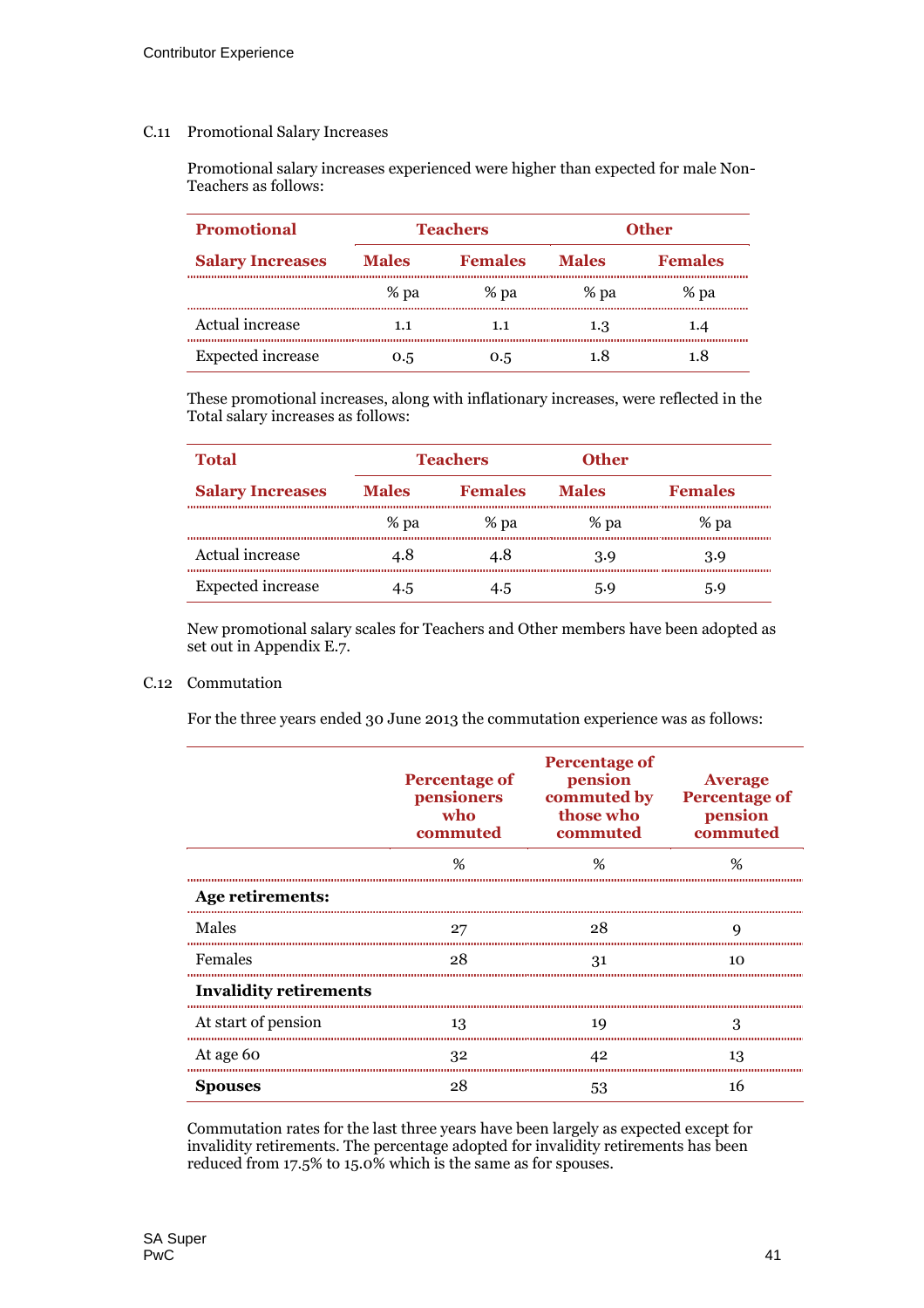### C.13 Family Statistics

In order to value benefits payable to spouses and children, assumptions are needed regarding:

- a the proportions of contributors married at each age;
- b the age differences between contributors and their spouses; and
- c details of the children of contributors.

The proportions married and assumed age differences between contributors and their spouses adopted for the 2010 review have been retained for males and females.

#### C.14 Contribution Rates

The distribution of contribution rates as at 30 June 2013 was as follows:

#### **Pension Scheme Contribution Rates (% of salary)**

| Age         | $\Omega$ | 1.5 | 3              | 4.5          | 6   | 7.5          | 9  | <b>Total</b> |
|-------------|----------|-----|----------------|--------------|-----|--------------|----|--------------|
| <b>Male</b> |          |     |                |              |     |              |    |              |
| $35 - 44$   |          |     |                |              | 3   |              |    | 3            |
| $45 - 54$   |          |     | $\overline{2}$ |              | 167 | 3            | 3  | 175          |
| $55 - 59$   |          |     | 6              | $\mathbf{2}$ | 629 | 6            | 15 | 658          |
| $60 -$      | 265      |     | 1              | 3            | 50  | 3            | 3  | 325          |
| Total       | 265      |     | 9              | 5            | 849 | 12           | 21 | 1,161        |
| Female      |          |     |                |              |     |              |    |              |
| $35 - 44$   |          |     |                |              |     |              |    |              |
| $45 - 54$   |          |     |                |              | 83  | $\mathbf{2}$ | 3  | 92           |
| $55 - 59$   | 1        |     | 6              | $\mathbf{2}$ | 150 | 6            | 20 | 185          |
| $60 -$      | 55       |     | 1              |              | 45  | 1            | 4  | 106          |
| Total       | 56       |     | 11             | $\mathbf{2}$ | 278 | 9            | 27 | 383          |

### **Lump Sum Scheme Contribution Rates (% of salary)**

|           |    | 3   | 4.5            | 6   | 7.5 | 9   | <b>Total</b> |
|-----------|----|-----|----------------|-----|-----|-----|--------------|
| Male      |    |     |                |     |     |     |              |
| $35 - 44$ | 2  |     | $\overline{2}$ | 53  | 5   | 5   | 71           |
| $45 - 54$ | 15 | 55  | 19             | 399 | 61  | 130 | 679          |
| $55 - 59$ | 5  | 67  | 10             | 299 | 39  | 131 | 551          |
| $60 -$    |    | 65  | 10             | 222 | 25  | 90  | 121          |
| Total     | 31 | 191 | 41             | 973 | 130 | 356 | 1,722        |
| Female    |    |     |                |     |     |     |              |
| $35 - 44$ | h  | 28  |                |     | 10  | 18  | 155          |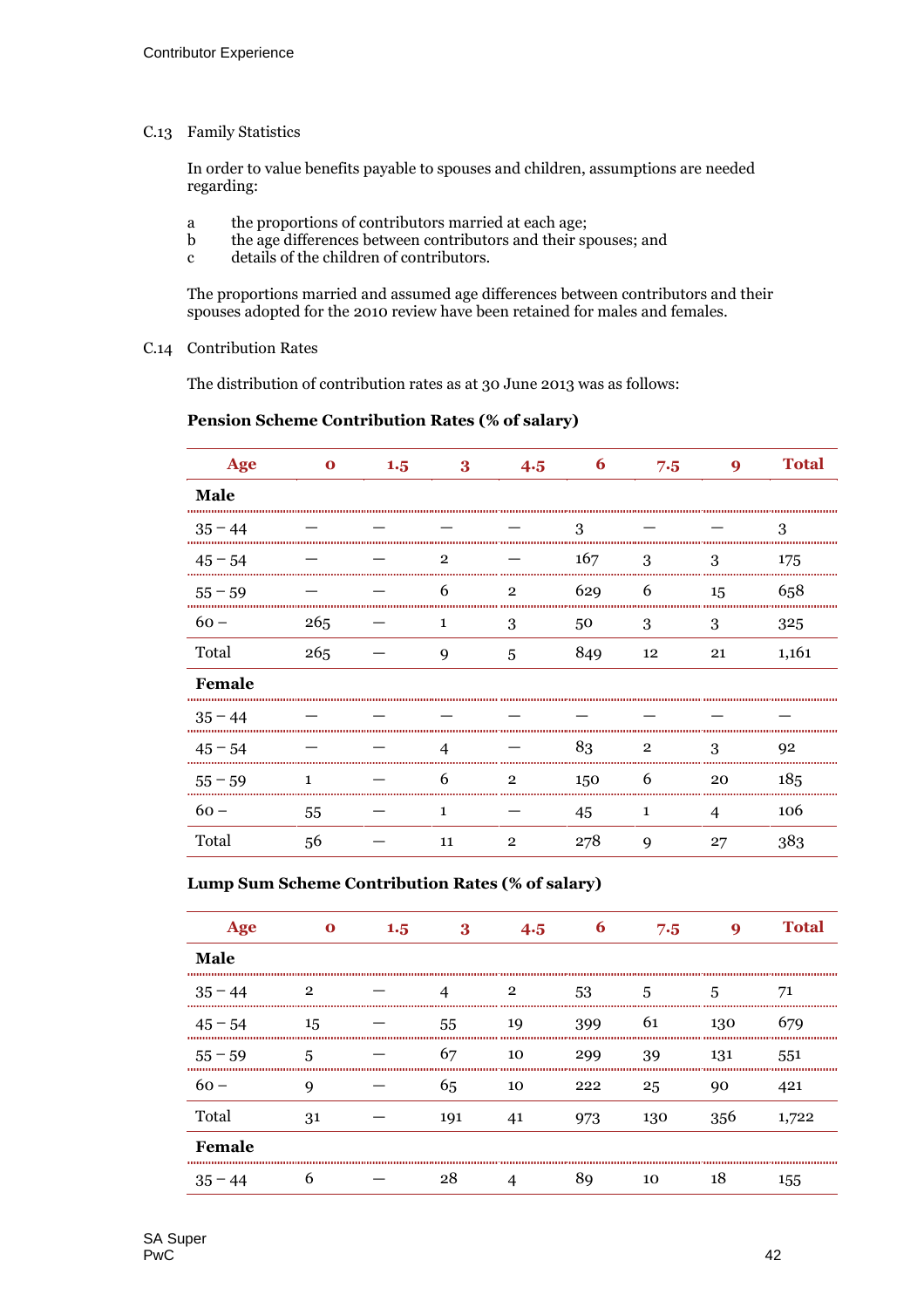|           |    | 1.5 |     | 4.5 | b    | 7.5 |     | Total |
|-----------|----|-----|-----|-----|------|-----|-----|-------|
| $45 - 54$ | 16 |     |     | 35  |      | 96  | 199 | 841   |
| $55 - 59$ |    |     | 104 |     | 390  | 58  | 189 | 768   |
|           | ה. |     | 128 | 25  | 336  |     | 196 | 737   |
| Total     | 30 |     | 327 | 88  | .243 | 211 | 602 | 2,501 |

The standard rate of 6 percent shown in the tables above includes members whose standard rate is between 5 and 6 percent. Lump Sum Scheme members show more variation from the standard than Pension Scheme members. Lump Sum Scheme members have tended to increase their contribution rate to the Scheme. Most of the Pension Scheme members with zero contributions will be members whose contribution have ceased because they have attained age 60 and maximum contribution points.

The percentages at standard rates for each Scheme are as follows:

| <b>Percentage Contribution At Standard Rate</b> |        |         |  |
|-------------------------------------------------|--------|---------|--|
|                                                 | Males  | Females |  |
| Pension Scheme                                  | 73     | 73      |  |
| Lump Sum Scheme                                 | $\sim$ | 50      |  |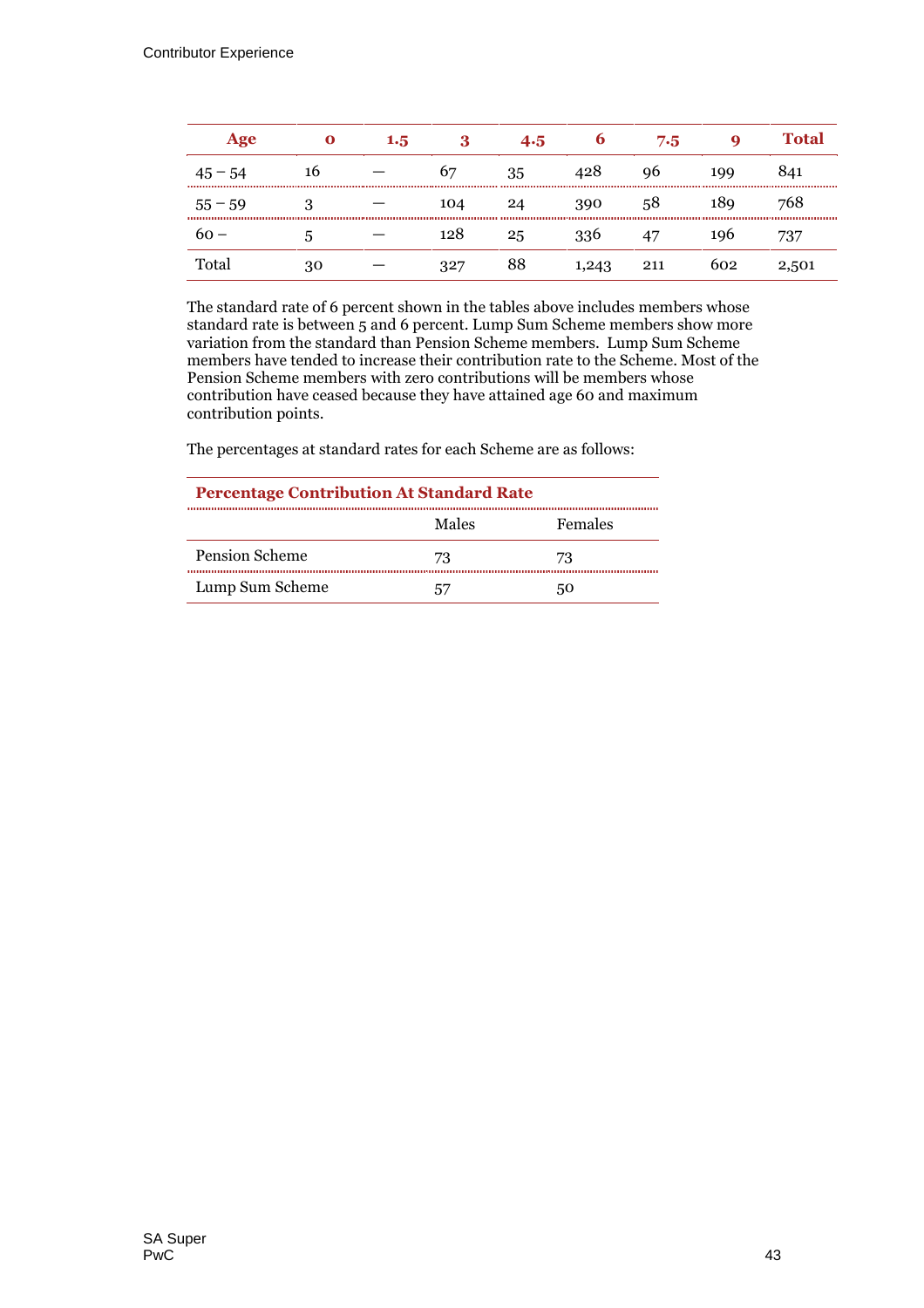# *Appendix D Pensioner Experience*

### D.1 Introduction

The mortality experience of pensioners during the three years to 30 June 2013 has been examined and compared with that assumed in the previous actuarial investigation. Where appropriate the previous assumptions have been modified in light of this experience. Comments on individual aspects of the experience are detailed in the following sections of this Appendix and summaries of the rates adopted for the current investigation are set out in Appendix E.

### D.2 Age Retirement Pensioners

The mortality experience was as follows, with expected deaths determined according to the assumptions used in the previous investigation.

|                        | <b>Males</b> | <b>Females</b> |
|------------------------|--------------|----------------|
| <b>Actual Deaths</b>   | 812.         | 158            |
| <b>Expected Deaths</b> | 806          | 155            |

The rates of mortality have shown a further decline, which is at about the same rate as the anticipated improvement in mortality rates in the Australian population. New rates have been based on the Australian Life Tables 2005-07 adjusted for 7 years mortality improvement, which rise from 55% at age 60 to 100% from age 90.

### D.3 Invalidity Pensioners

Invalidity pensioners are expected to suffer higher rates of mortality than age retirement pensioners, particularly in the first few years after retirement. The mortality experience of invalidity pensioners is summarised below:

|                        |               | <b>Males</b>  |                       |               | <b>Females</b> |                       |  |
|------------------------|---------------|---------------|-----------------------|---------------|----------------|-----------------------|--|
|                        | <b>Year 1</b> | <b>Year 2</b> | Later<br><b>Years</b> | <b>Year 1</b> | <b>Year 2</b>  | Later<br><b>Years</b> |  |
| <b>Actual Deaths</b>   |               | 2             | 66                    |               |                | 15                    |  |
| <b>Expected Deaths</b> | Ω             |               | 65                    | Ω             | O              | 1'n                   |  |

Invalidity rates have been set for durations over two years using a similar method as in 2010. The male rates commence at 0.007 for ages to 55 and reduce as a multiple of the Australian Life Tables 2005-07 (adjusted for 7 years mortality improvement) to 1.0 times at age 90. The female rates commence at .008 for ages to 55 and reduce as a multiple to 1.0 times at age 80.

For early durations the mortality rate has been retained at 0.05 in year one and 0.02 in year two for both males and females.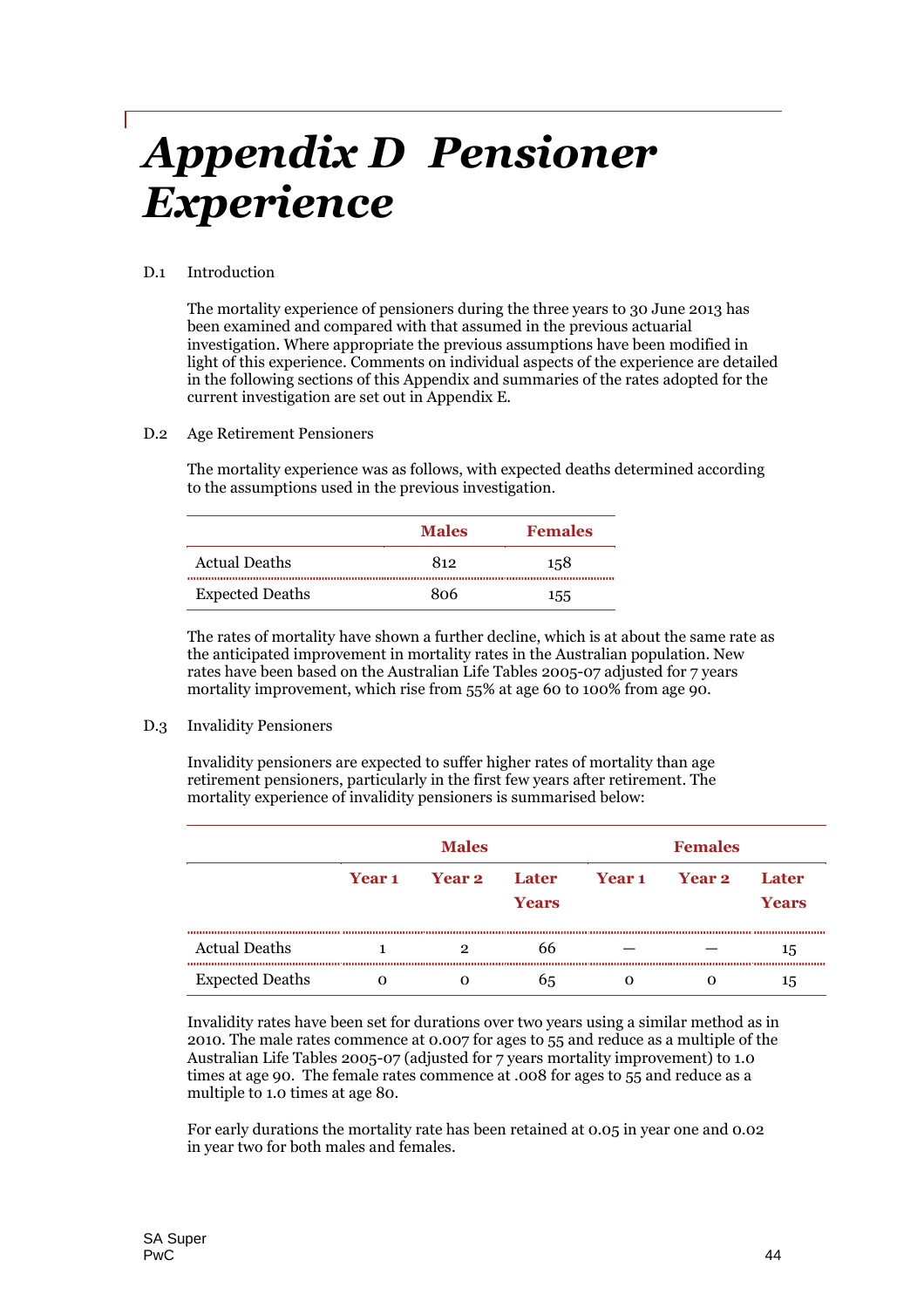### D.4 Spouse Pensioners

The mortality experience of spouse pensioners was as follows:

|                        | <b>Males</b> | <b>Females</b> |
|------------------------|--------------|----------------|
| <b>Actual Deaths</b>   | 12.          | 576            |
| <b>Expected Deaths</b> | 1 / 1        | 524            |

Rates of mortality have been set as a multiple of the Australian Life Tables 2005-07 (adjusted for 7 years mortality improvement). The multiples of the Tables have been set at 0.70 for ages below 65 rising to 1.0 at age 90.

#### D.5 Mortality Improvement

Mortality rates have been improving for many years and it is reasonable to expect that this trend will continue. The mortality improvement factors for 2010 have been retained and are equal to the 25 year average factors in Appendix E of the Australian Life Tables 2005-07.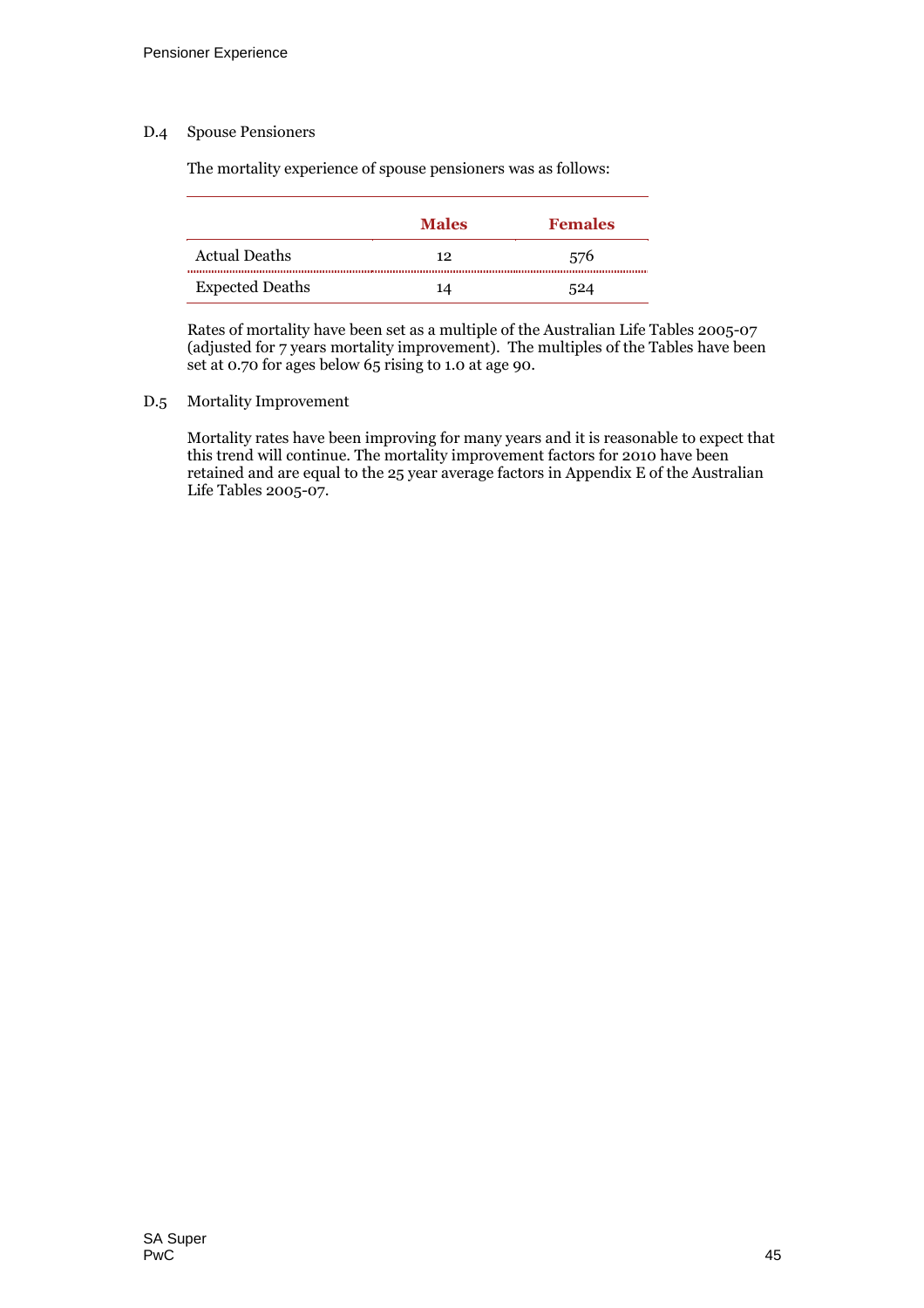# *Appendix E Demographic Assumptions*

|     | <b>Males</b> | <b>Females</b>                                                                             |
|-----|--------------|--------------------------------------------------------------------------------------------|
| Age |              | (32% 2005-07 ALT with (32% 2005-07 ALT with<br>7 years improvements) 7 years improvements) |
| 20  | 0.00019      | 0.00008                                                                                    |
| 25  | 0.00023      | 0.00008                                                                                    |
| 30  | 0.00028      | 0.00011                                                                                    |
| 35  | 0.00034      | 0.00016                                                                                    |
| 40  | 0.00042      | 0.00023                                                                                    |
| 45  | 0.00055      | 0.00034                                                                                    |
| 50  | 0.00079      | 0.00051                                                                                    |
| 55  | 0.00116      | 0.00073                                                                                    |
| 60  | 0.00182      | 0.00117                                                                                    |
| 65  | 0.00304      | 0.00182                                                                                    |

### E.1 Contributor Mortality Rates

### E.2 Contributor Invalidity Retirement Rates

| Age | <b>Pension Scheme</b> | <b>Lump Sum Scheme</b> |
|-----|-----------------------|------------------------|
| 20  | 0.00009               | 0.00009                |
| 25  | 0.00015               | 0.00015                |
| 30  | 0.00025               | 0.00025                |
| 35  | 0.00039               | 0.00039                |
| 40  | 0.00060               | 0.00060                |
| 45  | 0.00088               | 0.00088                |
| 50  | 0.00123               | 0.00123                |
| 55  | 0.00167               |                        |
| 60  |                       |                        |
| 65  |                       |                        |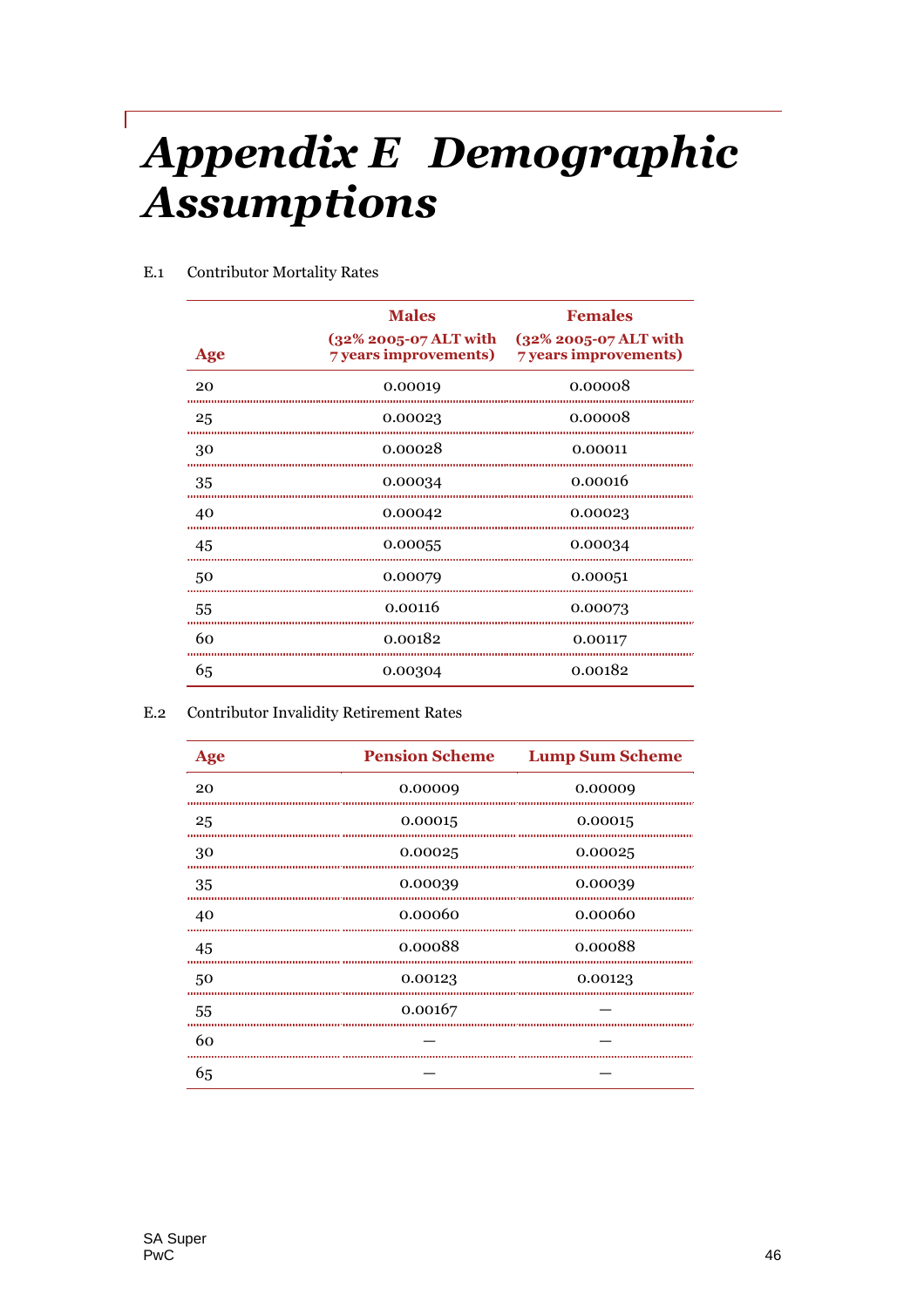|     |                                 | <b>Teachers</b>                  |                                 | <b>Other Employees</b>           |
|-----|---------------------------------|----------------------------------|---------------------------------|----------------------------------|
| Age | <b>Pension</b><br><b>Scheme</b> | <b>Lump Sum</b><br><b>Scheme</b> | <b>Pension</b><br><b>Scheme</b> | <b>Lump Sum</b><br><b>Scheme</b> |
| 20  | 0.00900                         | 0.01260                          | 0.04770                         | 0.05291                          |
| 25  | 0.01384                         | 0.02016                          | 0.04429                         | 0.05083                          |
| 30  | 0.01559                         | 0.02436                          | 0.03867                         | 0.04238                          |
| 35  | 0.01554                         | 0.02402                          | 0.03085                         | 0.03393                          |
| 40  | 0.01296                         | 0.02117                          | 0.02452                         | 0.02548                          |
| 45  | 0.01800                         | 0.01697                          | 0.01665                         | 0.02210                          |
| 50  | 0.01530                         | 0.01725                          | 0.01557                         | 0.02600                          |

### E.3 Contributor Resignation Rates

E.4 Preservation Proportions — Pension Scheme

| Age         | <b>Teachers and Others</b> |
|-------------|----------------------------|
| Up to $45$  | 0.80                       |
| 46          | 0.84                       |
| 47          | 0.88                       |
| 48          | 0.92                       |
|             | 0.96                       |
| 50 and over | 1.00                       |

### E.5 Withdrawal Benefit Option Proportions — Lump Sum Scheme

|             | <b>Preserved</b> | <b>Transfer</b> | Cash     |
|-------------|------------------|-----------------|----------|
| Up to $45$  | 0.30             | 0.50            | 0.20     |
| 46          | 0.30             | 0.54<br>        | 0.16<br> |
| 47          | 0.30             | 0.58            | 0.12     |
| 48          | 0.30             | 0.62            | 0.08     |
| 49          | 0.30             | 0.66            | 0.04     |
| 50 and over | 0.30             | 0.70            |          |

A rate of transfer of 2% per annum has been assumed for preserved members up to age 55.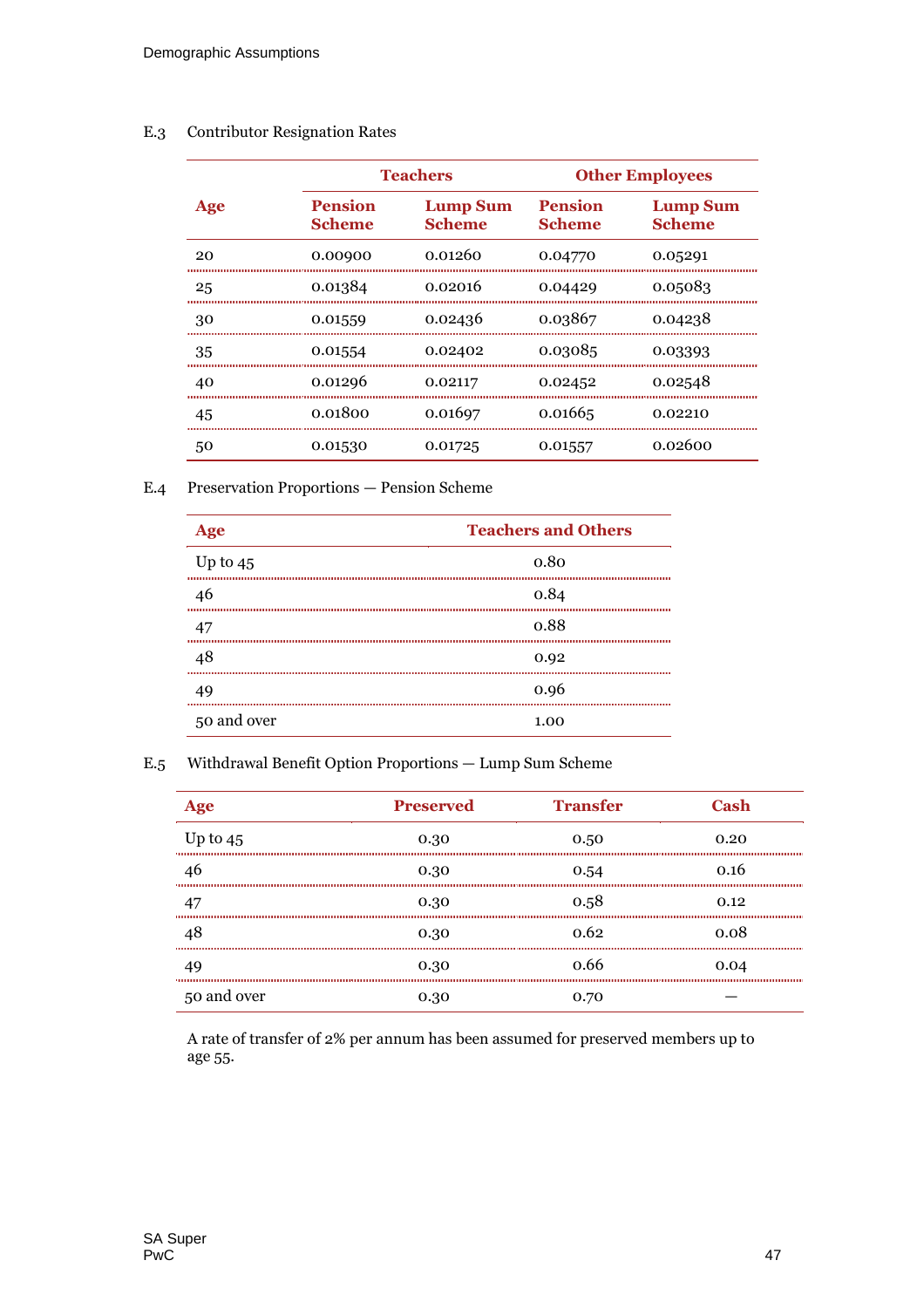### E.6 Rates of Retirement

|     |                       | <b>Current Contributors</b> |                 |                | <b>Preserved Contributors</b> |  |
|-----|-----------------------|-----------------------------|-----------------|----------------|-------------------------------|--|
|     | <b>Pension Scheme</b> |                             | <b>Lump Sum</b> | <b>Pension</b> | <b>Lump Sum</b>               |  |
| Age | <b>Teachers</b>       | <b>Others</b>               | <b>Scheme</b>   | <b>Scheme</b>  | <b>Scheme</b>                 |  |
| 55  | 0.07                  | 0.07                        | 0.08            | 0.50           | 0.40                          |  |
| 56  | 0.07                  | 0.07                        | 0.06            | 0.50           | 0.15                          |  |
| 57  | 0.11                  | 0.10                        | 0.06            | 0.50           | 0.15                          |  |
| 58  | 0.16                  | 0.13                        | 0.06            | 0.50           | 0.15                          |  |
| 59  | 0.23                  | 0.17                        | 0.07            | 0.50           | 0.15                          |  |
| 60  | 0.50                  | 0.40                        | 0.13            | 0.50           | 0.25                          |  |
| 61  | 0.35                  | 0.30                        | 0.12            | 0.50           | 0.25                          |  |
| 62  | 0.35                  | 0.30                        | 0.12            | 0.50           | 0.25                          |  |
| 63  | 0.35                  | 0.30                        | 0.17            | 0.50           | 0.25                          |  |
| 64  | 0.35                  | 0.30                        | 0.22            | 0.75           | 0.25                          |  |
| 65  | 0.40                  | 0.35                        | 0.26            | 1.00           | 1.00                          |  |
| 66  | 0.30                  | 0.30                        | 0.25            | 1.00           | 1.00                          |  |
| 67  | 0.30                  | 0.30                        | 0.25            | 1.00           | 1.00                          |  |
| 68  | 0.30                  | 0.30                        | 0.25            | 1.00           | 1.00                          |  |
| 69  | 0.30                  | 0.30                        | 0.25            | 1.00           | 1.00                          |  |

### E.7 Rates of Promotional Salary Increases

| Age | <b>Teachers</b> | <b>Other Employees</b> |
|-----|-----------------|------------------------|
| 20  | 0.045           | 0.039                  |
| 25  | 0.038           | 0.035                  |
| 30  | 0.032           | 0.030                  |
| 35  | 0.026           | 0.027                  |
| 40  | 0.021           | 0.023                  |
| 45  | 0.017           | 0.019                  |
| 50  | 0.013           | 0.016                  |
| 55  | 0.010           | 0.013                  |
| 60  | 0.007           | 0.010                  |
| 65  | 0.005           | 0.008                  |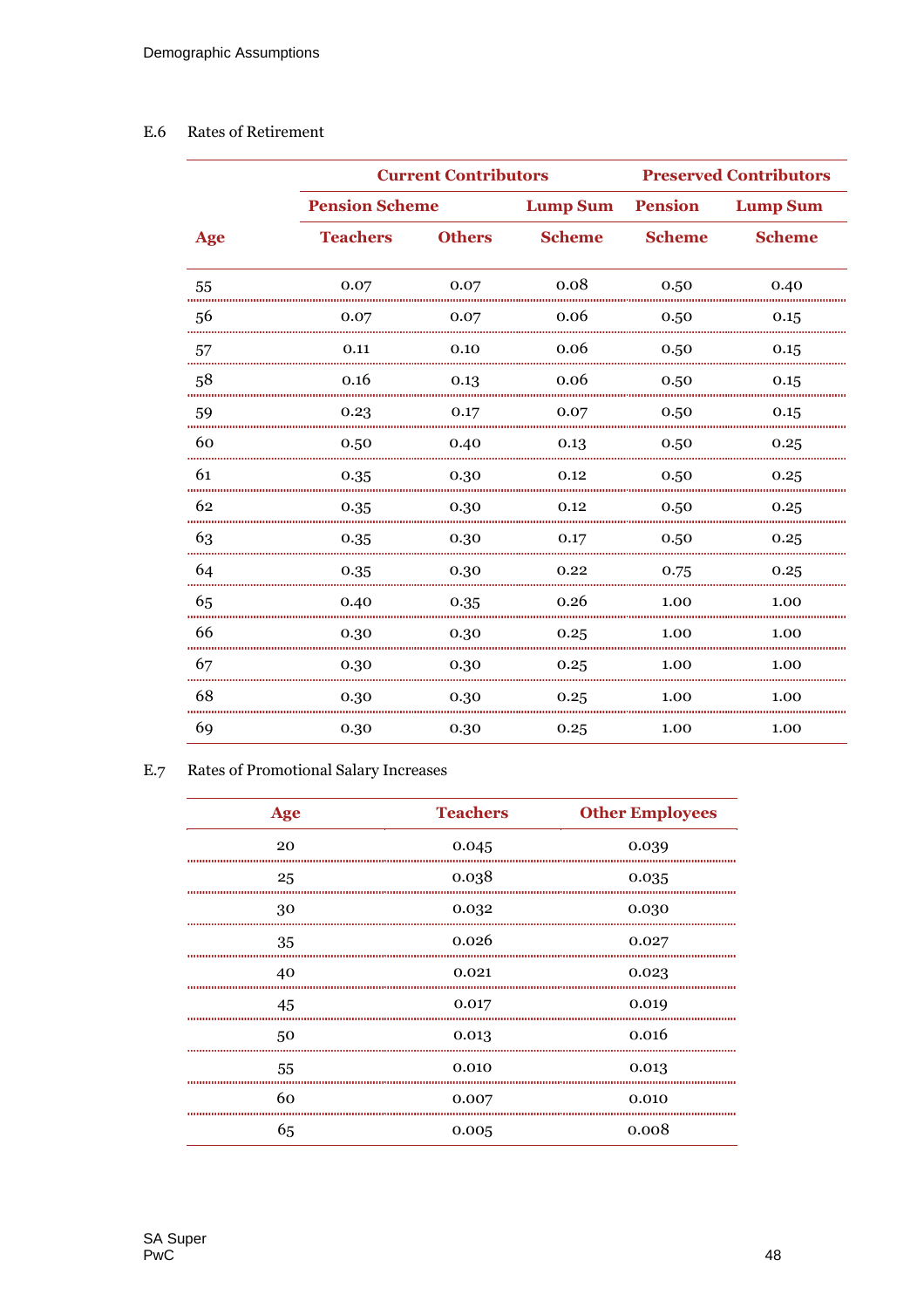### E.8 Family Statistics — Males

| Age    | <b>Percentage</b><br><b>Married</b> | Age of<br><b>Husband</b><br>less Age of Wife | No. of<br><b>Dependent</b><br><b>Children</b> | <b>Average Age</b><br>of Dependent<br><b>Children</b> |
|--------|-------------------------------------|----------------------------------------------|-----------------------------------------------|-------------------------------------------------------|
| 20     | $\mathbf{2}$                        |                                              |                                               |                                                       |
| 25     | 17                                  | $\overline{2}$                               | 1                                             | 1                                                     |
| 30     | 42                                  | 3                                            | $\overline{2}$                                | 4                                                     |
| 35     | 66                                  | 3                                            | $\overline{2}$                                | 7                                                     |
| 40     | 80                                  | 3                                            | 2                                             | 10                                                    |
|        |                                     |                                              |                                               |                                                       |
| 45     | 90                                  | 3                                            | $\overline{2}$                                | 13                                                    |
| 50     | 90                                  | 3                                            | 1                                             | 15                                                    |
| 55     | 90                                  | 3                                            |                                               |                                                       |
| 60     | 89                                  | 3                                            |                                               |                                                       |
| 65     | 88                                  | 3                                            |                                               |                                                       |
|        |                                     |                                              |                                               |                                                       |
| 70     | 86                                  | 3                                            |                                               |                                                       |
| 75     | 84                                  | 3                                            |                                               |                                                       |
| 80     | 79                                  | 3                                            |                                               |                                                       |
| 85     | 71                                  | 4                                            |                                               |                                                       |
| <br>90 | 57                                  | $\overline{4}$                               |                                               |                                                       |

### E.9 Family Statistics — Females

| <b>Age</b> | <b>Percentage</b> | Age of<br>Married less Age of Wife Children |              | No. of Average Age<br>Husband Dependent of Dependent<br><b>Children</b> |
|------------|-------------------|---------------------------------------------|--------------|-------------------------------------------------------------------------|
| 20         |                   |                                             |              |                                                                         |
| 25         | ⊿ດ                |                                             |              | 9                                                                       |
| 30         | 67                |                                             | 2            |                                                                         |
| 35         | 76                |                                             | 2            | 10                                                                      |
| 40         | 78                |                                             | $\mathbf{2}$ | 12                                                                      |
|            |                   |                                             |              |                                                                         |
| 45         |                   | 3                                           |              |                                                                         |
| 50         |                   | 3                                           |              | 15                                                                      |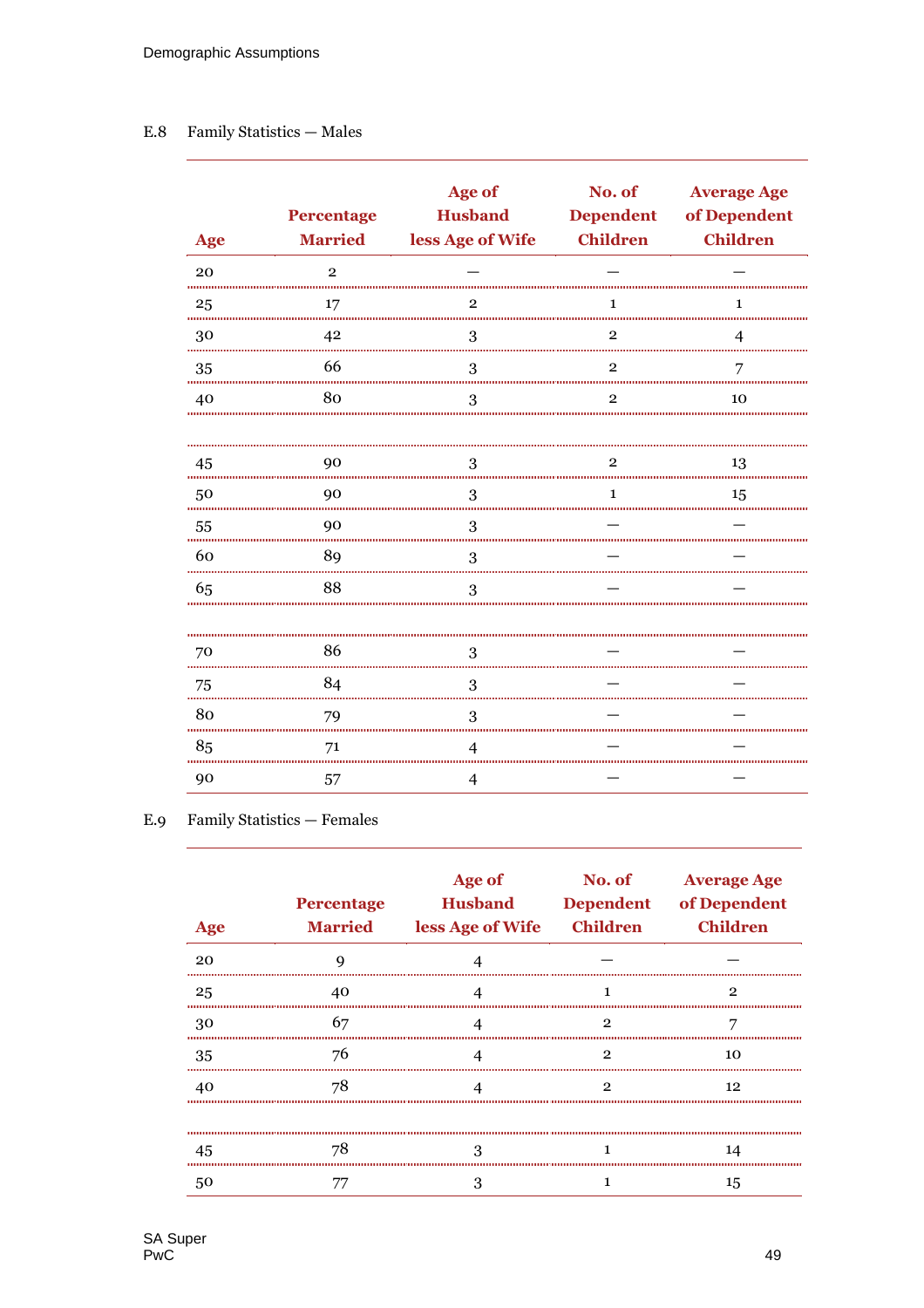| Age | <b>Percentage</b> | <b>Age of</b><br><b>Husband</b><br>Married less Age of Wife Children | No. of Average Age<br><b>Dependent</b> of Dependent<br><b>Children</b> |
|-----|-------------------|----------------------------------------------------------------------|------------------------------------------------------------------------|
| 55  | 75                | 3                                                                    |                                                                        |
| 60  | 74                | 3                                                                    |                                                                        |
| 65  | 71                | 3                                                                    |                                                                        |
|     |                   |                                                                      |                                                                        |
| 70  | 67                | $\mathbf{2}$                                                         |                                                                        |
| 75  | 61                | $\mathbf{2}$                                                         |                                                                        |
| 80  | 50                | $\mathbf{2}$                                                         |                                                                        |
| 85  | <br>35            | 2                                                                    |                                                                        |
| 90  |                   | $\mathbf{2}$                                                         |                                                                        |

### E.10 Pensioner Mortality Rates

Pensioner Mortality

a proportion of ALT (adjusted for mortality imp), varying from 55% up to age 60 to 100% at age 90.

Spouse Pensioner Mortality

a proportion of ALT (adjusted for mortality imp), varying from 70% up to age 65 to 100% at age 90.

### Invalidity Pensioner Mortality

Males: A rate of 0.007 to age 55 reducing to 100% times ALT 2005-07 (adjusted for mortality impr) at age 90.

Females: A rate of 0.008 to age 55 reducing to 100% times ALT 2005-07 (adjusted for mortality impr) at age 80.

|     |                        |                |                         |                |                      | <b>Invalidity Pensioners</b> |
|-----|------------------------|----------------|-------------------------|----------------|----------------------|------------------------------|
|     | <b>Age Retirements</b> |                | <b>Spouse Reversion</b> |                | <b>After 2 years</b> |                              |
| Age | <b>Males</b>           | <b>Females</b> | <b>Males</b>            | <b>Females</b> | <b>Males</b>         | <b>Females</b>               |
| 20  | 0.00032                | 0.00013        | 0.00017                 | 0.00041        | 0.00700              | 0.00800                      |
| 25  | 0.00039                | 0.00015        | 0.00018                 | 0.00050        | 0.00700              | 0.00800                      |
| 30  | 0.00048                | 0.00019        | 0.00024                 | 0.00061        | 0.00700              | 0.00800                      |
| 35  | 0.00058                | 0.00027        | 0.00034                 | 0.00074        | 0.00700              | 0.00800                      |
| 40  | 0.00072                | 0.00039        | 0.00050                 | 0.00091        | 0.00700              | 0.00800                      |
| 45  | 0.00095                | 0.00059        | 0.00075                 | 0.00121        | 0.00700              | 0.00800                      |
| 50  | 0.00136                | 0.00087        | 0.00111                 | 0.00173        | 0.00700              | 0.00800                      |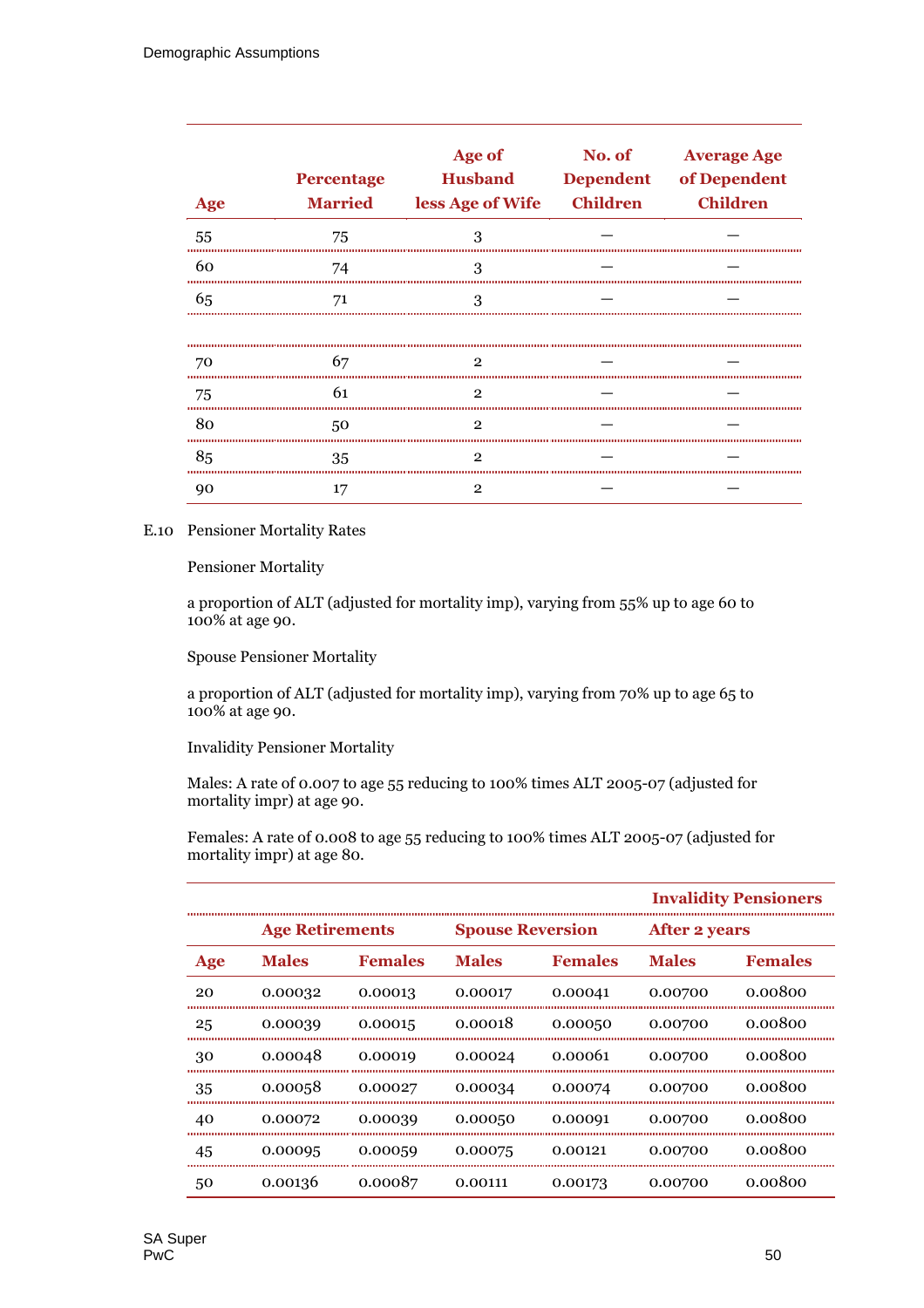| 55 | 0.00199 | 0.00126 | 0.00160 | 0.00253 | 0.00700 | 0.00800 |
|----|---------|---------|---------|---------|---------|---------|
| 60 | 0.00313 | 0.00201 | 0.00255 | 0.00398 | 0.01025 | 0.01094 |
| 65 | 0.00567 | 0.00339 | 0.00398 | 0.00665 | 0.01585 | 0.01419 |
| 70 | 0.01008 | 0.00613 | 0.00692 | 0.01139 | 0.02368 | 0.01874 |
| 75 | 0.01965 | 0.01212 | 0.01323 | 0.02145 | 0.03825 | 0.02525 |
| 80 | 0.03933 | 0.02524 | 0.02667 | 0.04156 | 0.06246 | 0.03162 |
| 85 | 0.07879 | 0.05632 | 0.05779 | 0.08085 | 0.10030 | 0.06323 |
| 90 | 0.15108 | 0.12175 | 0.12175 | 0.15108 | 0.15108 | 0.12175 |
| 95 | 0.21868 | 0.19928 | 0.19928 | 0.21868 | 0.21868 | 0.19928 |

The mortality rate in the first year of an invalidity pension is assumed to be 5% and 2% in the second year.

### E.11 Rates of Mortality Improvement

|     |              | Annual rates of decrease of age specific<br>mortality rates |  |  |  |
|-----|--------------|-------------------------------------------------------------|--|--|--|
| Age | <b>Males</b> | <b>Females</b>                                              |  |  |  |
|     | %            | %                                                           |  |  |  |
| 60  | 3.337        | 2.518                                                       |  |  |  |
| 70  | 3.082        | 2.452                                                       |  |  |  |
| 80  | 2.207        | 2.072                                                       |  |  |  |
| 90  | 1.067        | 1.035                                                       |  |  |  |
| 100 | 0.514        | 0.469                                                       |  |  |  |

### E.12 Commutation

| <b>Pension Type</b> | <b>Percentage</b><br><b>Commuted</b> |
|---------------------|--------------------------------------|
| Age                 | 10.0                                 |
| Invalid             | 15.0                                 |
| Spouse              | 15.0                                 |